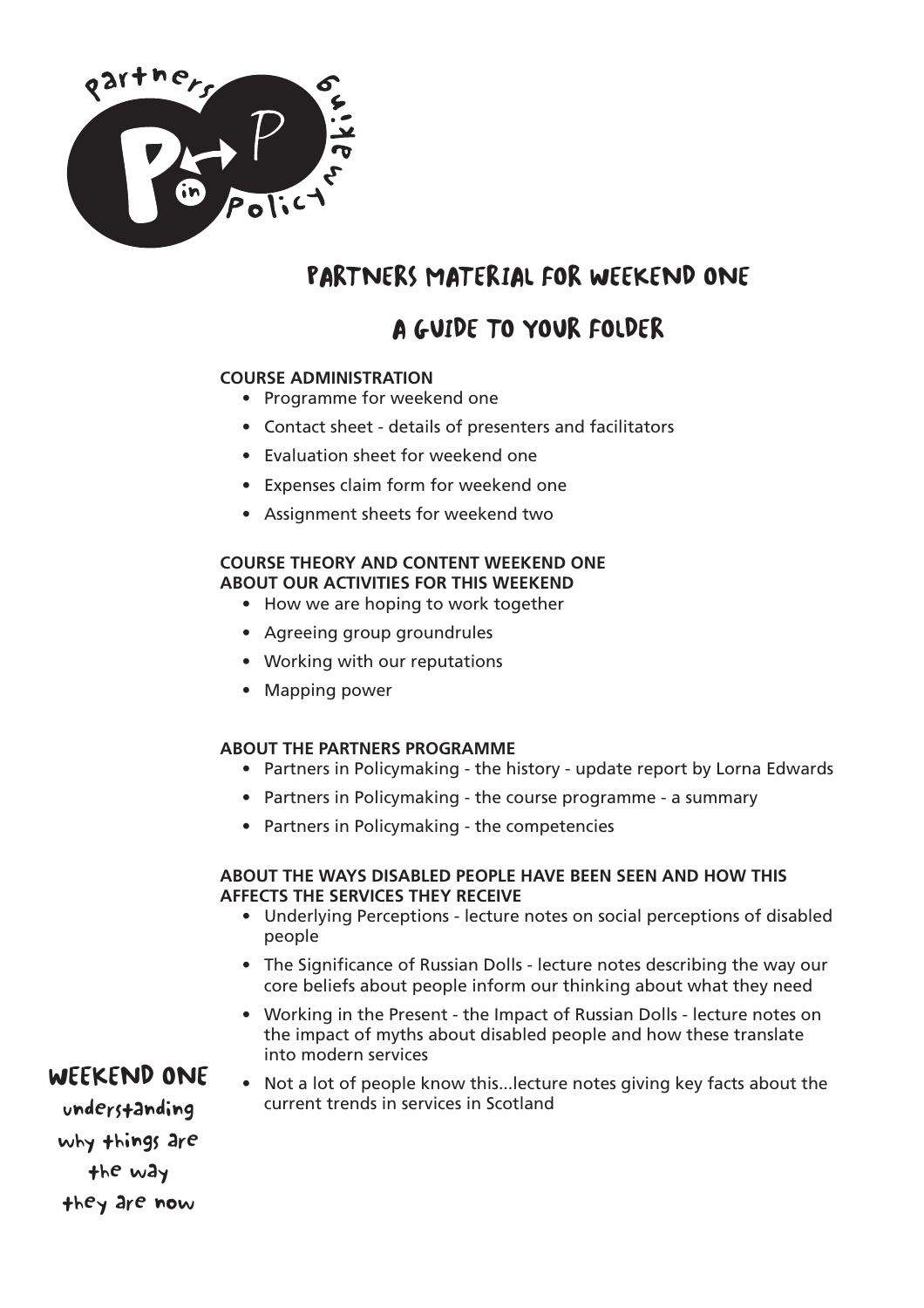#### **ABOUT MAKING CHANGE HAPPEN**

- Why it's difficult lecture notes on why change in human services is difficult
- Change is dangerous be careful
- Dealing with adaptive, not technical, challenges
- The risks of exercising leadership when it matters
- Understanding power
- Remaining credible when working on behalf of others

### **ABOUT DIFFERENT WAYS OF SEEING THINGS**

- The Values of Inclusion handout
- Giftedness Poster outline of poster worksheet

### **BOOKS, PUBLICATIONS, HANDOUTS AND TRAINING MATERIALS**

From behind the Piano and What's really worth doing and how to do it (Jack Pearpoint and Judith Snow) - joint publication from Inclusion Press *From behind the Piano details the personal story of helping Judith Snow move out of an institution and into the community and the development of her circle of support. What's really worth doing contains Judith's strategies to make it possible for people who are vulnerable to be more included and introduces us to the concept of giftedness.*

Action for Incluson - How to improve schools by welcoming children with special needs into regular classrooms - O'Brien and Forest with Pearpoint, Snow and Hasbury - Inclusion Press

SHS Newsletter

Inclusion Distribution publications list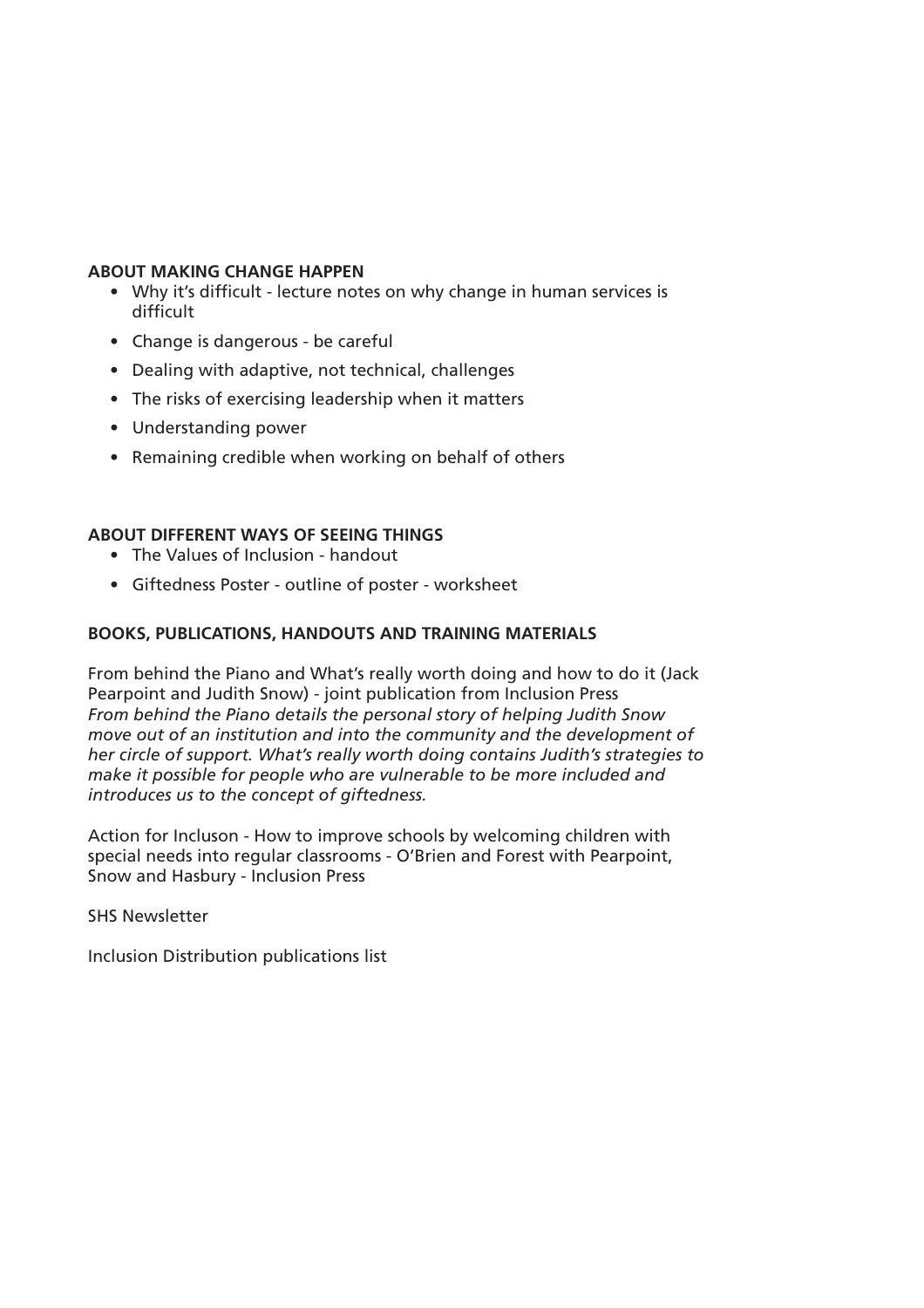

WEEKEND ONE

# PROGRAMME

### **FRIDAY 7 NOVEMBER 2003**

|                | 11.00 | Welcome and Introduction                                            |
|----------------|-------|---------------------------------------------------------------------|
|                |       | Lorna Edwards and Jaynie Mitchell, Partners in Policymaking         |
|                |       | <b>Facilitators</b>                                                 |
|                | 11.15 | Hearing from you                                                    |
|                | 12.10 | Agreeing our ground rules                                           |
|                | 12.30 | Lunch                                                               |
|                | 1.30  | Why we do this                                                      |
|                |       | Heather Anderson, Scottish Human Services Trust                     |
|                | 2.00  | What people think of us - positive and negative reputations         |
|                |       | Heather Anderson and Dr Laurence Clark                              |
|                | 2.30  | Perceptions, beliefs and imagery - a historical view                |
|                | 2.45  | <b>Break</b>                                                        |
|                | 3.00  | Knowing our history                                                 |
|                |       | Dr Laurence Clark and Heather Anderson                              |
|                | 3.45  | Understanding our history                                           |
|                |       | <b>Heather Anderson</b>                                             |
|                | 4.00  | Short break                                                         |
|                | 4.10  | Imagery                                                             |
|                |       | Dr Laurence Clark (Liverpool Disability Campaigner and<br>Comedian) |
|                | 5.00  | <b>Break</b>                                                        |
|                |       | Booking into rooms, settling in                                     |
|                | 6.00  | Evening meal                                                        |
|                | 7.00  | History of the independent living movement - a Scottish             |
|                |       | perspective                                                         |
|                |       | Peter Brawley, Glasgow Centre for Independent Living                |
|                | 7.45  | <b>Brian's Story</b>                                                |
| WEEKEND ONE    |       | Brian Rosie, Partners graduate                                      |
| understanding  | 8.10  | Life after Partners - Carina's experience                           |
| why things are |       | Carina Mitchell, Partners graduate                                  |
| the way        | 8.35  | Life after Partners - Lesley's experience                           |
| they are now   |       | Lesley Stalker, Partners graduate                                   |
|                | 9.00  | Close                                                               |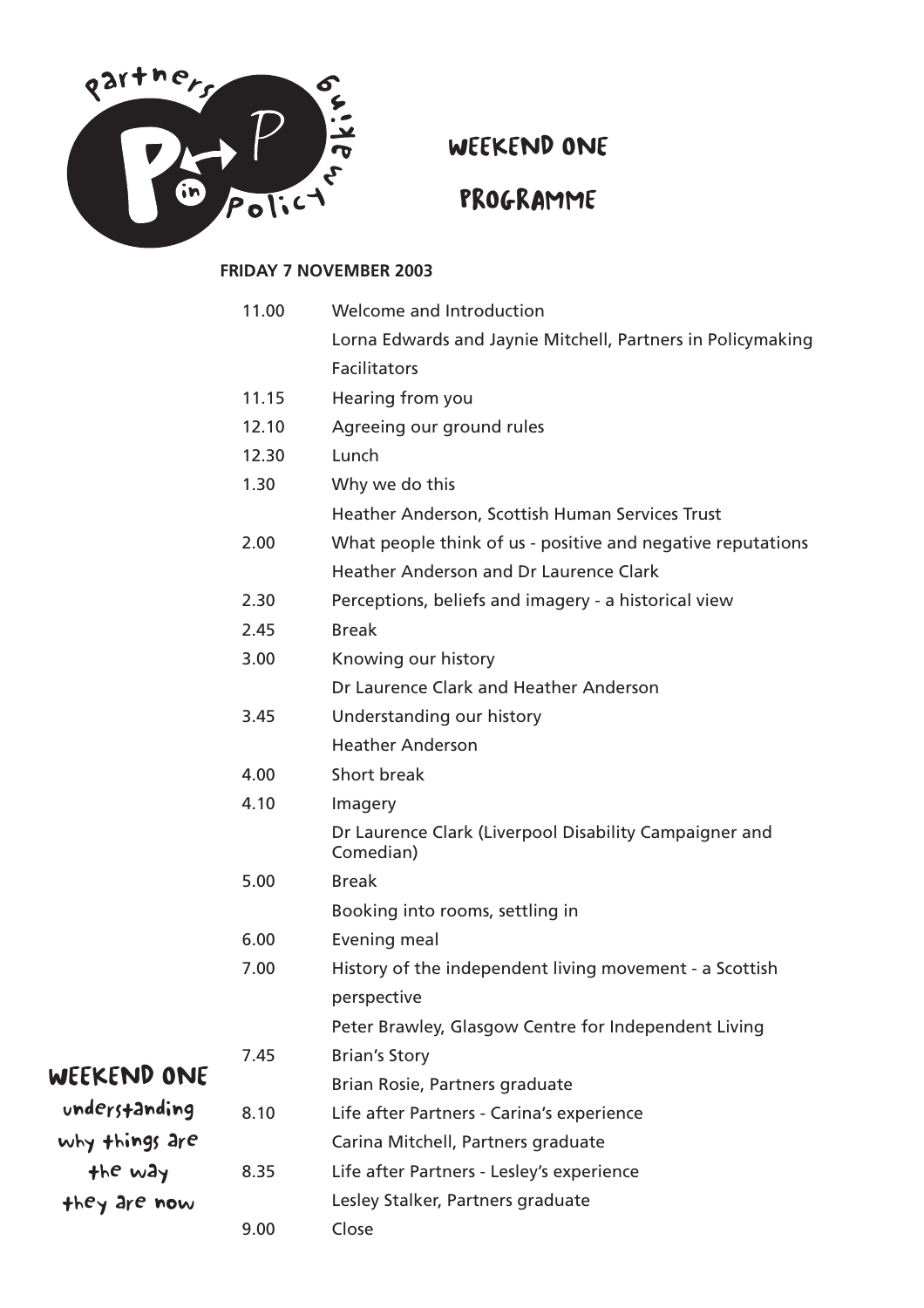#### **SATURDAY 8 NOVEMBER 2003**

| 8.30  | Admin surgery                                        |
|-------|------------------------------------------------------|
|       | Helping with problems, organising expenses etc       |
|       | Janet Murray, Partners in Policymaking Administrator |
| 9.30  | Key learning points                                  |
|       | Learning to listen                                   |
|       | Lorna Edwards and Jaynie Mitchell                    |
| 10.15 | Community responses to the rights of disabled people |
|       | Lorna Edwards and Jaynie Mitchell                    |
| 10.45 | <b>Break</b>                                         |
| 11.00 | Working with ideas of capacity and giftedness        |
|       | Lorna Edwards and Jaynie Mitchell                    |
| 12.30 | Lunch                                                |
| 1.30  | Working with power - presentation and group exercise |
|       | Lorna Edwards and Jaynie Mitchell                    |
| 2.45  | <b>Break</b>                                         |
| 3.00  | Winding up                                           |
| 3.30  | Making a difference - Louise's story                 |
|       | Louise McKenzie, Partners Graduate                   |
| 4.00  | Close                                                |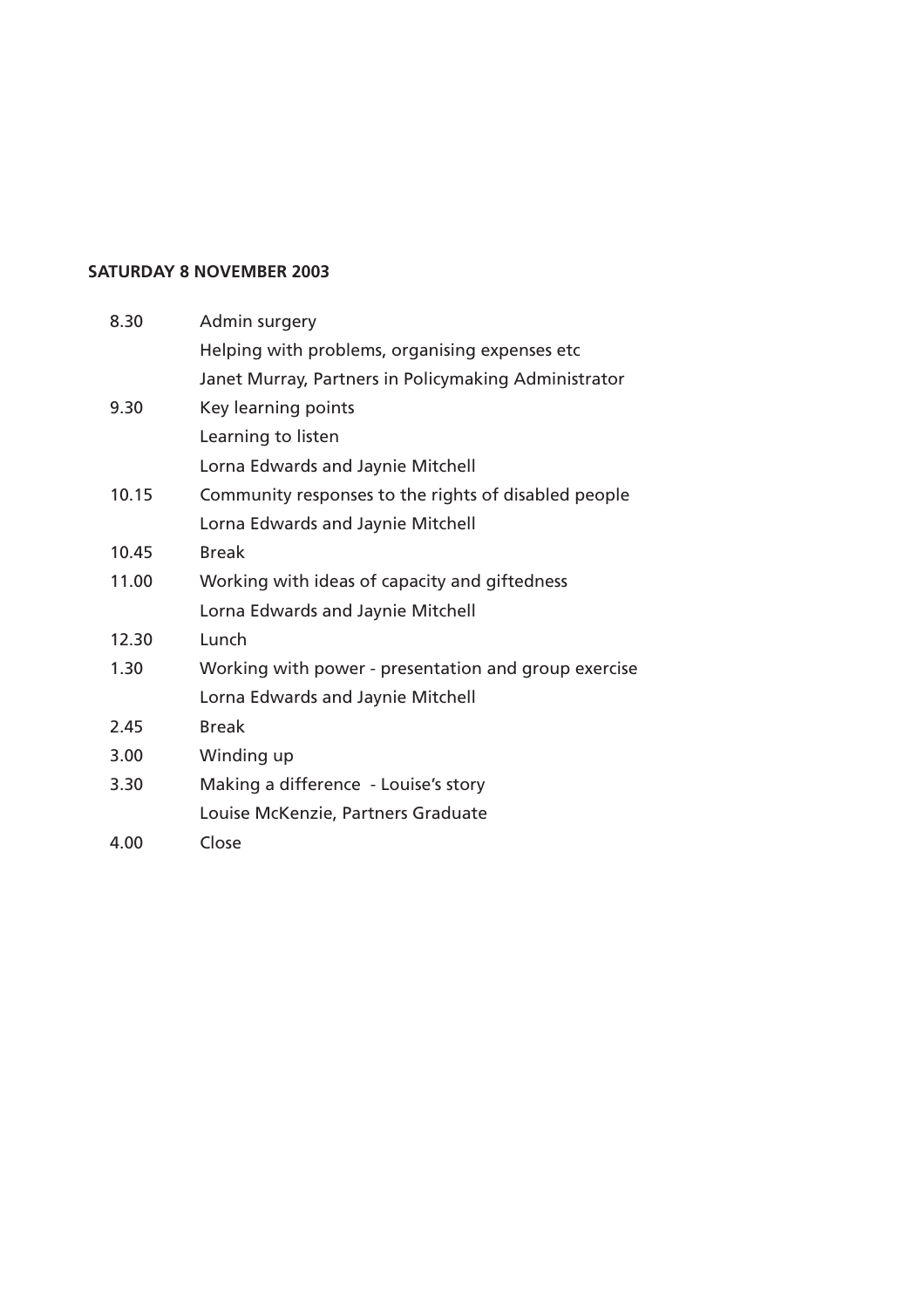

### CONTACT NAMES AND ADDRESSES

Lorna Edwards, Janet Murray and Heather Anderson Scottish Human Services Trust 1a Washington Court Washington Lane Edinburgh EH11 2HA T. 0131 538 7717 F. 0131 538 7719

ledwards@shstrust.org.uk jmurray@shstrust.org.uk handerson@shstrust.org.uk www.shstrust.org.uk

Miriam Leighton c/o SHS office

Jaynie Mitchell 16 Knock Jargon Court **Saltcoats** KA21 6HG T. 01294 463446 jaynie.equity@btopenworld.com

Peter Brawley 2 Bluebell Walk New Stevenston Motherwell ML1 4LW T. 01698 833753 pbrawley@globalnet.co.uk Brian Rosie 14 Donald Street Dunfermline Fife KY12 0BY T. 01383 735391

Louise McKenzie 4 Redlands Road **Tullibody** Clackmannanshire FK10 2QH T. 01259 211665

Dr Laurence Clark Chair of North West Disability Arts Forum MPAC Building 1-27 Bridport Street Liverpool L3 5QF lc@laurenceclark.co.uk

Lesley Stalker 11 Adamson Avenue Kirkcaldy KY2 5EH T. 01592 590569 uniqueisfab2@activemail.co.uk

Carina Mitchell Dreamcatchers Number Ten Constitution Road Dundee DD1 1LL T. 01382 305726 admin@circlesarounddundee.org.uk

### WEEKEND ONE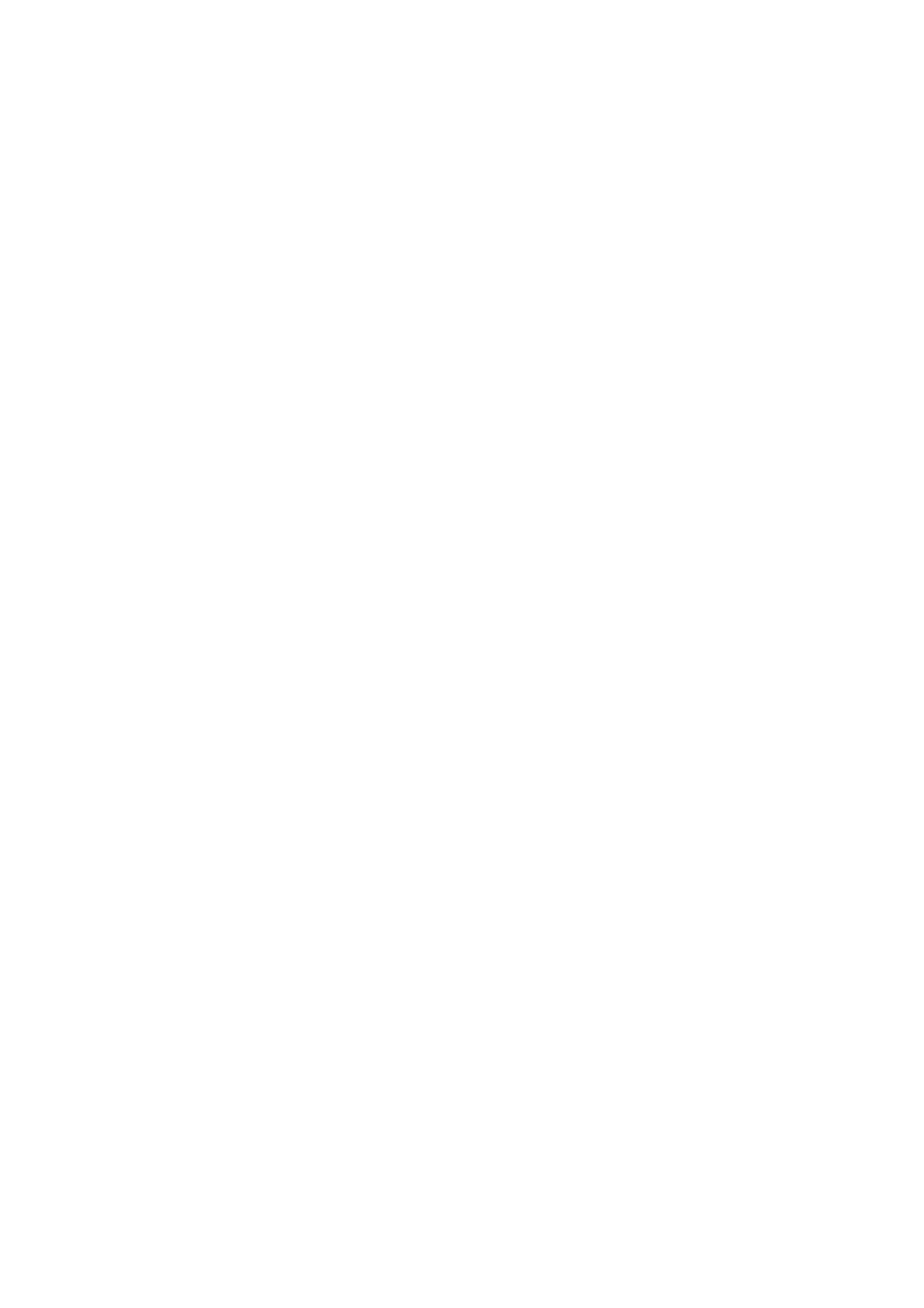

# EVALUATION BY PARTICIPANTS

Date \_\_\_\_\_\_\_\_\_\_\_\_\_\_\_ Name \_\_\_\_\_\_\_\_\_\_\_\_\_\_\_\_\_\_\_\_\_\_\_\_\_\_\_\_\_\_\_\_\_\_\_\_\_\_\_\_\_\_\_

### **ABOUT THE PRESENTERS** In your view, how well, or badly did the presenters do?

|                         | excellent very good | fine | poor | dreadful |
|-------------------------|---------------------|------|------|----------|
| Lorna Edwards           |                     |      |      |          |
| Jaynie Mitchell         |                     |      |      |          |
| <b>Heather Anderson</b> |                     |      |      |          |
| Laurence Clark          |                     |      |      |          |
| Peter Brawley           |                     |      |      |          |
| <b>Brian Rosie</b>      |                     |      |      |          |
| Carina Mitchell         |                     |      |      |          |
| Louise McKenzie         |                     |      |      |          |
| Lesley Stalker          |                     |      |      |          |

### **ABOUT THE MATERIAL** How useful did you find the course material?

|                                                                                                                                                                                                                                                                                                | excellent very good | fine | poor | dreadful |
|------------------------------------------------------------------------------------------------------------------------------------------------------------------------------------------------------------------------------------------------------------------------------------------------|---------------------|------|------|----------|
| The material sent<br>out about the course<br>(the leaflet and<br>additional<br>information)<br>The material sent<br>out to you before<br>the course (the<br>booklet, directions,<br>programme,<br>assignment details,<br><b>WEEKEND ONE</b> etc)<br>understanding<br>why things are<br>the way |                     |      |      |          |

they are now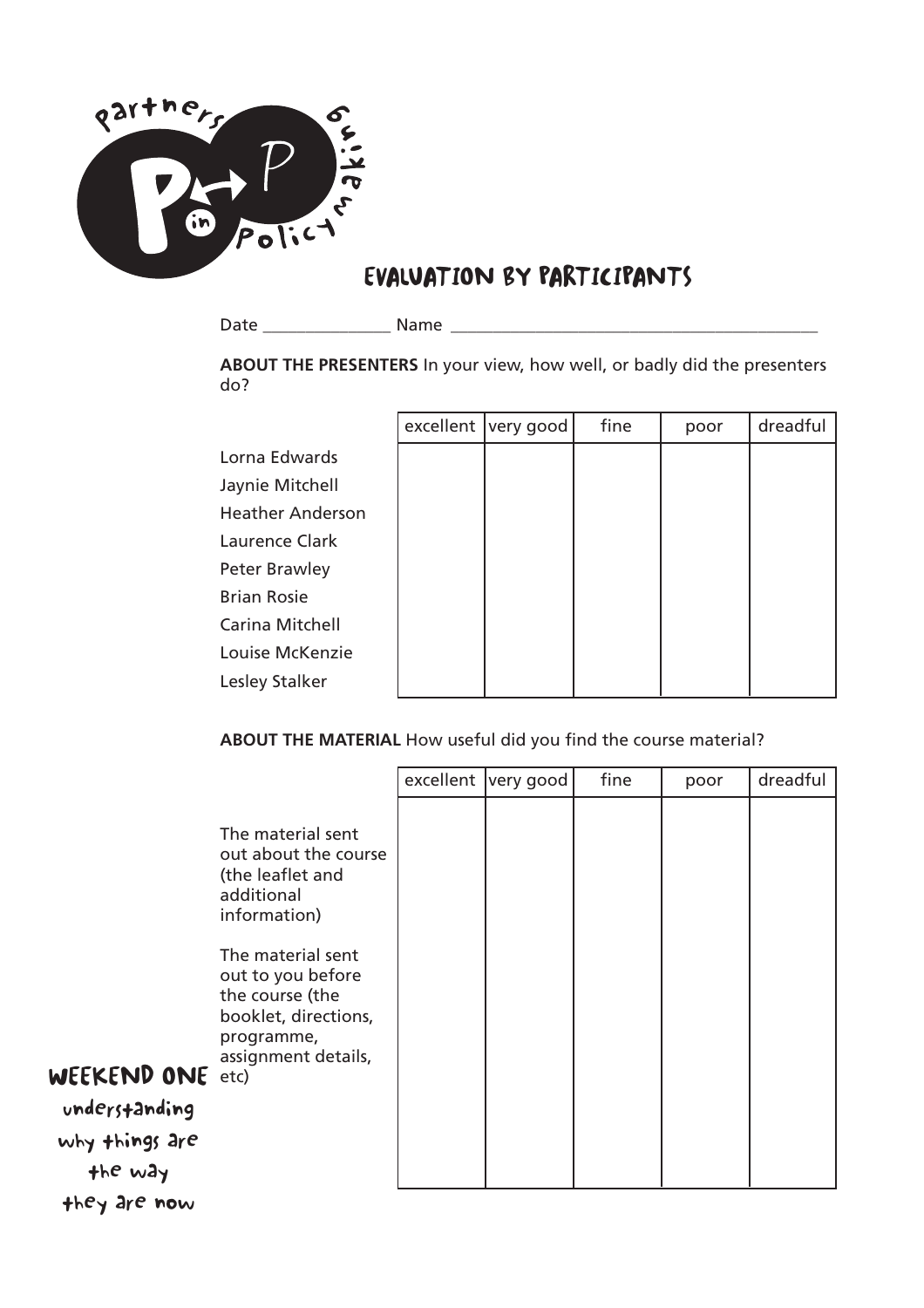| <b>YOUR VIEWS</b>                                                                                                            |
|------------------------------------------------------------------------------------------------------------------------------|
| What is your overall reaction to the first weekend? ____________________________                                             |
|                                                                                                                              |
| Which parts of the course programme did you find most useful?<br><u> 1989 - Johann Stoff, amerikansk politiker (d. 1989)</u> |
| <u> 1989 - Johann Stoff, deutscher Stoff, der Stoff, der Stoff, der Stoff, der Stoff, der Stoff, der Stoff, der S</u>        |
| Which parts of the course programme did you find least useful?                                                               |
| <u> 1989 - Johann Harry Harry Harry Harry Harry Harry Harry Harry Harry Harry Harry Harry Harry Harry Harry Harry</u>        |
|                                                                                                                              |
|                                                                                                                              |
|                                                                                                                              |
|                                                                                                                              |

Thank you for your time in completing this form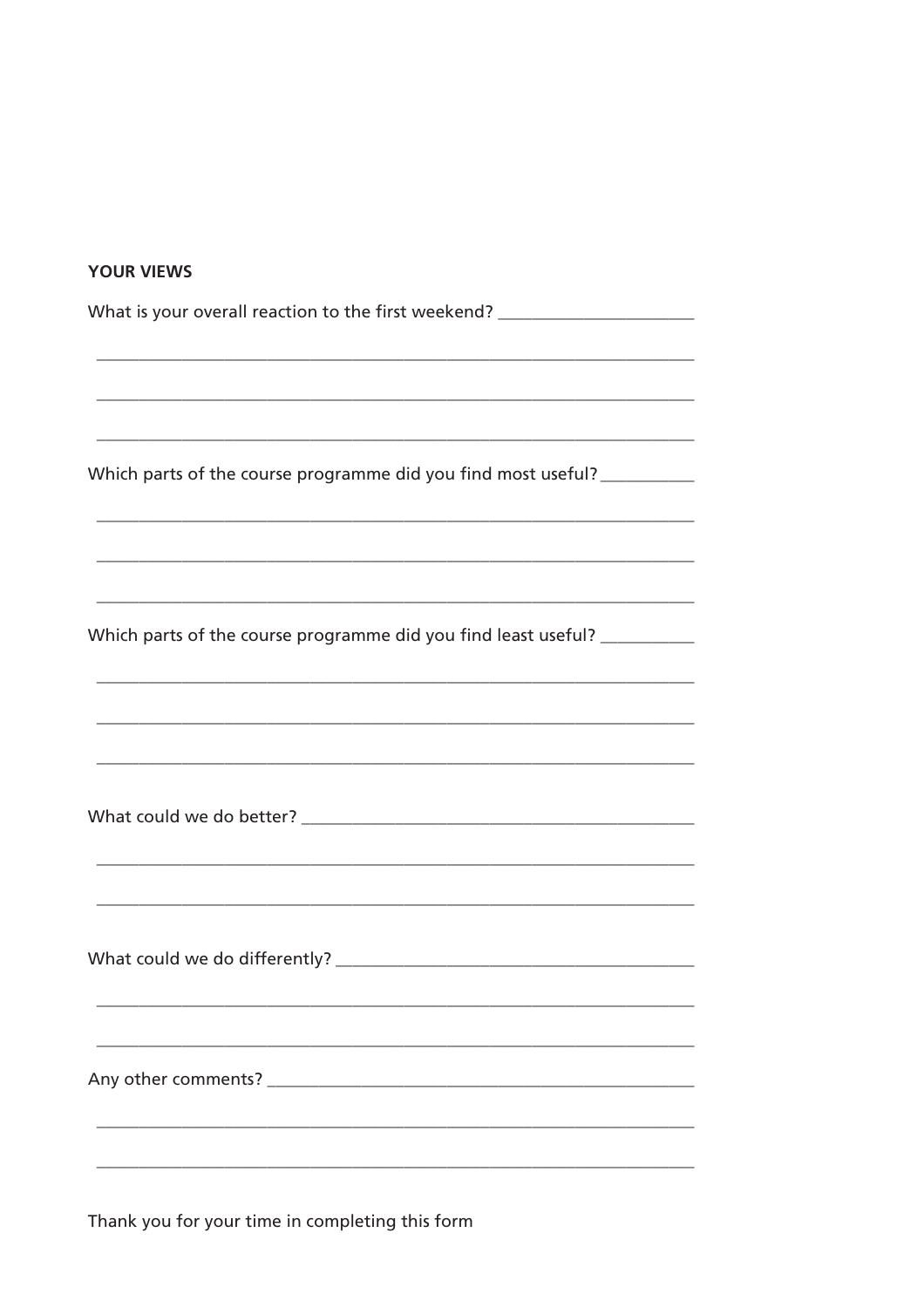

### **PARTNERS EXPENSES CLAIM FORM 7/8 NOVEMBER 2003**

|                           | <b>TRAVEL If travelling by car</b> |                                          |                                                                 |                                                                                                               |
|---------------------------|------------------------------------|------------------------------------------|-----------------------------------------------------------------|---------------------------------------------------------------------------------------------------------------|
|                           |                                    |                                          |                                                                 |                                                                                                               |
|                           |                                    |                                          |                                                                 |                                                                                                               |
|                           |                                    | Please detail total miles for whole trip |                                                                 | Total cost of mileage claim based on 32p per mile f ____________________________                              |
|                           |                                    |                                          | If you were giving other people a lift, please list names below |                                                                                                               |
|                           |                                    |                                          |                                                                 |                                                                                                               |
|                           |                                    |                                          |                                                                 | a se provincia de la construcción de la construcción de la construcción de la construcción de la construcción |
|                           |                                    |                                          |                                                                 |                                                                                                               |
|                           |                                    |                                          | TRAVEL If travelling by other forms of transport                |                                                                                                               |
|                           | the journey                        |                                          |                                                                 | Please give details of where you travelled from and the costs of each part of                                 |
|                           |                                    |                                          |                                                                 |                                                                                                               |
|                           |                                    |                                          |                                                                 |                                                                                                               |
|                           |                                    |                                          |                                                                 |                                                                                                               |
|                           | From                               |                                          |                                                                 |                                                                                                               |
|                           |                                    |                                          |                                                                 |                                                                                                               |
| WEEKEND ONE               |                                    |                                          |                                                                 |                                                                                                               |
| understanding             |                                    |                                          |                                                                 |                                                                                                               |
| why things are<br>the way |                                    |                                          |                                                                 |                                                                                                               |
| they are now              |                                    |                                          |                                                                 |                                                                                                               |
|                           |                                    |                                          |                                                                 |                                                                                                               |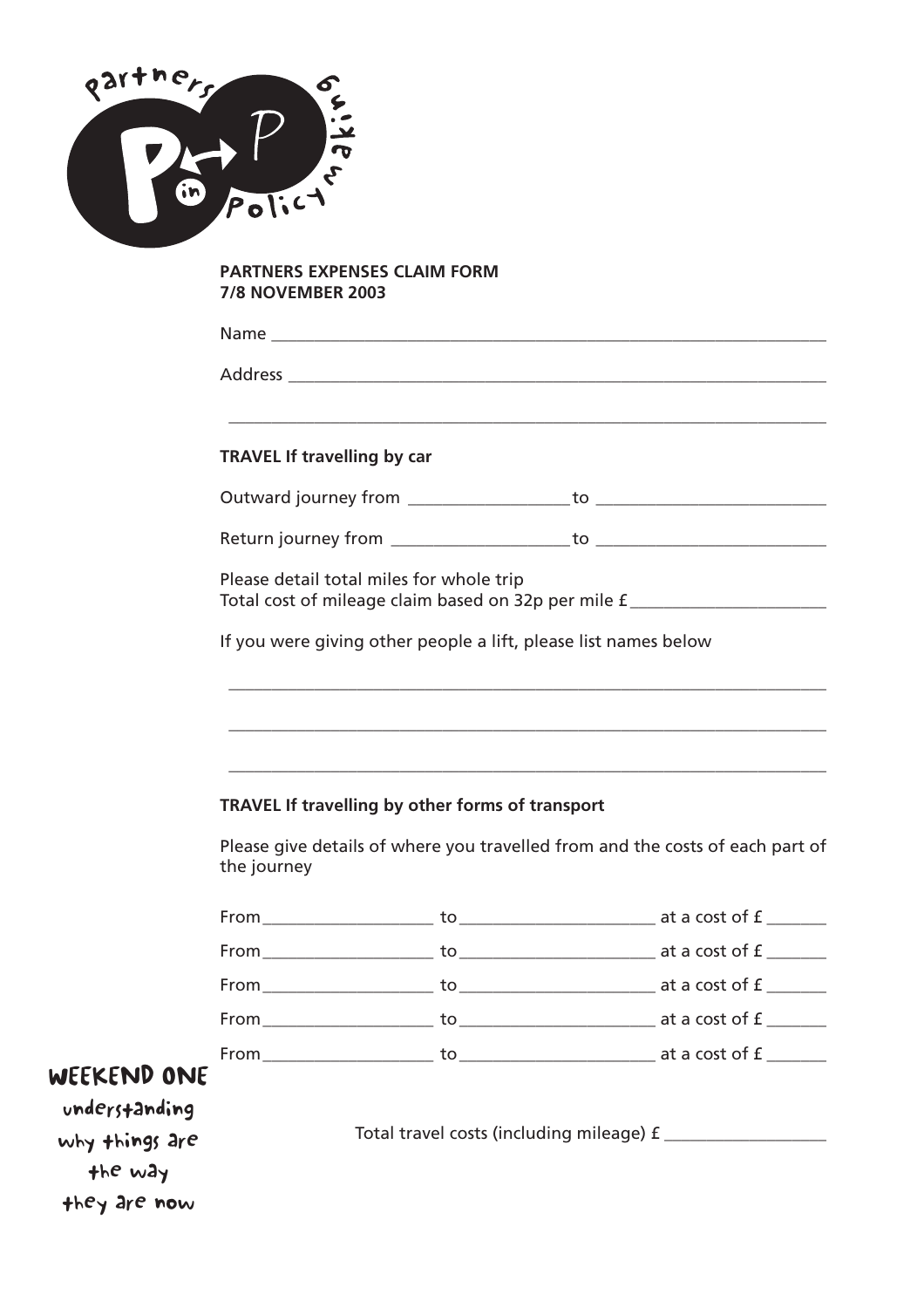| <b>CHILDCARE COVER</b><br>number of hours and costs      |                                                                                   |
|----------------------------------------------------------|-----------------------------------------------------------------------------------|
| Friday 7 November 2003                                   |                                                                                   |
|                                                          |                                                                                   |
| Saturday 8 November 2003                                 |                                                                                   |
|                                                          | If charged on an hourly rate, please specify the hourly rate £                    |
|                                                          | Total fee claimed £                                                               |
| <b>PERSONAL ASSISTANCE</b><br>number of hours and costs  |                                                                                   |
| Friday 7 November 2003                                   |                                                                                   |
|                                                          |                                                                                   |
| Saturday 8 November 2003                                 |                                                                                   |
|                                                          | If charged on an hourly rate, please specify the hourly rate $f$ ________________ |
|                                                          | Total fee claimed £                                                               |
| <b>TOTAL CLAIM FOR THE WEEKEND 7 AND 8 NOVEMBER 2003</b> |                                                                                   |
|                                                          |                                                                                   |
| CHILDCARE                                                | f                                                                                 |
|                                                          |                                                                                   |
|                                                          |                                                                                   |
|                                                          |                                                                                   |
|                                                          |                                                                                   |
|                                                          |                                                                                   |
|                                                          |                                                                                   |
| Form of payment:                                         |                                                                                   |

Payment received \_\_\_\_\_\_\_\_\_\_\_\_\_\_\_\_\_\_\_\_\_\_\_\_\_\_\_\_\_\_\_\_\_\_\_\_\_\_\_\_\_\_\_\_\_\_\_\_\_\_\_\_\_\_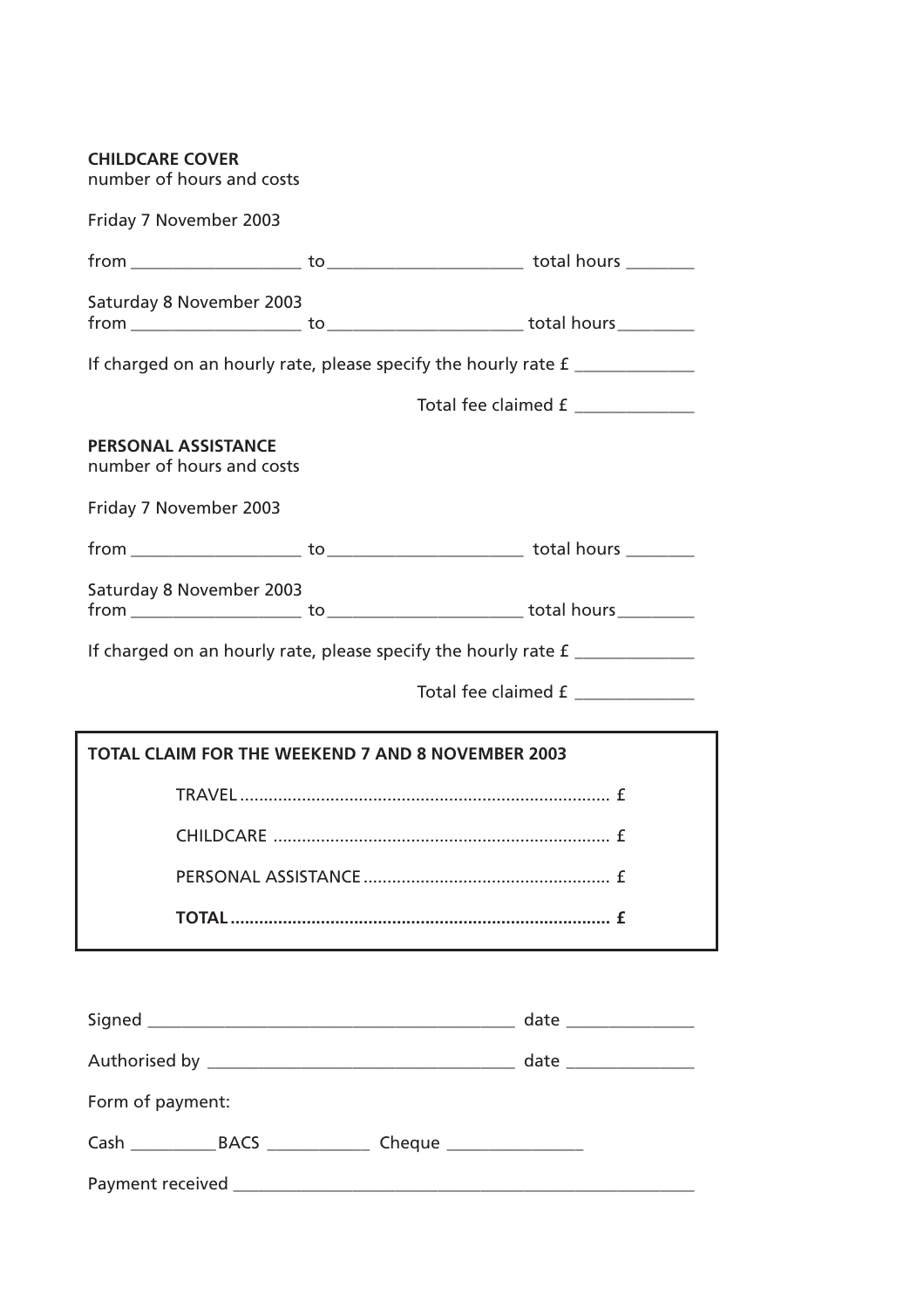

### **PARTNERS IN POLICYMAKING - EXPENSE CLAIMS**

In order to make our expenses payments to you more efficient, we are trying to phase out payment by cheque and introduce payments made directly into your bank account.

To enable us to implement this change, please complete the details below and return this form to Janet Murray, along with your expenses form. If you would prefer to continue to be paid by cheque (or by cash for small amounts) please let us know.

| WEEKEND ONE<br>understanding              | Bank Account Number ________________ |  |
|-------------------------------------------|--------------------------------------|--|
| why things are<br>the way<br>they are now |                                      |  |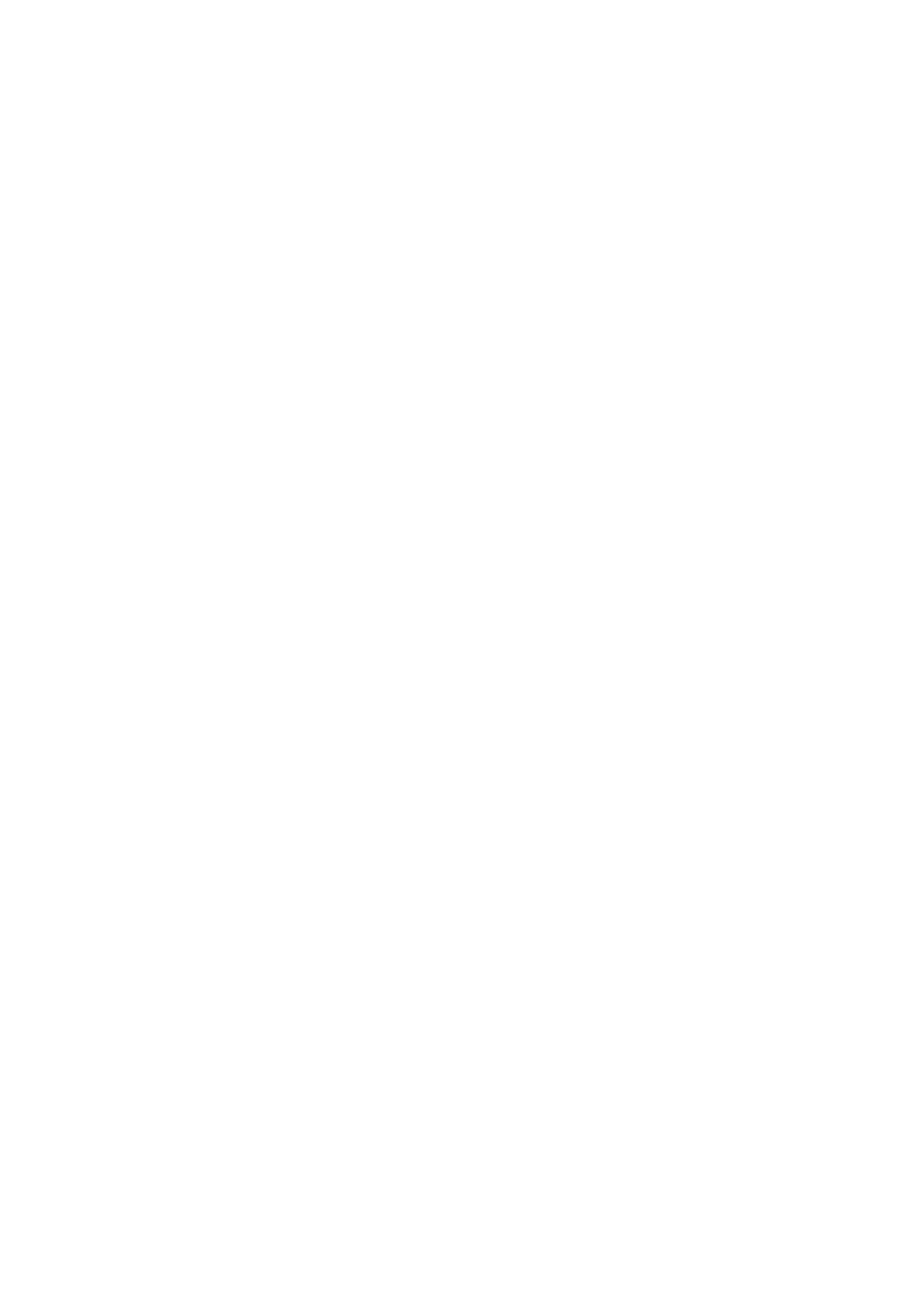

### PARTNERS IN POLICYMAKING COURSE ASSIGNMENTS - NOVEMBER 2003

### **ASSIGNMENT 1**

### **GATHERING EVIDENCE OF POSITIVE AND NEGATIVE IMAGERY**

### **Background to your first assignment**

During the first weekend we heard about how people labelled as disabled have often been presented in a negative way in the past - for example, they were seen as:

- an economic burden on society, people who have nothing to contribute and can't work
- eternal children, often described as having a "mental age of....."
- victims of illness who suffer from certain conditions, have hard lives etc.
- objects of charity or gifts from God, people who other people have to feel sorry for
- people who aren't yet 'ready' who need to be improved, trained, fixed
- a social menace, who might harm or frighten others
- a life 'not worth living' again evoking severe sympathy, pity and a belief that death would be a merciful
- as commodities

We also talked about how damaging these ways of seeing people are and how society in general has to shift its view of people labelled disabled if anything is to change. We talked about promoting alternative, positive perceptions of people, for example, seeing them as:

- citizens with equal rights
- people with a contribution to make
- people worth knowing
- allies
- teachers
- leaders • friends

• experts

### WEEKEND ONE

- understanding why things are the way they are now
- people who enjoy life and love living
- powerful people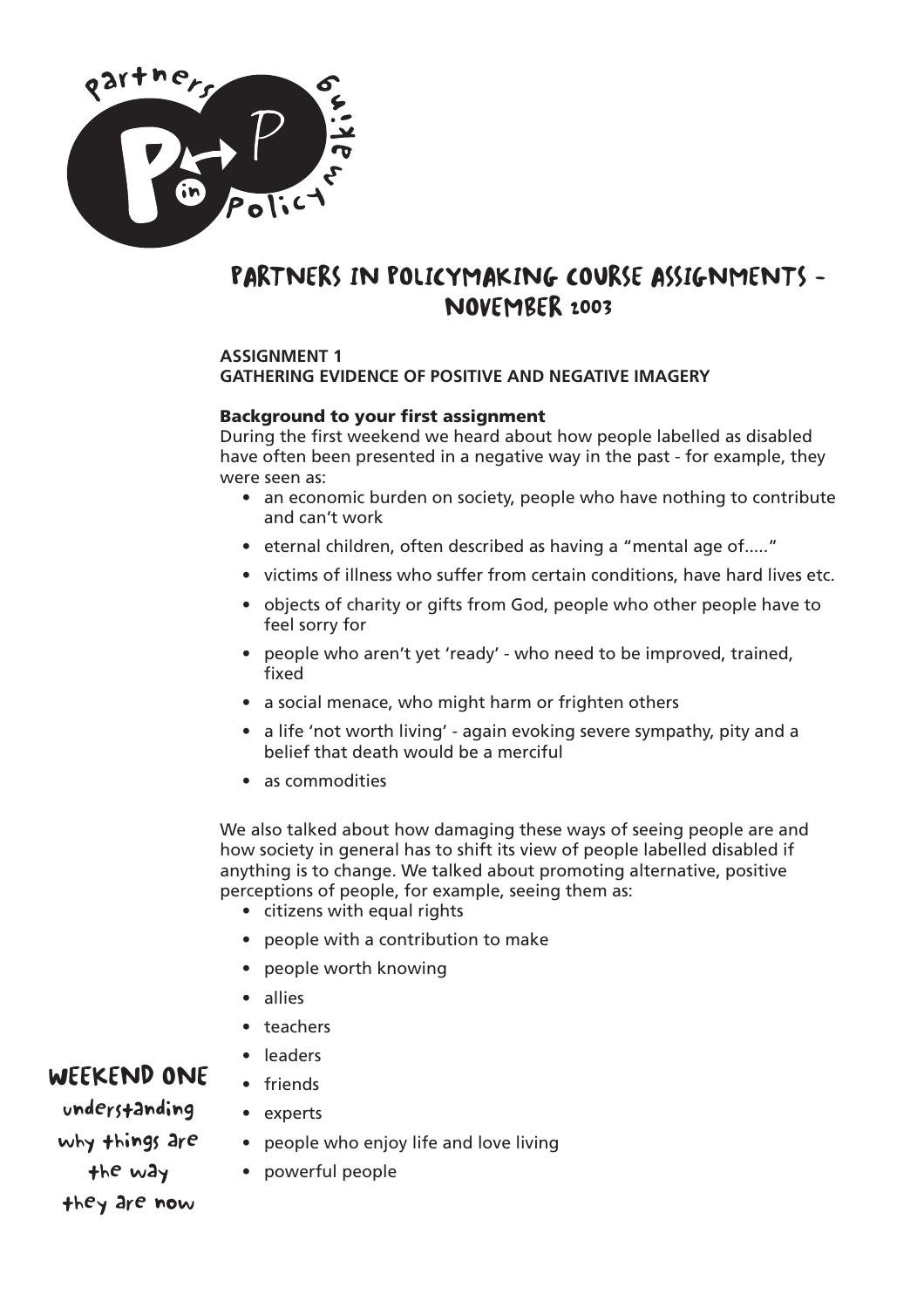We emphasised that many of these messages are sub-conscious - they may be passed on with the best of intentions with no intention of being devaluing or harmful. However, we see them around us everyday - from the bin bags delivered through the front door asking for donations for a group of people labelled disabled, to the advertising campaigns which ask us to admire the bravery of children suffering from disability or feel fear about becoming disabled ourselves.

Given the power of this imagery, we stressed the need to be very conscious of imagery in everything we do. We have to be deeply conscious of the unconscious message we are giving others about the people we are representing, whether this is in:

- the name of a group
- the name of building the group meets in, or the location of the building
- the image on the front of the leaflet and the quality of the leaflet and any other publicity or information produced
- the language we use to describe what we are doing and who we are.

### **Your First Assignment**

Between the first and second weekend we want you to gather as much evidence as you can of both positive and negative imagery - and be clear about why you think it is negative or positive. This evidence can be from the newspaper, magazines, leaflets, information material you have received, posters, press cuttings, or stories and quotes from people you know.

When we come back in month 2 we want to prepare two big posters on the walls - a positive poster and a negative poster. So think about the kind of message the material you have given is sending to the real world.

#### **ASSIGNMENT 2**

During the history presentation, we heard a lot about the old institutions. We would like you to find out a bit about your local institution or poor house - where it is, what it was called, who lived there, how many people lived there, when was it shut down, etc.

If you can take a photograph or find some publicity material for the place, please bring this back with you. We will add this information to the time line on the Friday morning session of the second weekend.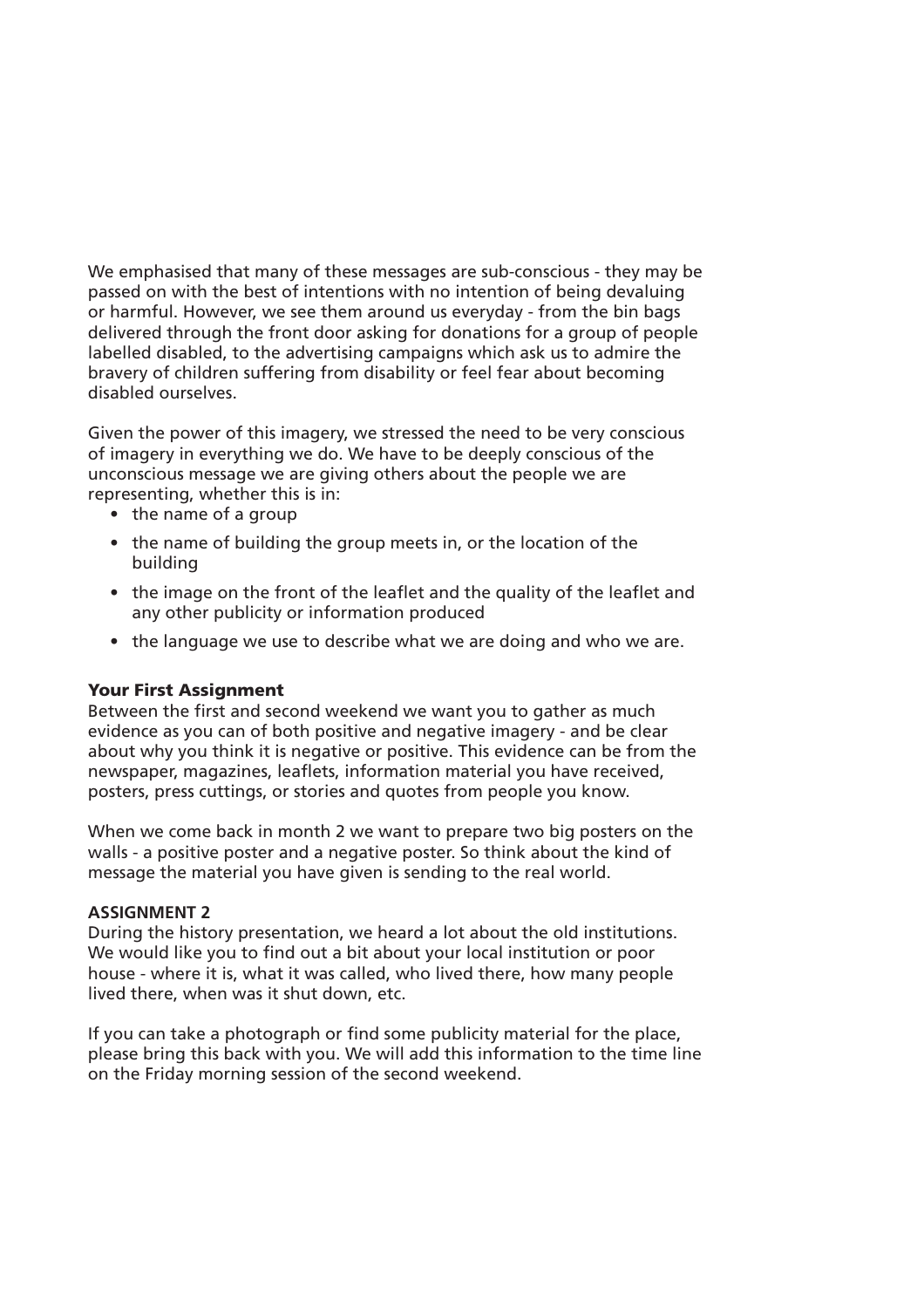You will find this information from a variety of sources and in a range of places. Some suggestions are:

- local library
- university library
- city or town archivist (your local authority will look after the archives or can help you find where they are)
- housing assocations especially if old buildings have been converted into residential accommodation
- older friends or relatives might have stories passed down to them

#### **ASSIGNMENT 3**

During the first weekend of the course you started work on a giftedness poster for yourself.

For your third assignment we would like you to add to this poster once you have spoken to your friends and people you know who like you.

Bring this back with you to weekend 2 - we will be using the posters again.

### WEEKEND ONE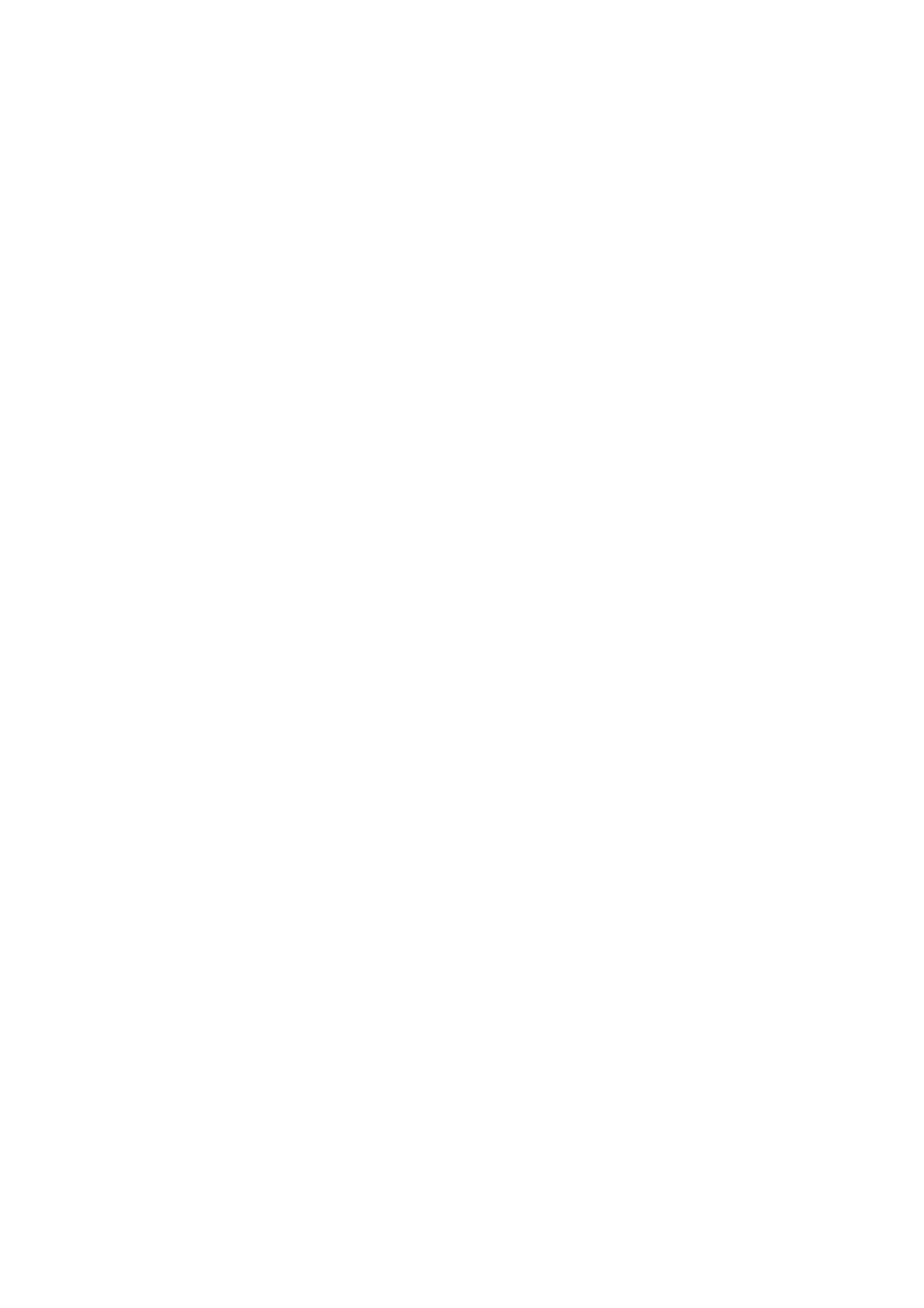

# HOW WE ARE HOPING TO WORK TOGETHER

### Why we do this

To clarify with you what you can expect from us and what we can expect from you.

#### How we do this

The facilitators talk through the following points and then give you between 5 and 10 minutes in small groups to discuss any amendments or alterations you wish to make. We can alter the packs in the large group to take into account any changes you want to make.

#### As course facilitators we bring

- Experience of working with people and organisations around Britain who want to evaluate and improve the way they design and provide services for people
- Experience of working with and alongside user led organisations from the fields of learning difficulty, physical impairment, mental ill health and older people and children's services
- Knowledge of the history and key ideas which have shaped the development of the human service system, particularly during this century
- Considerable experience of teaching people to think about the philosophical basis of current service design and enabling people to develop strategies for change
- A thorough commitment to the values of inclusion
- A belief that the quality of life for many people who rely on services is unacceptably low and could greatly improve
- A belief that most staff working in services for people want to do their best - but that they need good leadership and support to help them do this

### WEEKEND ONE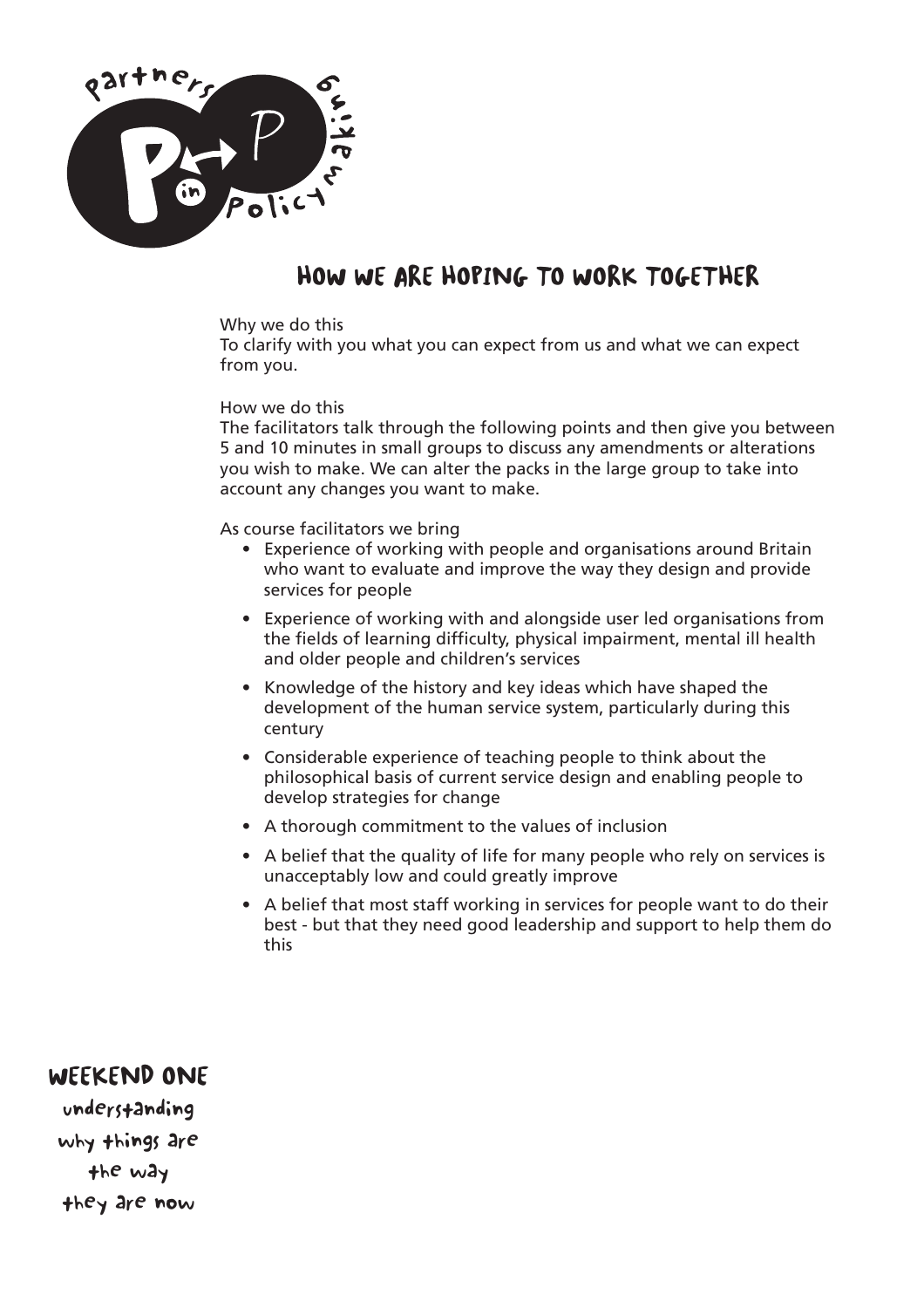What you can expect from us

- What is said within the room, stays in the room throughout the course people will be sharing their ideas and their stories - confidentiality must be respected. If any issue is raised which requires further exploration, we will discuss the next step within the group before taking any action
- We will facilitate the training sessions and seek to ensure that each person's viewpoint is heard and that each person is encouraged to contribute
- We will be ready to start on time.
- We will keep the programme under review with you, and adjust timings and content by negotiation if required
- We will use a range of teaching methods to make learning easier
- We will strive to make the course enjoyable, stimulating and useful

What we do not bring - but you do

- Knowledge of yourselves and some of the other participants on the course
- Knowledge about the current resources available within your area and the quality of services locally
- Knowledge of the way things work in this area who's who and what has happened in the past
- Your time, energy and ability to learn
- Your intuition, imagination and inside knowledge all of which will help you work out what to do next

What we expect from you

- To be present, or not let us know
- To say what you think, not what you think someone wants to hear
- To participate
- To contribute
- To invite and respect other people's contributions
- To respect the fact that, within our agreed boundary, everything said within the room is confidential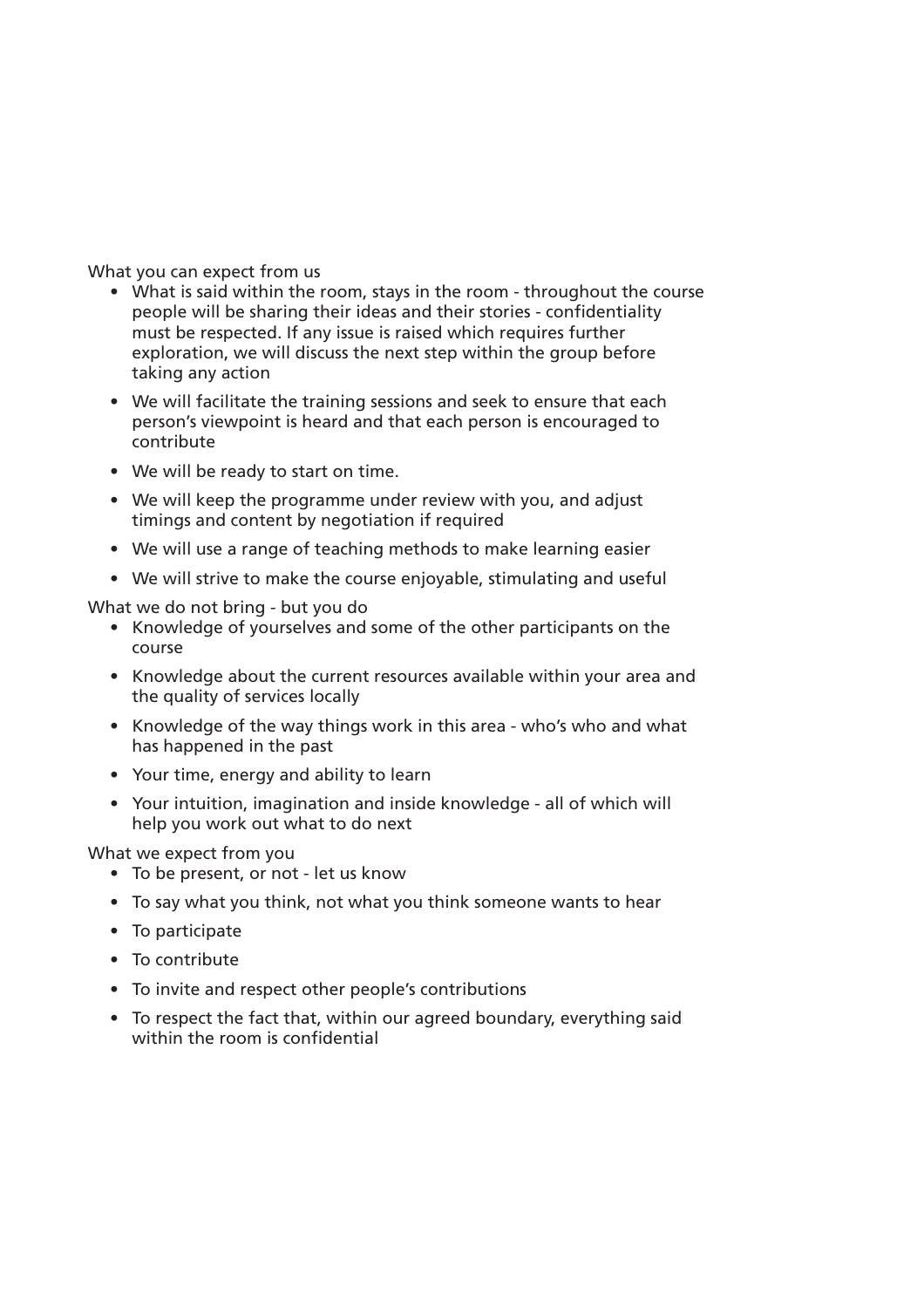

## AGREEING GROUP GROUNDRULES

#### Why we do this

The taught part of the course lasts 46 hours. Participants will also been working in locality groups, eating together and sharing their individual hopes and aspirations over the next 4 months. Many of the people will be meeting for the first time and they come from different service cultures.

We want people to work together in an inclusive, enjoyable and empowering way. We think it is important that we agree together some rules for how we work together over this period. This exercise is the first attempt at this process and may be revised as the course progresses. This is also an opportunity for individual participants to check out any concerns they have at this point about the course.

#### How we do this

We will give you between 5 and 10 minutes in small groups to suggest some basic groundrules. To help you come up with groundrules, it might be useful to think about the kinds of things the facilitators and other participants would have to do to make you feel at ease and part of the group.

Another way of looking at it is to think of things the facilitators or other participants might do which would make you feel uncomfortable and anxious.

It is also worth giving some thought to additional supports individuals on the course might need and how we organise this - someone might need a lift to and from the venue, someone might need help with taking notes or writing up their Inspiring Action Workbook, someone may be shy and need support to speak out in the big group.

You will need someone in the small group to take a note of the groundrules your group agree and report them back to the big group. We will hear back from each group and agree a final list of groundrules as a whole group.

You can take a note of the final list of agreed groundrules on the next page.

WEEKEND ONE understanding why things are the way they are now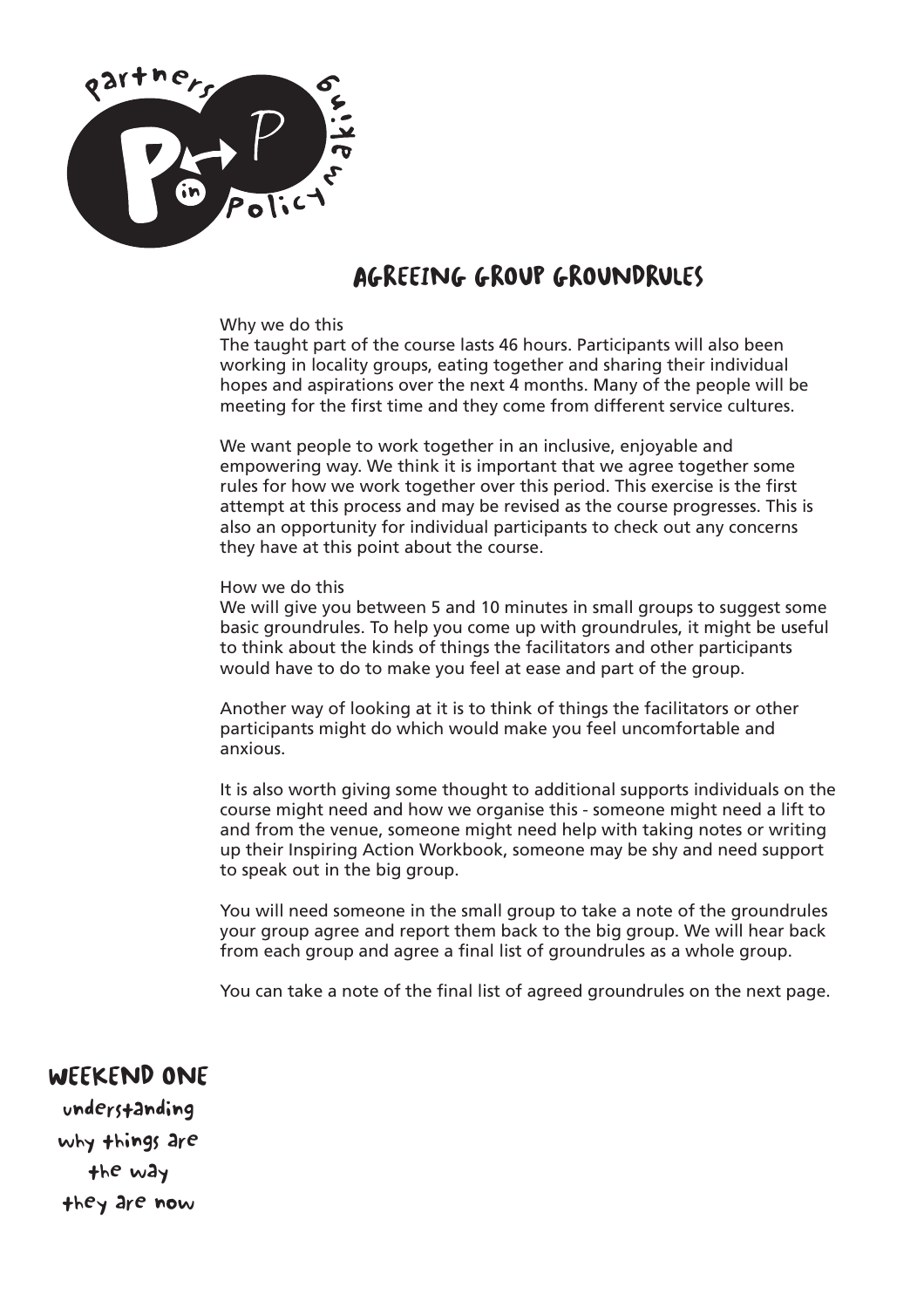# **GROUP GROUNDRULES**

|    | $\begin{array}{c} \hline \end{array}$                                                                                                                                                                                                                                                                                                                               |
|----|---------------------------------------------------------------------------------------------------------------------------------------------------------------------------------------------------------------------------------------------------------------------------------------------------------------------------------------------------------------------|
|    |                                                                                                                                                                                                                                                                                                                                                                     |
|    |                                                                                                                                                                                                                                                                                                                                                                     |
|    | $\frac{1}{2}$                                                                                                                                                                                                                                                                                                                                                       |
|    |                                                                                                                                                                                                                                                                                                                                                                     |
|    | $\overline{\phantom{a}}$                                                                                                                                                                                                                                                                                                                                            |
|    |                                                                                                                                                                                                                                                                                                                                                                     |
|    |                                                                                                                                                                                                                                                                                                                                                                     |
|    | $\begin{picture}(20,10) \put(0,0){\vector(1,0){100}} \put(15,0){\vector(1,0){100}} \put(15,0){\vector(1,0){100}} \put(15,0){\vector(1,0){100}} \put(15,0){\vector(1,0){100}} \put(15,0){\vector(1,0){100}} \put(15,0){\vector(1,0){100}} \put(15,0){\vector(1,0){100}} \put(15,0){\vector(1,0){100}} \put(15,0){\vector(1,0){100}} \put(15,0){\vector(1,0){100}} \$ |
|    |                                                                                                                                                                                                                                                                                                                                                                     |
|    | $\frac{1}{2}$                                                                                                                                                                                                                                                                                                                                                       |
|    |                                                                                                                                                                                                                                                                                                                                                                     |
|    |                                                                                                                                                                                                                                                                                                                                                                     |
|    | $\bullet$ $\overbrace{\hspace{2.5cm}}$                                                                                                                                                                                                                                                                                                                              |
|    |                                                                                                                                                                                                                                                                                                                                                                     |
|    | $\overline{\mathcal{E}}$                                                                                                                                                                                                                                                                                                                                            |
|    |                                                                                                                                                                                                                                                                                                                                                                     |
|    |                                                                                                                                                                                                                                                                                                                                                                     |
|    |                                                                                                                                                                                                                                                                                                                                                                     |
|    |                                                                                                                                                                                                                                                                                                                                                                     |
|    |                                                                                                                                                                                                                                                                                                                                                                     |
|    |                                                                                                                                                                                                                                                                                                                                                                     |
|    |                                                                                                                                                                                                                                                                                                                                                                     |
| 10 |                                                                                                                                                                                                                                                                                                                                                                     |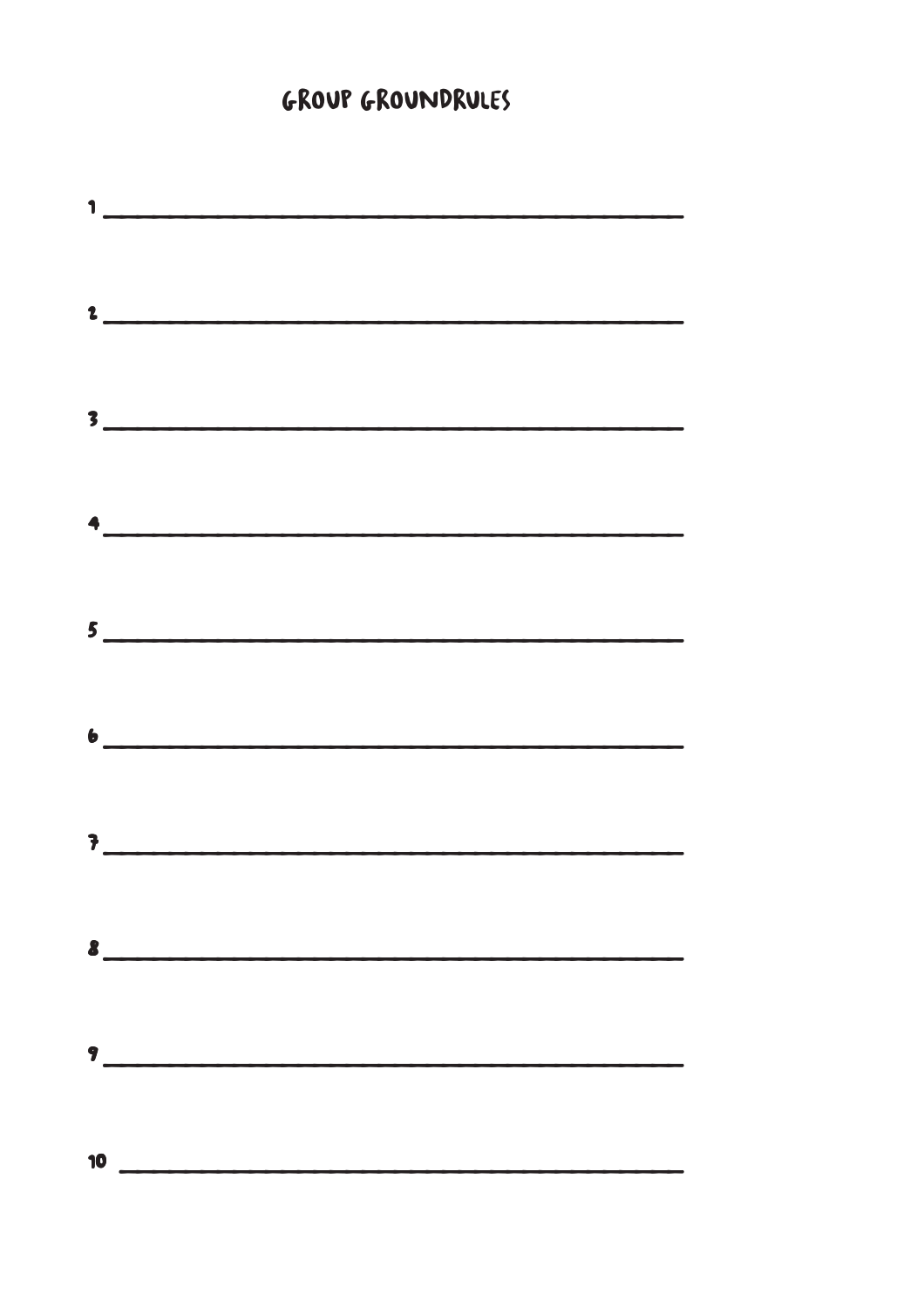

### WORKING WITH OUR REPUTATIONS

#### Why we do this

We live in a society where groups of people are often talked about and described as having shared sets of characteristics. This is the group's general stereotype, their public identity. Some groups have high status and value. For examples, nurses can be referred to as 'angels'.

Other groups have much lower status and public value. For example, 'Hell's Angels' can be seen as violent and scary. Football fans can be described as 'hooligans'. Traffic Wardens are considered as merciless and vindictive. People who rely on social security benefits can be seen as 'scroungers'.

Groups of people who experience low status in society can suffer from a negative reputation. Each person in this room uses services or cares for someone who uses services. They will all be aware of the public negative reputation the people they represent might suffer from because they will sometimes come across these negative assumptions and prejudices. For some people, they experience these prejudices on a daily basis.

In this exercise we want to draw on individual's experiences of these public perceptions and to see how common they are across service user groups.

This exercise will allow us to explore the prejudices and views held by the general public about certain groups in society, and to challenge some of those perceptions together.

How we do this Step I - What we think they think about us You will be asked to split into small groups. Each group should have a mix of parents and self-advocates and people from different areas around Scotland.

During the first 15-20 minutes we want the group to share their ideas about the negative reputation the feel their group has to deal with. What are the general, negative assumptions that are often made about people 'like you'.

WEEKEND ONE describe how the general public view the group members. While the group are sharing these ideas, one person in the group is to produce a poster that records this negative reputation. They will do this by writing down on a sheet of flip chart paper the words the group are using to

All the negative posters will be displayed on one wall.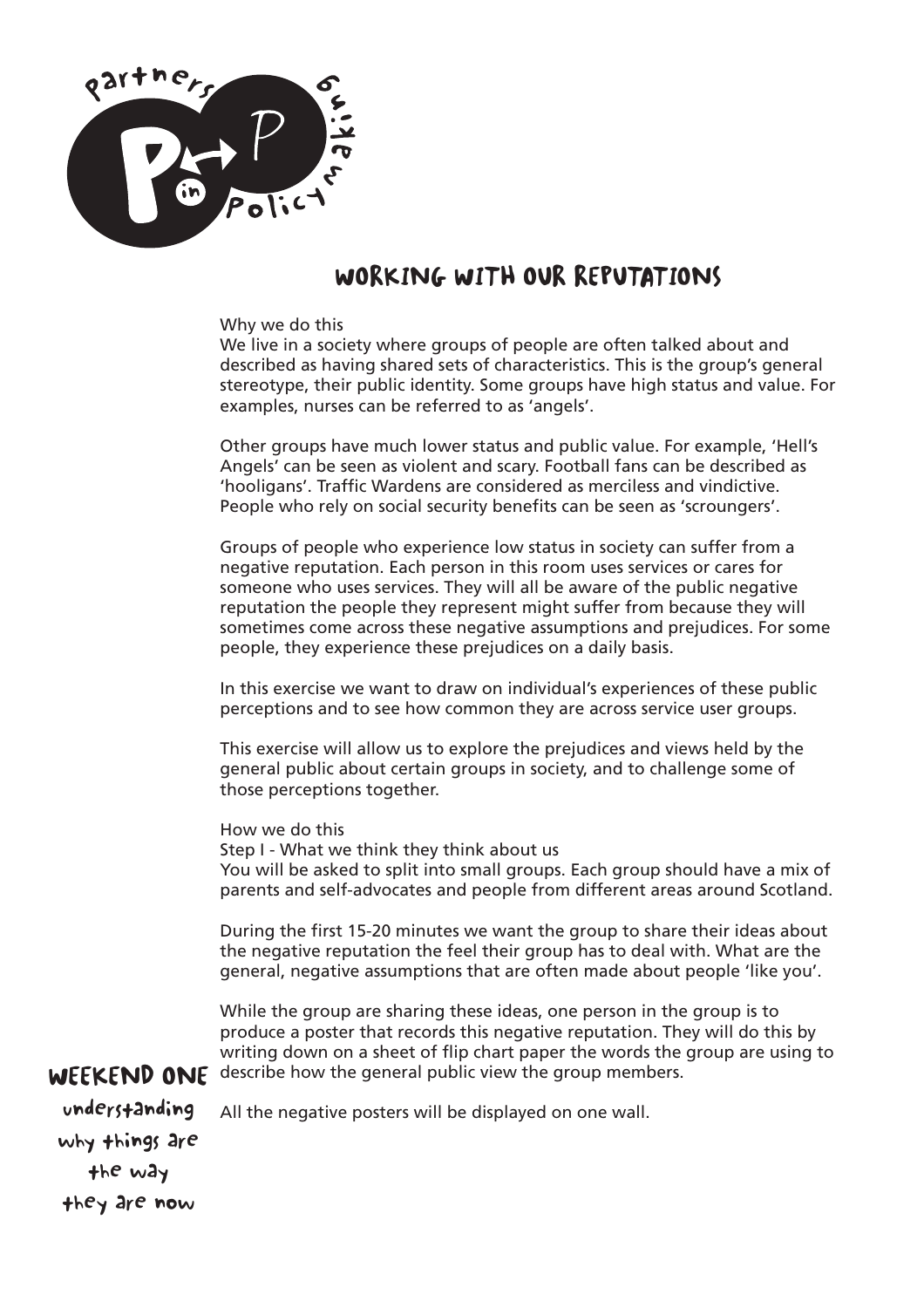Step 2 - What we want them to think about us

Working in the same groups, you will be given 10 - 15 minutes to produce a positive reputation poster which illustrates how you would like your group to be viewed by the general public. Again, share your ideas and one person is to keep the record.

All the positive posters will be displayed on another wall.

### Step 3

The facilitators will then ask constituency groups to report back to the whole group, starting with their negative reputations.

We will then reflect on our learning as a whole group.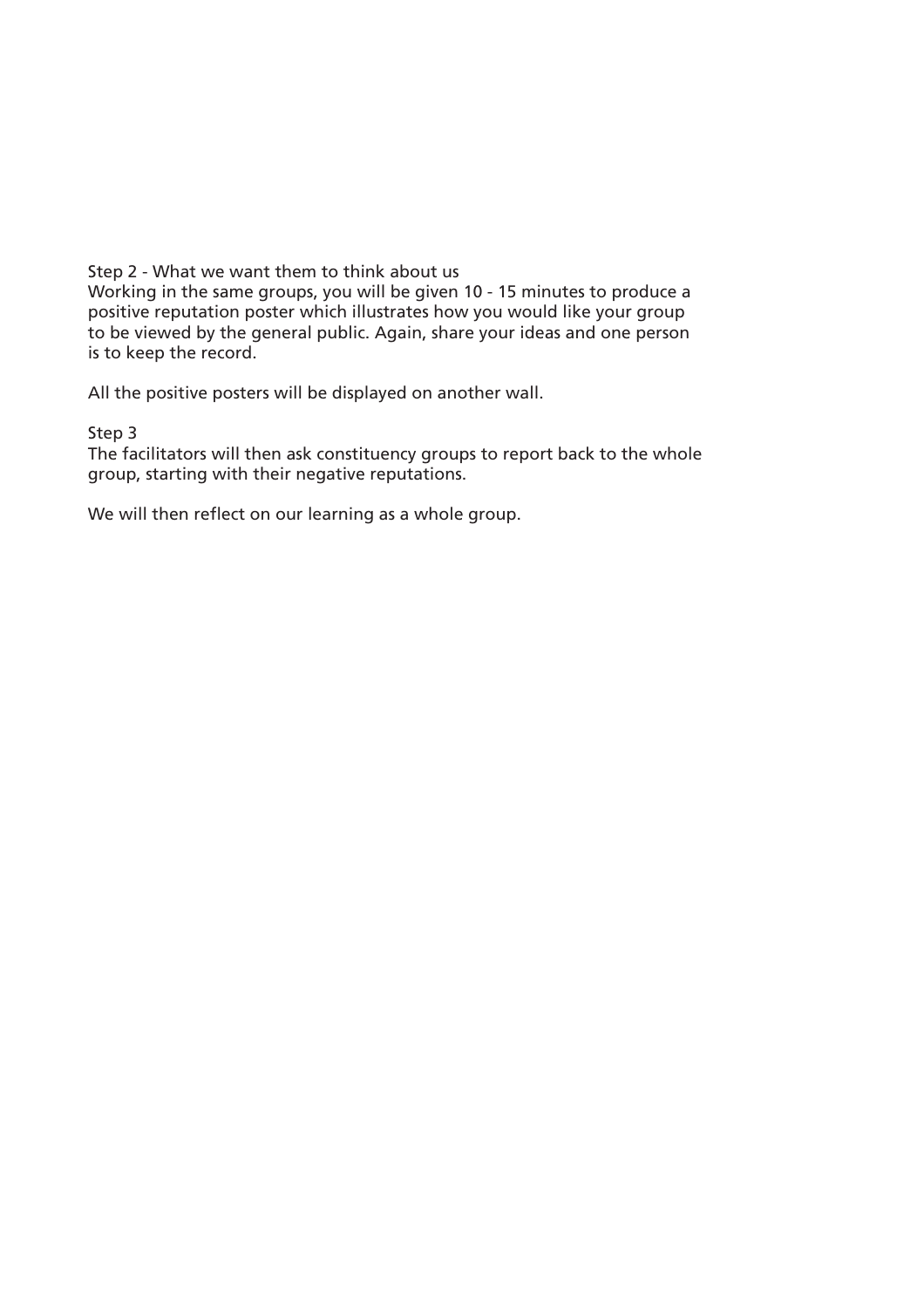

### MAPPING POWER

### Why we do this

This is another attempt to help you reflect on and evaluate your current situation and think about how you might amend or improve it. Acknowledging and owning the power you have is an important part of the process of becoming a person who can make change happen. You have to also be aware of when projected power may be working against you.

#### How we do this

Everyone will individually be given some time to think about their own personal power and take their own notes on the attached sheet.

Using the four definition of power outlined in the presentation notes, please write down your own description of how these kinds of power are realised in your own life. If there is an obvious gap, you may want to think about what you can do about this.

### WEEKEND ONE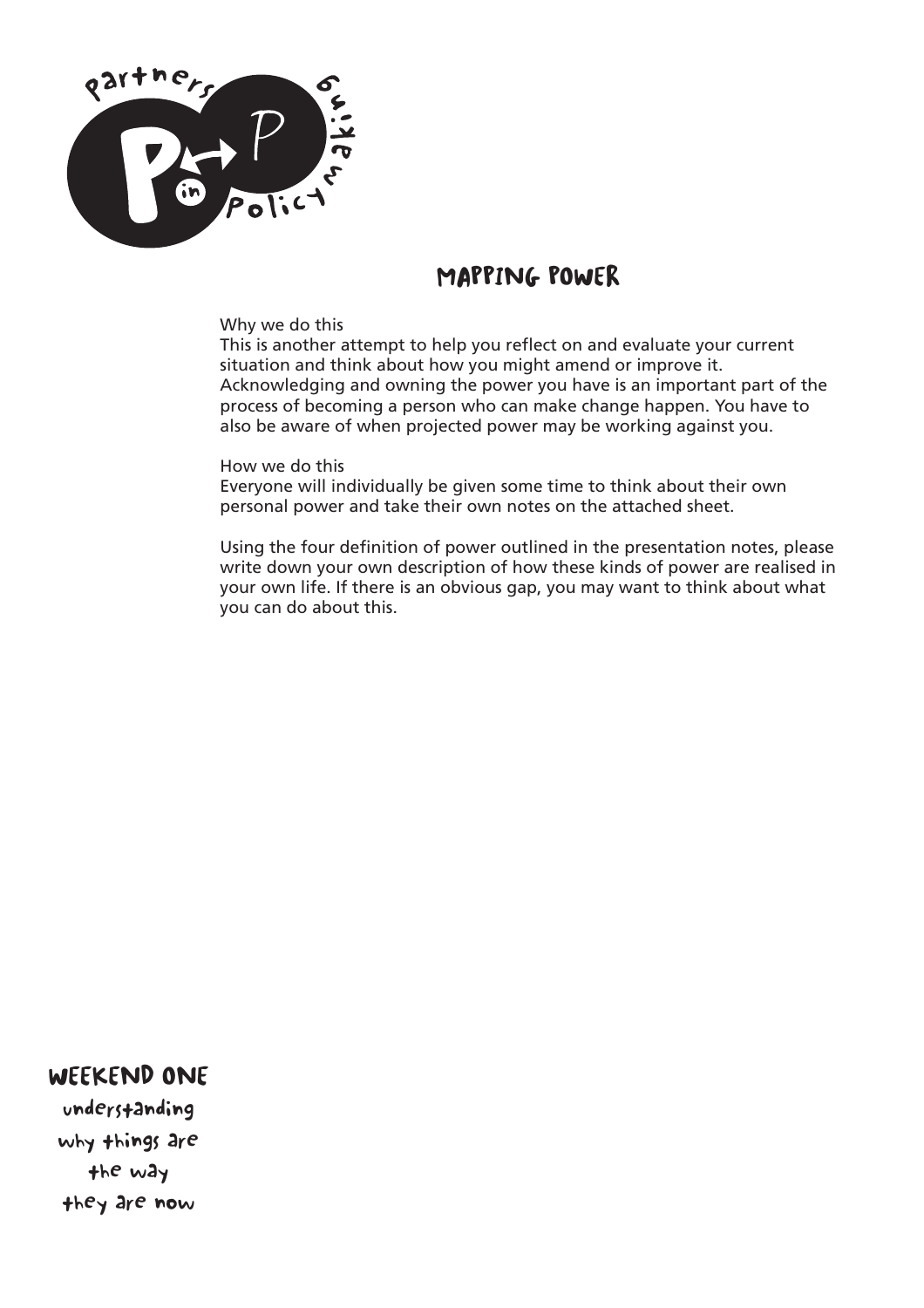Please take this page to note down your own sense of the different kinds of power you think you have at this stage.

| Personal Power - Px<br>For example your knowledge,<br>skills, personality, appearance,<br>ability, gifts                                                                                                                 |  |
|--------------------------------------------------------------------------------------------------------------------------------------------------------------------------------------------------------------------------|--|
| Instrumental power - Pi<br>For example, your control over<br>resource such as money,<br>equipment, information and<br>people. All the networks and<br>connections you have access to.                                    |  |
| Projected Power - Pp<br>For example, the way others<br>see you and what they invest<br>in you. It can be influenced by<br>public perceptions and attitudes.<br>Remember that this power can<br>be positive and negative. |  |
| Official Power - Po<br>For example, any posts you hold<br>(Chair, treasurer etc) or titles you<br>have (for example job titles or<br>roles)                                                                              |  |

Where are you currently powerful?

When are you vulnerable?

What can you do to change the current situation?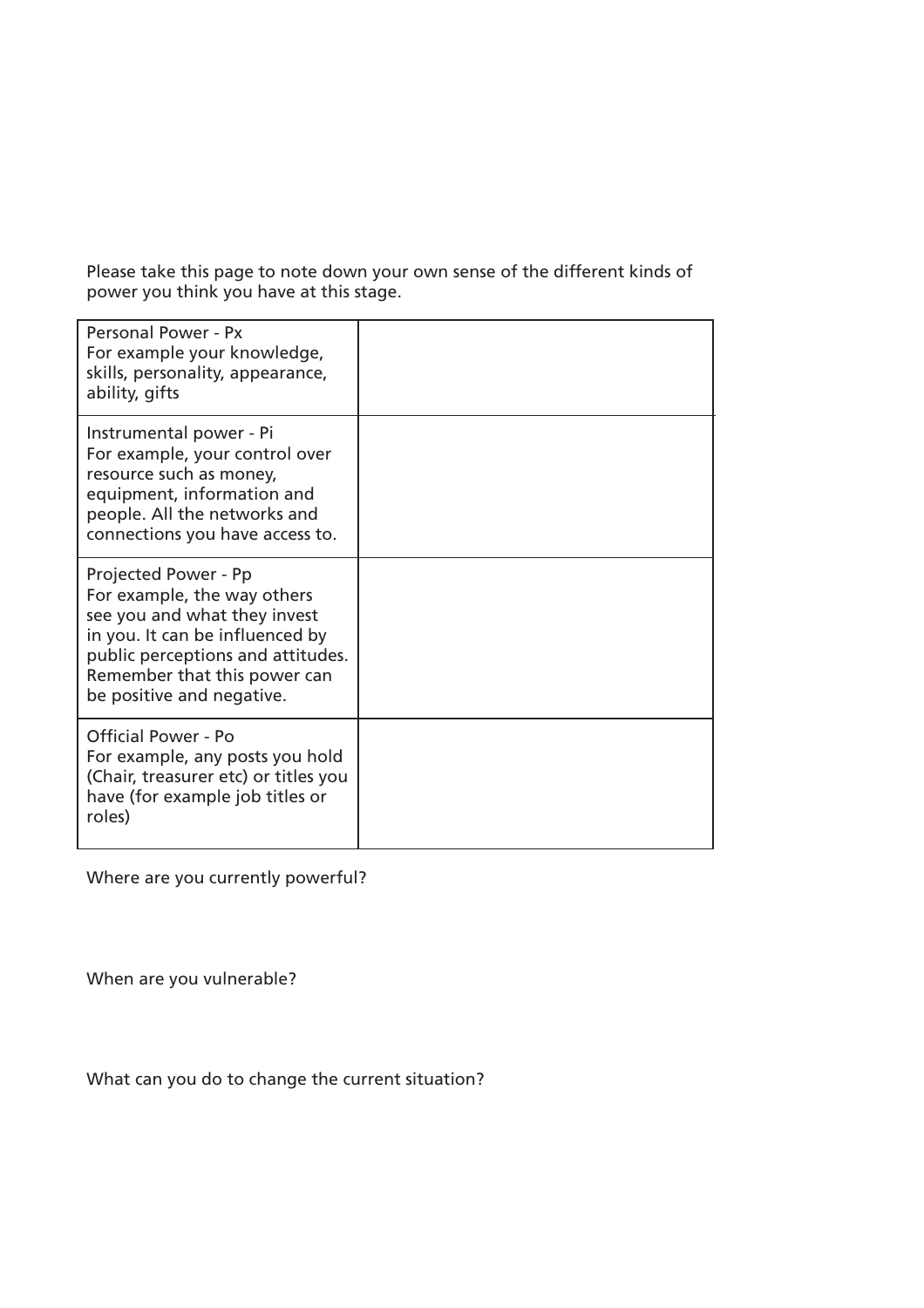

# PARTNERS IN POLICYMAKING

### THE HISTORY

### **THE AMERICAN EXPERIENCE**

16 years ago, in the United States, a woman called Colleen Wieck began the Partners in Policymaking programme. Partners now runs in virtually every State of the United States, in England, Scotland, Holland and now Ireland. Colleen is now the Executive Director of the Minnesota Governor's Council on Developmental Disabilities.

### **THIS IS THE STORY OF HOW THE PROGRAMME DEVELOPED**

In America, in the mid 1980's, Colleen was very aware that there were two main problems facing parents and self advocates. The first problem was one of age - the average age of leaders in the parent movement was over 60 and few younger parents were being recruited.

The second problem was one of strategy. Parents and self advocates did not speak with a united voice and the people with power would use this lack of agreement to prevent any change in the services offered. Often self advocates and parents were not well prepared and did not have informed and rational arguments to back up their case. Requests for services became emotional and personal battles.

At that time Colleen was a Director of the Council on Developmental Disabilities (the American term for learning difficulties). She was committed to informed parent and user involvement and she realised that parents and self advocates needed some training and support to empower and enable them to become effective and able partners at the policy making table.

Her solution to this issue was to develop the Partners in Policymaking programme - eight monthly residential weekend session for parents and self advocates to both

• inform them about how their local and national service system worked,

and

• train them to become effective contributors to local and national policy development.

### WEEKEND ONE

understanding why things are the way they are now

The first Partners in Policymaking course ran in Minnesota in 1987, and since then the programme has been replicated and run in virtually all American states.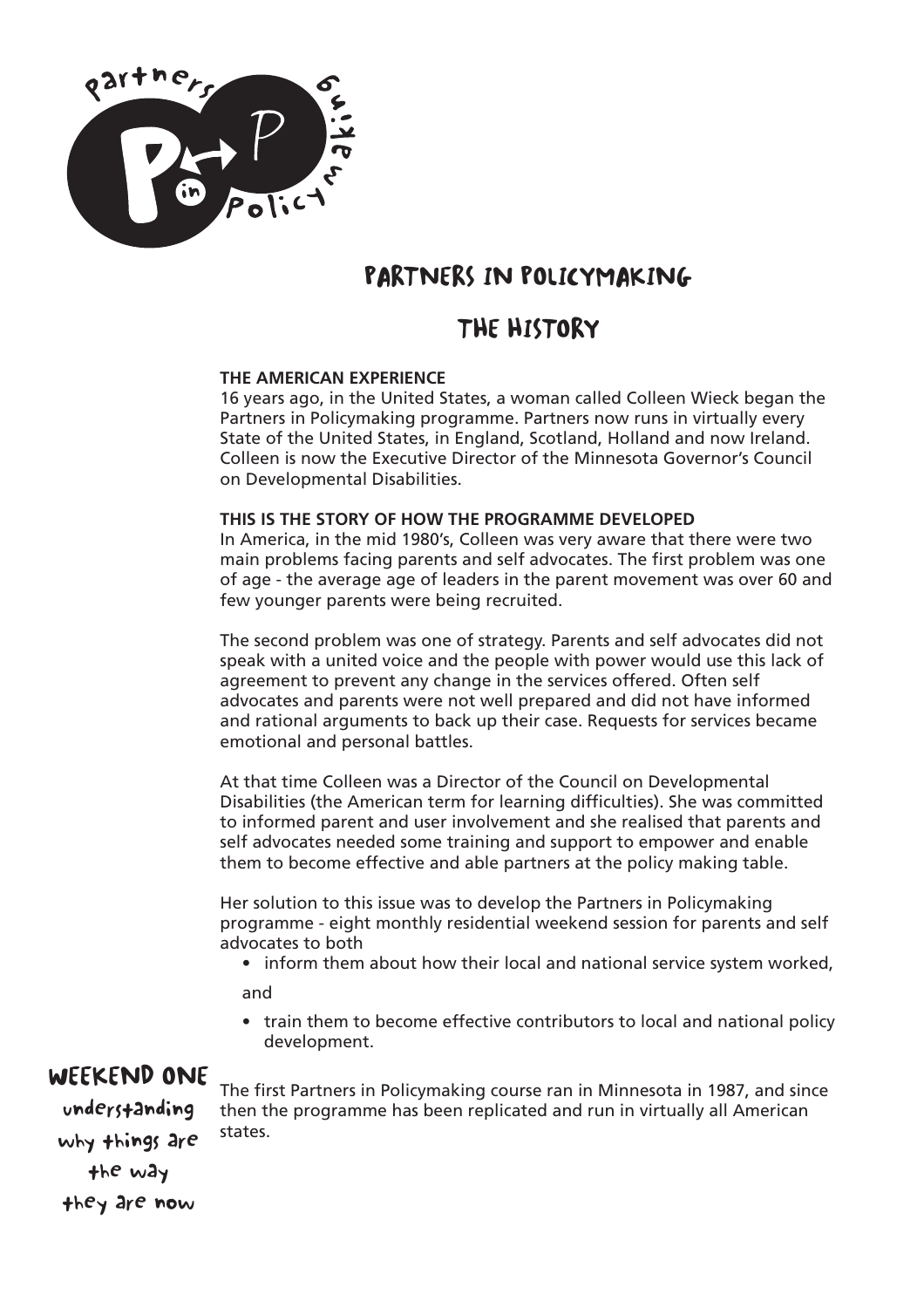#### **SOME STATISTICS FROM THE STATES**

- 1987 35 people graduate from the first Partners in Policymaking course in Minnesota
- 1990 Alabama, California, Colorado, Connecticut, Illinois, Indiana, Iowa, Louisiana, New York, Texas and Virginia ran Partners programmes
- 1992 36 States had started running Partners in Policymaking programmes
- 1995 2,934 people in America are Partners Graduates
- 1997 almost 6,000 people in America are Partners Graduates
- 1999 46 of the 50 states in the United States have sponsored programmes similar to the Partners programme and the total number of Partners Graduates in America as at October 1999 was 7,628
- 2000 over 8600 Partners graduates in America as at November 2000
- 2003 11,679 people have graduated from programmes in the US

#### **THE BRITISH EXPERIENCE**

A man called Chris Gathercole in the North West of England found out about the Partners Programme in the mid 1990's. Chris worked for the North West Training and Development Team, based near Manchester. He had attended workshops with Colleen and was determined to bring this programme to Britain. In 1995 Lynne Elwell travelled to the States to observe 2 Partners weekends and she and Chris worked together to adapt and develop the material for a British audience.

Funding for the first course came from the North West Training and Development Team, The Home Farm Trust and the Department of Health. Recruitment for participants from the North West of England was carried out in the 1995 and the first course ran in 1996.

This course was extensively evaluated and since 1996, over ten courses have run in England and four in Scotland, with a mixture of funding sources. Key dates for activity are:

- 1996 29 people graduate from the first British Partners course in the North West of England
- 1997 6,7 & 8 October the North West Training and Development Team and the National Development Team run a 3 day international Partners Academy for people who want to learn more about Partners (people from Scotland attend)
- 1998 17 people graduate from the South West of England course in Bristol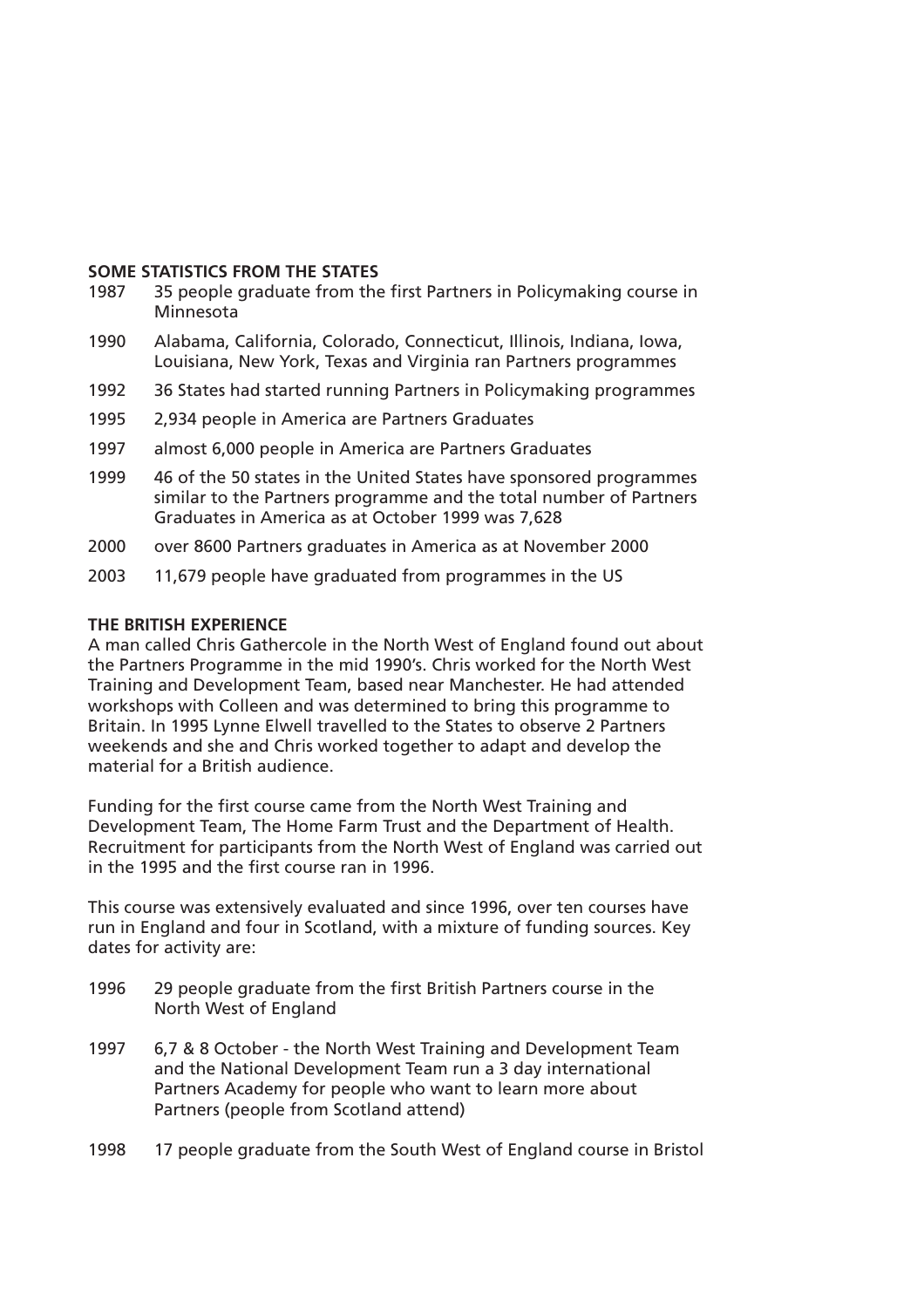- 1999 35 people graduate from the Greater Manchester Partners course 35 people graduate from the Liverpool Partners course
- 2000 22 people graduate from the London Partners course in June 13 people graduate from the Staffordshire Partners course in September
	- 37 people graduate from the Scottish Partners course in May
- 2001 30 people graduate from the Cheshire Partners course in June 38 people graduate from the Scottish Partners course in June 27 people start on a Hartlepool programme in October 42 people start on the third Scottish programme in November
- 2002 37 people graduate from the third Scottish Partners course in June 35 people graduate from the first Dutch Partners programme 25 people graduate from the fifth North West of England Partners course in September Merseyside Partners in Policymaking launch own centre with successful fundraising bid Fourth Scottish course under way in November
- 2003 42 people graduate from the Scottish Partners course in June Second Dutch Partners course begins in October Partners in Policymaking is identified as a key element of the Valuing People review of services for people with learning difficulties in England First Southern Irish Partners course begins in October Fifth Scottish course underway in November

In England Lynne Elwell, the Partners in Policymaking Co-ordinator for a number of the programmes has also developed Sharing the Challenge, a partners type programme for self advocates and parents of older adults. The first programme ran in Lancashire in 2001 and a second is planned for 2002. The Merseyside Partners graduates have also been successful in securing funding to support graduates in their area and possibly run a second Liverpool programme.

#### **WHAT MAKES THE PARTNERS PROGRAMME DIFFERENT**

The content of the Partners programme is not unique, but the process for teaching the material and enabling people to increase their skills and knowledge is unique. The programme is designed to run over 8 months.

understanding why things are the way they are now

WEEKEND ONE

Two thirds of the participants are parents of disabled children up to the age of 19, and the majority of these parents have young children under the age of 10. One third of the participants are disabled adults and the majority of these adults should be 35 years old or younger.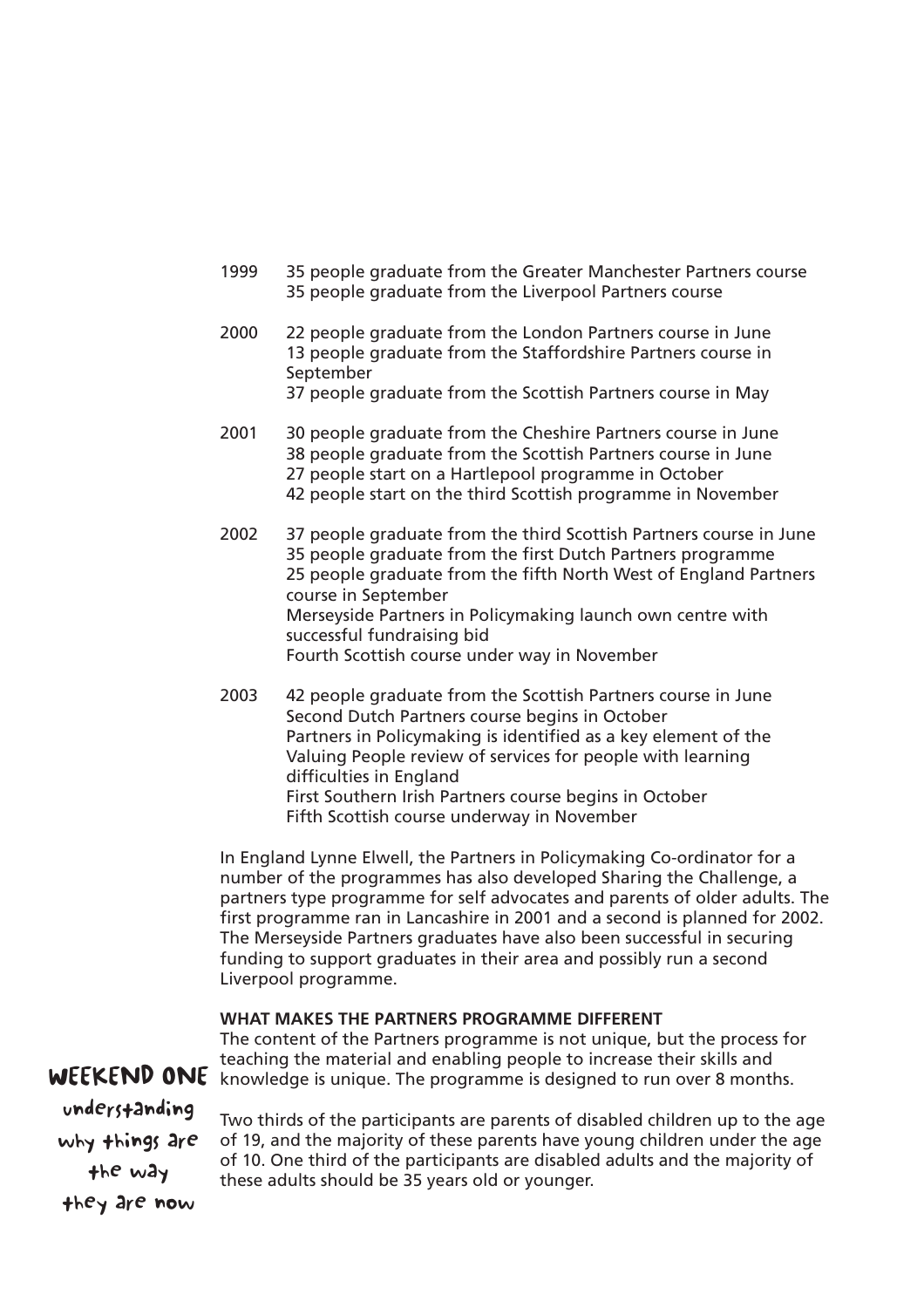The course is designed like this for a purpose - Colleen wanted to maximise the amount of learning going on within the group and she wanted to attract people who were inexperienced or new to the field of campaigning and policy development. She wanted to build the leaders for the next generation.

Each weekend covers a specific topic and the aim over the 8 months is to cover all areas where parents and self advocates had a legitimate role to play in policy development. The course is competency based - you know you are on a Partners course when you are using a microphone, practising making presentations, rehearsing getting your point across and working on assignments which give you practical experience.

The other key ingredient is the quality of the presenters. Participants must be exposed to the best practitioners, thinkers and presenters in the field. These people are to be chosen from an international stage, not just the local area. The idea is to increase awareness of what's actually possible - the imagination and creativity of participants has to be stimulated and this is less likely to happen if you are only exposed to what you already know.

### **THE ESSENTIAL INGREDIENTS**

- a mixed group of participants with an emphasis on young self advocates and parents of younger children
- a commitment to improving competence and practical expertise
- a determination to expose people to the best, most innovative ideas in the international field
- a programme which works with people over 8 months -

These ingredients make Partners different, serious and powerful.

### **THE HISTORY OF THE SCOTTISH COURSE**

Scottish Human Services (SHS) became involved in late 1996. We attended a meeting in the NDT offices in Manchester to find out about the first Partners course. We had been invited because the North West Training and Development Team considered us to be an organisation who both shared the core values of the Partners programme and had the organisational ability to co-ordinate a Scottish course.

From that point to this, there has been years of activity to secure both funding for and commitment to the programme in Scotland. The key milestones in the process are listed here: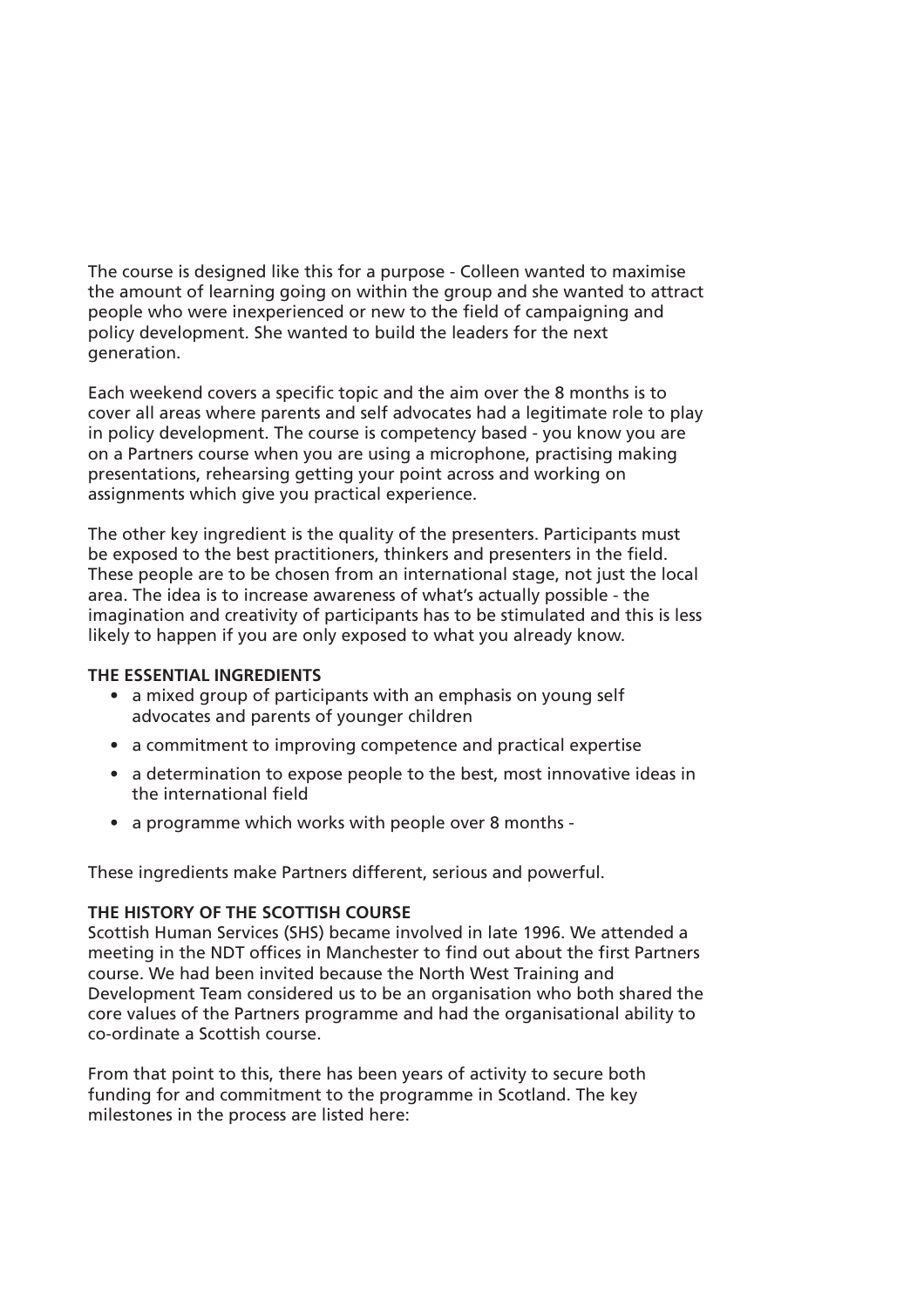|                              | 1997             |                                                                                                                                                                                                                                                                                                                                                                       |
|------------------------------|------------------|-----------------------------------------------------------------------------------------------------------------------------------------------------------------------------------------------------------------------------------------------------------------------------------------------------------------------------------------------------------------------|
|                              | March            | Ayrshire and Arran Health Board in correspondence with SHS<br>about a programme.<br>Lynne Elwell comes up to run an information session.                                                                                                                                                                                                                              |
|                              | June             | Colleen Wieck makes presentation to Scottish Office.                                                                                                                                                                                                                                                                                                                  |
|                              |                  | September Sought funding from the Department of Education and Industry<br>of the Scottish Office.                                                                                                                                                                                                                                                                     |
|                              | October          | International Partners Academy in Manchester - Scottish<br>representatives from SHS, Ayrshire and Arran and Lanarkshire.                                                                                                                                                                                                                                              |
|                              |                  | December Further presentation by SHS and Lynne Elwell to the Scottish<br>Office.<br>Education and Industry agree to contribute towards the<br>programme if Health and Social Work also contribute.                                                                                                                                                                    |
|                              | 1998<br>February | Ayrshire and Arran agree to support the programme.                                                                                                                                                                                                                                                                                                                    |
|                              | May              | Sought funding from the Social Work Directorate and the<br>Department of Health within the Scottish Office -<br>correspondence continues for nearly a year.                                                                                                                                                                                                           |
|                              | Jan-Dec          | SHS organises a number of information sessions and workshops<br>to generate interest in the programme throughout 1998<br>Both Greater Glasgow Health Board and Fife Health Board agree<br>to support the programme.                                                                                                                                                   |
|                              | 1999<br>March    | Final agreement from Health Gain, Social Work and Education<br>and Industry to provide seed funding (£30,000) for the<br>programme on the basis that we attract match funding from<br>local authorities, health boards, NHS trusts and other sources. We<br>start to generate a further £60,000 - £70,000 for the programme -<br>this work continues until June 2000. |
|                              | October          | First 40 participants meet at Barony Castle Hotel.                                                                                                                                                                                                                                                                                                                    |
| WEEKEND ONE<br>understanding | 2000<br>May      | 37 Partners graduate. Presentation to lain Gray, then Deputy<br>Minister for Community Care. Commence recruitment for next                                                                                                                                                                                                                                            |
| why things are               |                  | programme, in spite of lack of financial support.                                                                                                                                                                                                                                                                                                                     |
| the way                      |                  |                                                                                                                                                                                                                                                                                                                                                                       |
| they are now                 |                  |                                                                                                                                                                                                                                                                                                                                                                       |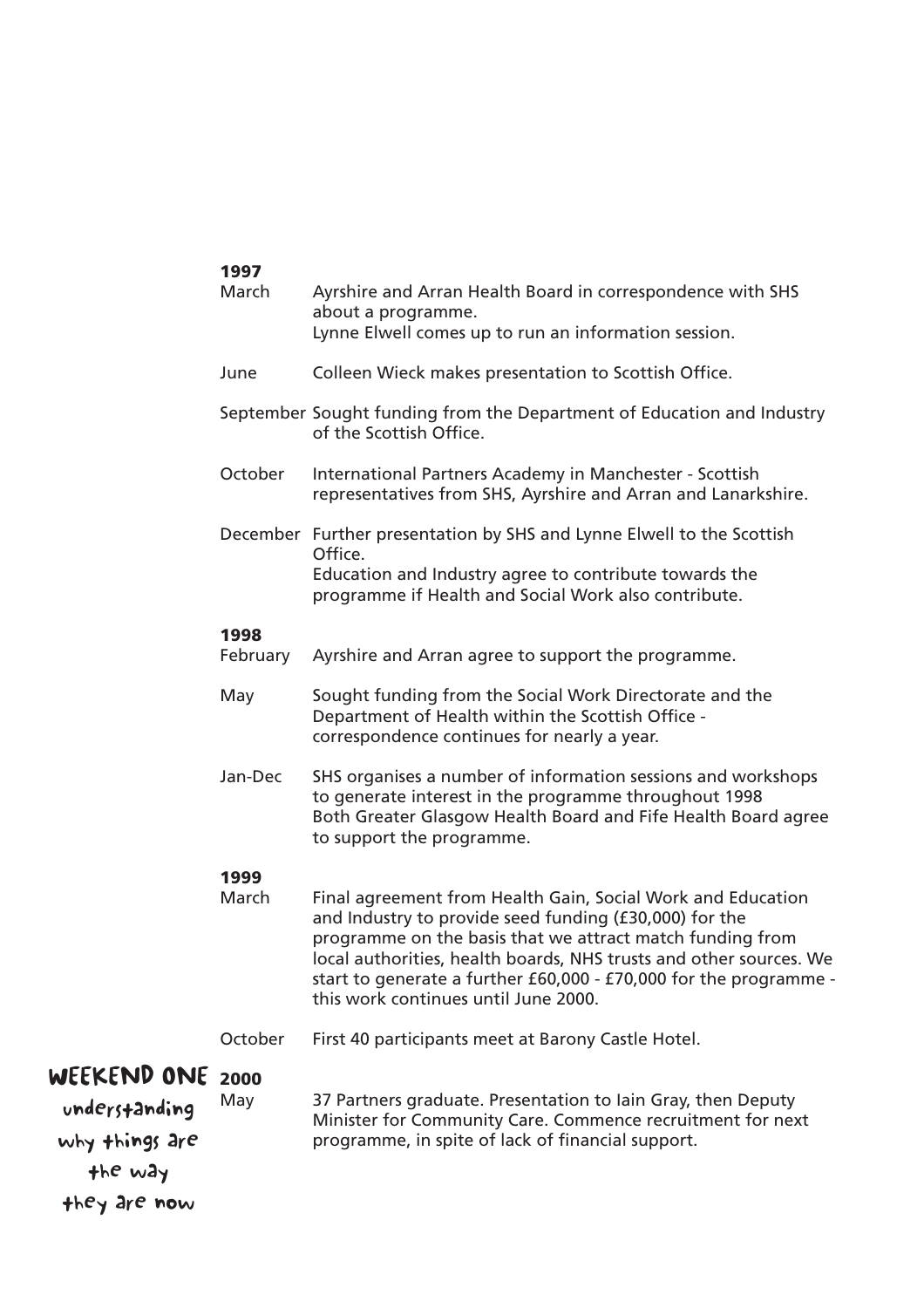- September National Lottery Charities Board agree to partially fund 3 national programmes and a graduate programme. Confirm with potential applicants that course will go ahead!
- October First Graduate session with Michael Kendrick.
- November New batch of 40 participants start second programme.

### **2001**

- March Second Graduate session with Rose Galati, Canada Third Graduate session with Al Etmanski and Vickie Cammack, PLAN, Canada.
- May Fourth Graduate session with John McKnight, Chicago 3 day workshop entitled "Making Room to Work" with John O'Brien and Jack Pearpoint – reduced rates for Partners.
- June 38 Partners graduate. Presentation to Trevor Jones, Head of the NHS in Scotland. Mr Jones so impressed he asks us to organise follow up presentation to ministers.
- October Graduates from the first and second courses present to Susan Deacon, then Minister for Health, and Malcolm Chisholm, then Minister for Community Care, in Edinburgh on 23 October. Trevor Jones, Head of NHS Scotland, plus numerous senior civil servants from the Scottish Executive attend the session. Exhibition boards prepared, report produced, and evaluation of first two courses undertaken.
- November Fifth Graduate session with Phoebe Caldwell, 42 new participants commence third programme. Full evaluation due by 20 November.
- December Sixth graduate session with Eddie Bartnik, Director of Metropolitan Services, Disability Services Commission, Western Australia. Eddie presented on Local Area Co-ordination.

### **2002**

January Seventh graduate session with Mary Schuh, University of New Hampshire/University Affiliated programme. Mary presented on inclusive educational practice and graduates were encouraged to bring along allies.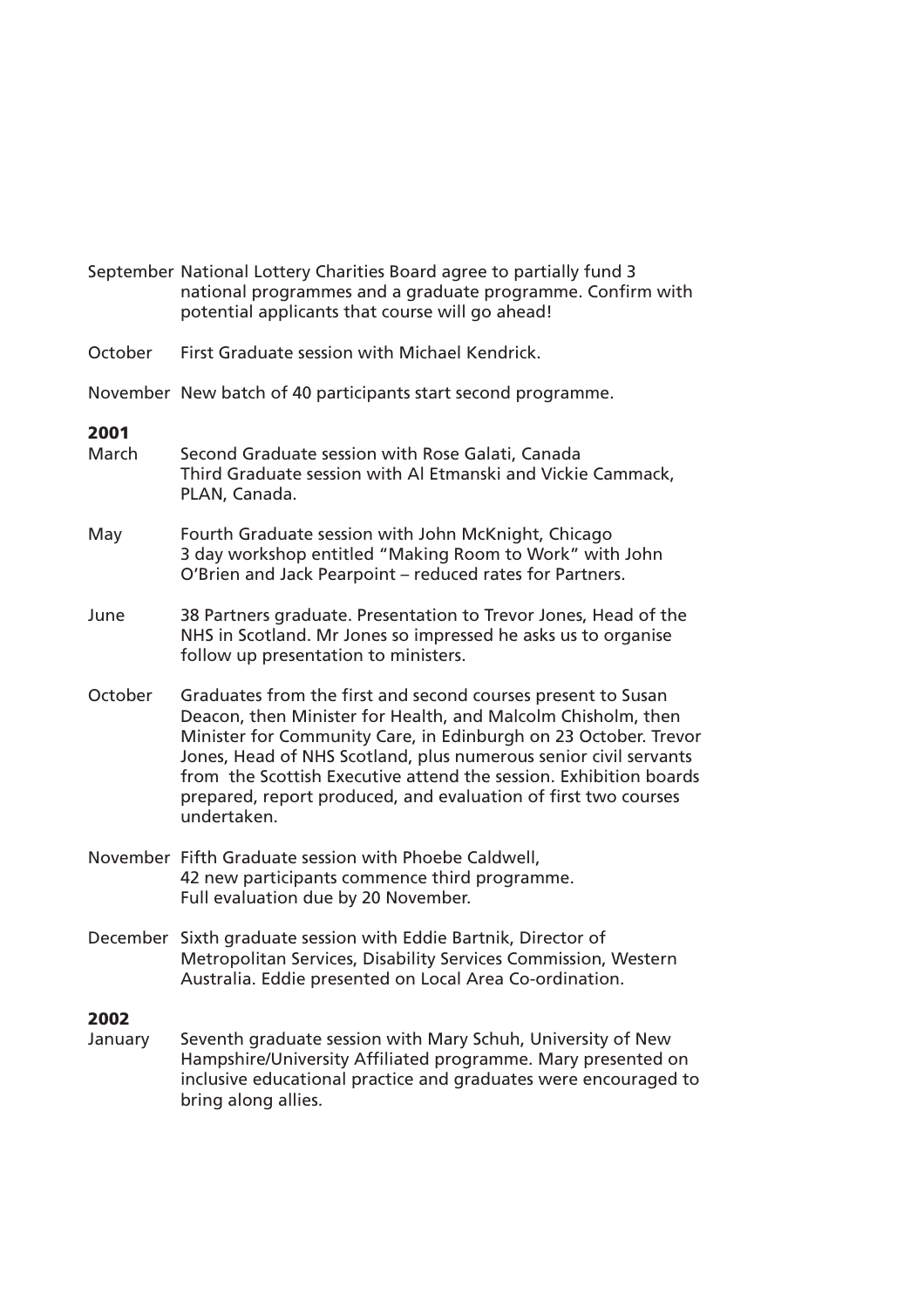- February Eighth graduate session with Tom Kohler, Citizen Advocacy Coordinator, Savannah, Georgia, USA on the importance of independent advocacy
- May Minth graduate session with Bruce Uditsky, Executive Director, Alberta Assocation for Community Living. Bruce presented on the importance of families organising for change.
- June Tenth graduate session with Judith Snow, philosopher, author and campaigner for social justice. 37 people graduate from the third Scottish Partners in Policymaking programme, making a total of 112 graduates around Scotland. Jim Wallace, QC and Deputy First Minister to the Scottish Parliament and Trevor Jones, Head of NHS Scotland attend presentation.
- November 43 new Partners commence the fourth Scottish course

### **2003**

- March Graduates and participants attend session to consider the draft Additional Support for Learning Bill
- June 42 people graduated from the fourth course, bringing the total number of graduates in Scotland to 154, presenting to Euan Robson, Deputy Minister for Education and Young People and Trevor Jones, Head of NHS Scotland.

November Around 40 participants begin the fifth course

Throughout 2002 Scottish Partners in Policymaking graduates presented on the Dutch Partners in Policmaking programme. We were also involved in the development of an Irish Partners in Policymaking course which begins in October 2003, with a number of Scottish graduates presenting throughout the eight weekends.

### WEEKEND ONE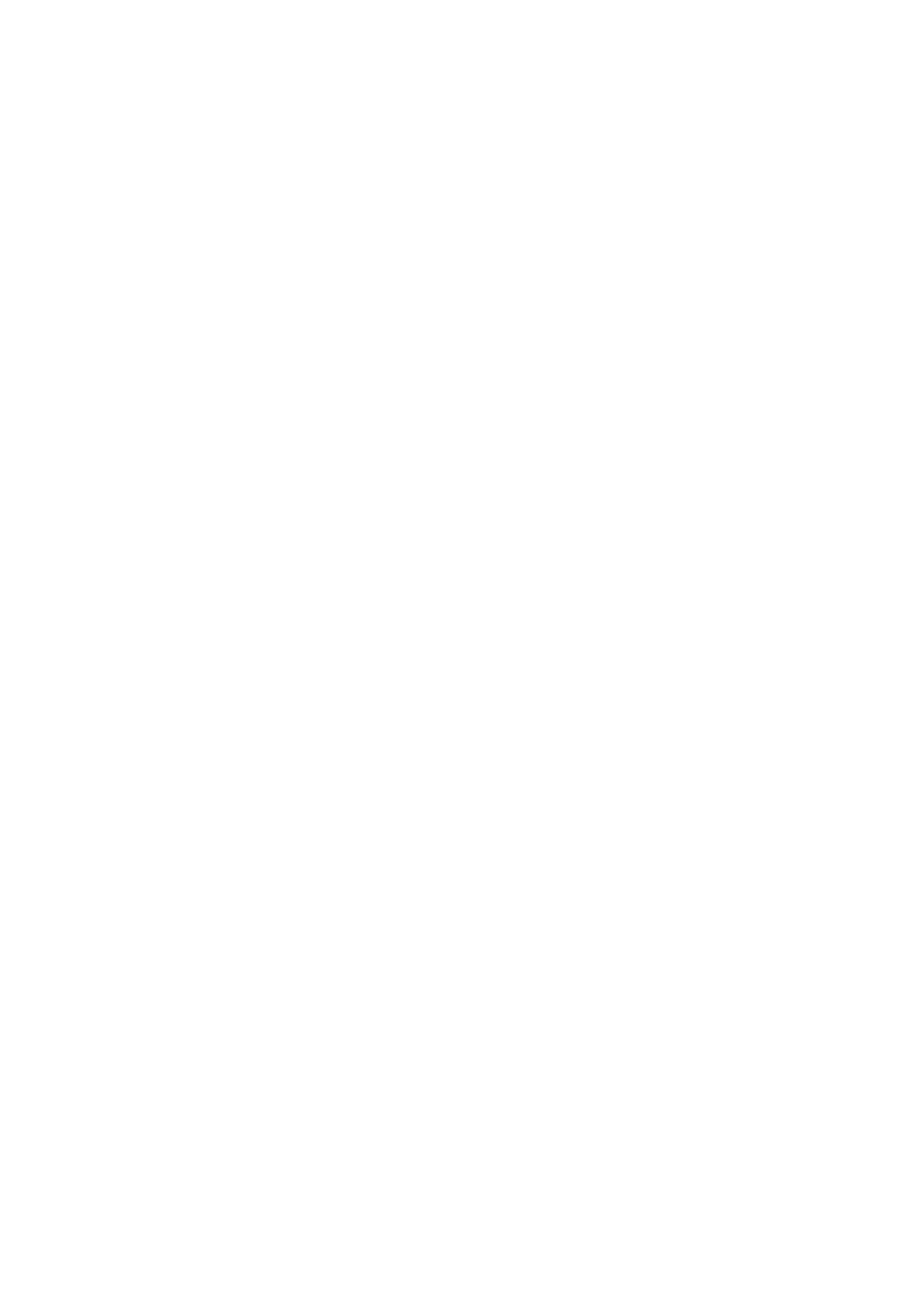

# THE COURSE PROGRAMME

The course runs over the 8 months from November 2002 through to June 2003. We meet on a Friday and Saturday once a month. The sessions start at 11.00am on the Friday morning and end at 4.00pm on the Saturday. We work on the Friday evenings and stay in the hotel on the Friday nights. All meals are provided.

The course is as inclusive as possible. The venue is fully accessible and can cater for specialist diets. Key materials can be provided on tape, in large print, in Braille or in another language. An induction loop and a signer can be available if required.

The course covers the following subjects:

### SESSION 1 7-8 NOVEMBER 2003

### **UNDERSTANDING WHY THINGS ARE THE WAY THEY ARE NOW**

During these two days we will look at the history of services for disabled people and how public and professional attitudes have caused disabled people to be segregated and excluded from society.

We will also look at the way change has happened in Scotland and in different parts of the world. Organisations of families and organisations of disabled people have played a major part in these changes and we will study the work of these groups.

# SESSION 2 5-6 DECEMBER 2003

### **RELATING TO THE SYSTEM**

During these two days we will spend time mapping out how the system works in different areas and sharing some stories. We will be building up a picture of the way services are currently organised. We will be finding out who does what, who pays for it, how you get it and how can you influence it.

### WEEKEND ONE

We will also begin to explore ways of planning for better support services for ourselves.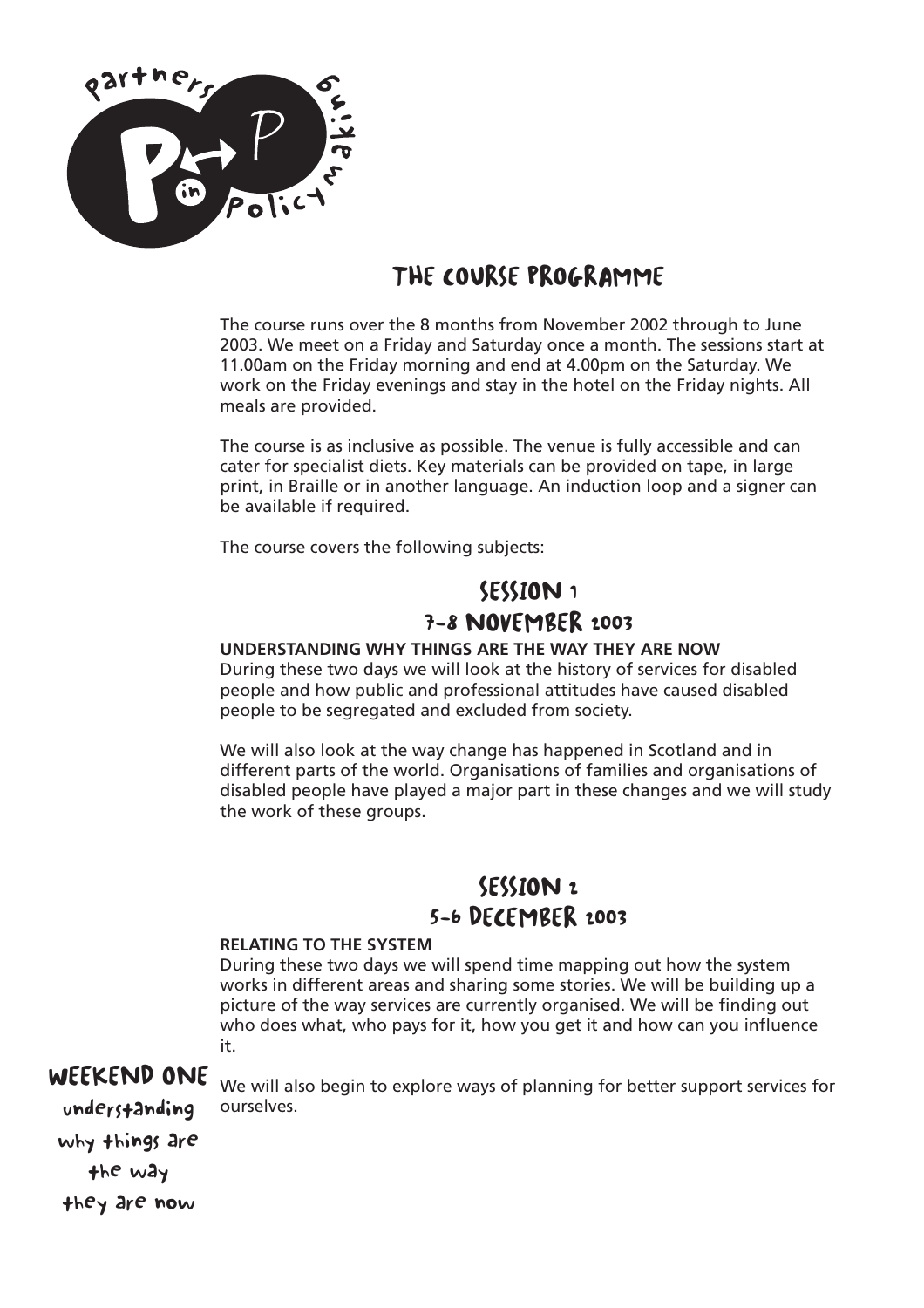### SESSION 3 16-17 JANUARY 2004

### **INCLUSIVE LEARNING - BEFORE, DURING AND AFTER SCHOOL**

Many people who are trying to improve the place of disabled people in our society believe that we need to start by making schools inclusive. These two days will look at the issues raised by inclusive education for people of all ages.

We will hear about the ways other communities and societies have made inclusive education a reality and spend time thinking about what we can do in Scotland to make our education system more inclusive.

# SESSION 4 13-14 FEBRUARY 2004

#### **GETTING THE RIGHT SUPPORT AT HOME**

This session will concentrate on home matters - what sort of help do families need at home; how should family support and respite be organised in the new millennium; how do we support people with disabilities to leave the family home and live in a place of their choice with the support they need.

We will exploring the alternatives to residential homes and group living and finding out about the growth of the community living movement. We will be gathering up to date information about new ways of supporting people within the community.

### SESSION 5 12-13 MARCH 2004

#### **EMPLOYMENT AND TRAINING**

Many disabled people in Scotland face a lifetime of attendance at a day centre. Others have to survive with unpaid or low paid work. During these two days we will be hearing about ways of supporting people to find work and earn a living and receive the training and support they need to do this. We will be finding out how people's benefits can be affected by earnings and about their legal rights within the workplace.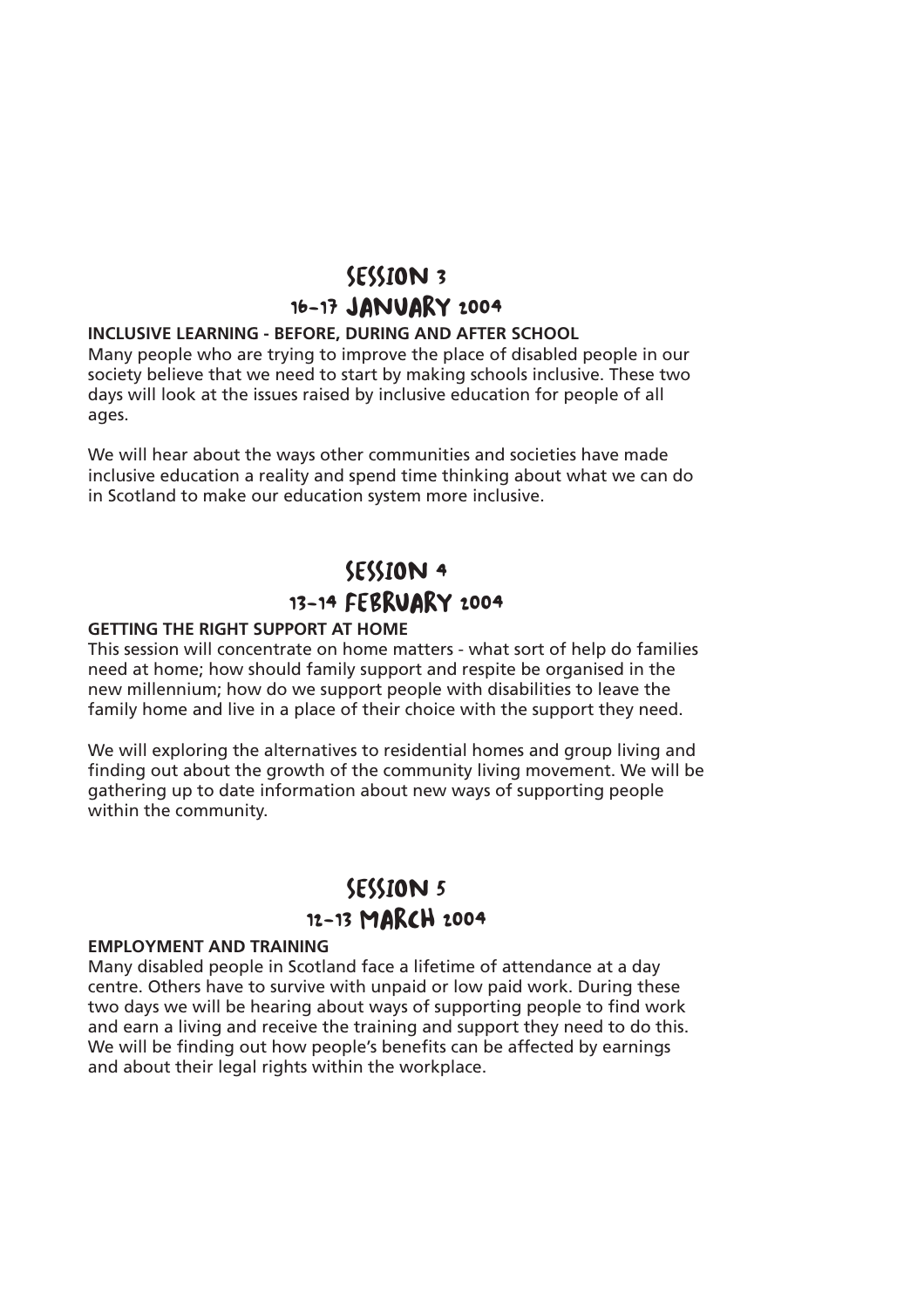### SESSION 6 16-17 APRIL 2004

### **RIGHTS AND SELF ADVOCACY**

Discrimination on the grounds of disability is not a medical, social work or educational issue - it is a civil rights issue. During these two days we will be hearing from powerful self advocates about the growth of the disability movement internationally and nationally and the changes they want society to make.

We will also be spending time improving our own presentation and lobbying skills and techniques.

# SESSION 7 14-15 MAY 2004

#### **MAKING CHANGE HAPPEN LOCALLY**

This session is about how to influence things locally in people's own community or in the way that services work. Everyone on the course will have different things they want to change.

For example, some people might be trying to make their local play group accessible or getting the local authority to support their sons or daughters to attend the local secondary school. Some people might be trying to change the way local housing departments deal with requests for tenancies from people with learning difficulties or getting the local authority to produce their publicity and information material in Braille.

We will be hearing from people who are experienced in running campaigns and learning how to work with other people to achieve positive changes.

### SESSION 8 18-19 JUNE 2004

**BUILDING A MOVEMENT AND MAKING CHANGES AT A NATIONAL LEVEL** During this last session we will be hearing about how to influence the Scottish Parliament and get policies adopted to improve things nationally now and in the future.

WEEKEND ONE We will be talking to politicians and civil servants involved in the Parliament and learning about the different organisations involved in lobbying and campaigning at national level.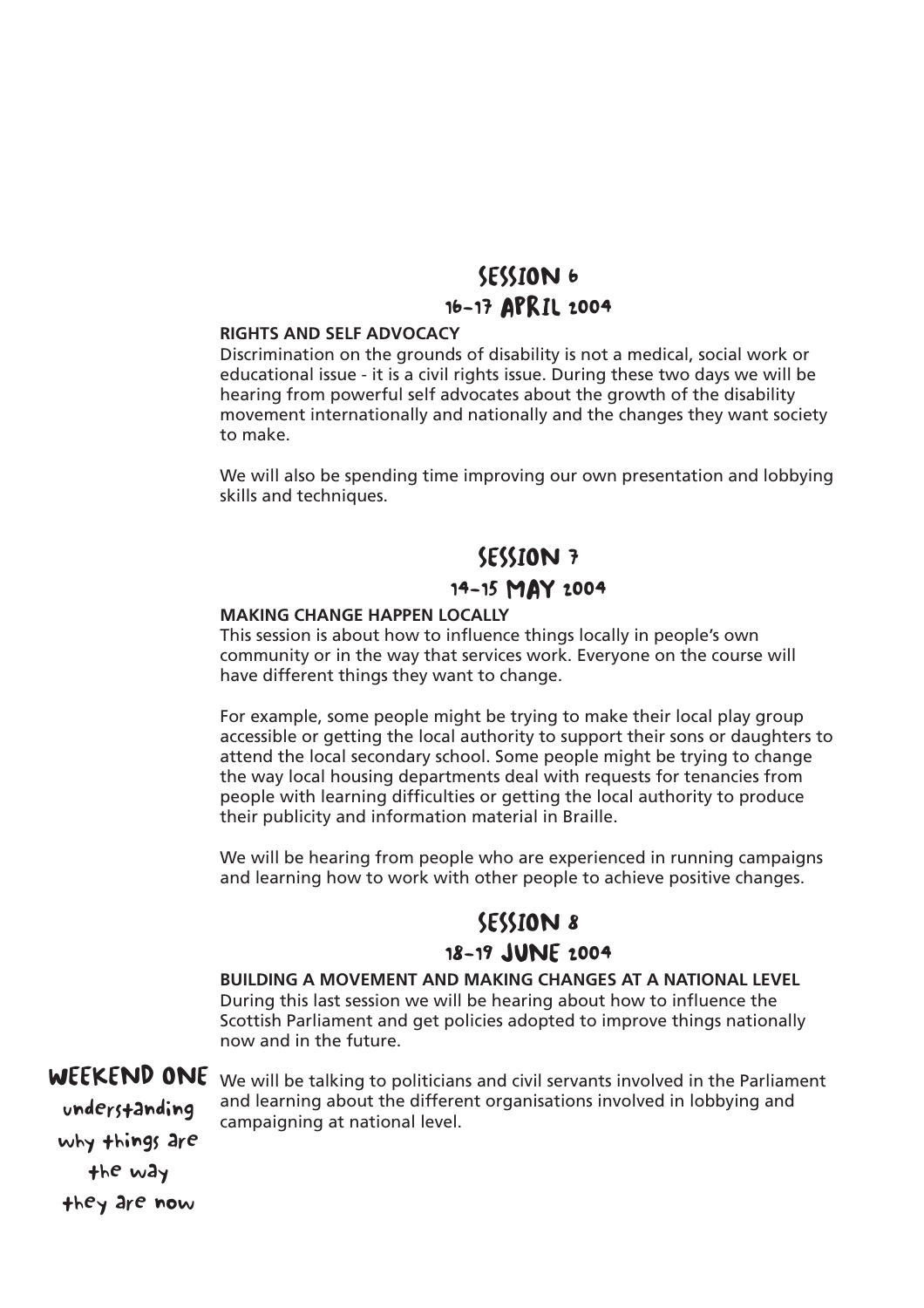This is also the Graduation session and we will be hearing from the new Partners graduates about what they are going to do next!

Throughout the course we will be gathering information about the latest 'enabling' technology for disabled children and adults. We will also be looking at practical skills for helping people to participate and communicate.

In between the sessions there will be a range of course work to chose from and some participants will be working on their own projects.

**PARTICIPANTS MUST ATTEND ALL EIGHT SESSIONS.**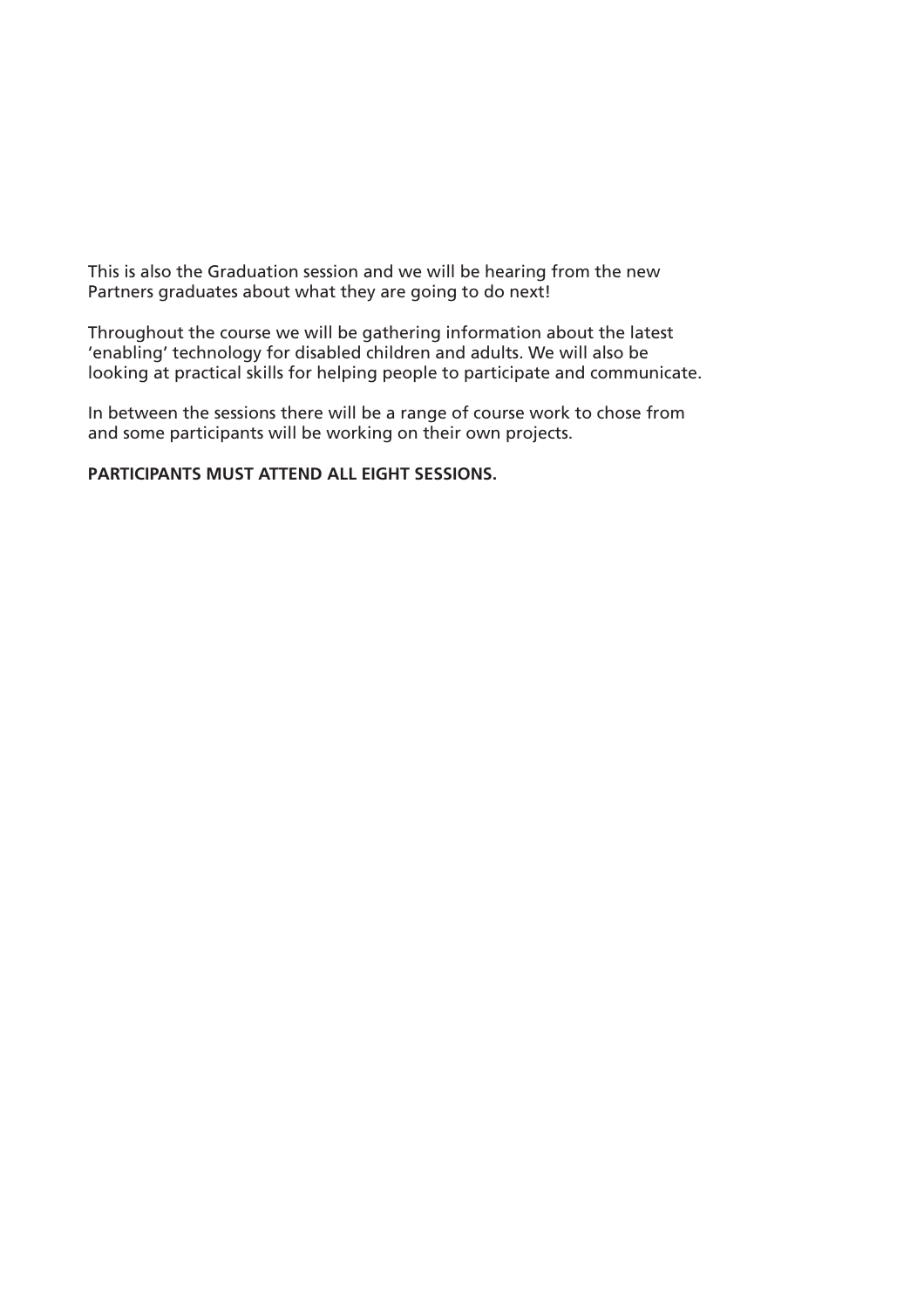

# COMPETENCIES FOR SCOTTISH COURSE

## **UPON GRADUATION, PARTNERS WILL BE ABLE TO**

- 1. Explain how past negative beliefs about disabled people (as recipients of charity, as objects of pity, as eternal children, etc.) have shaped the history of the services for disabled people
- 2. Recognise the importance of presenting disabled people in a positive and non-disablist light, emphasising capacity and contribution rather than needs and deficiencies
- 3. Talk about the role parents and self advocates have played over the past 50 years in changing society's views about what is both acceptable and possible for disabled people
- 4. Recognise the limitations of the current service system and understand the importance of giving individuals, their families and friends some person centred tools and techniques to help them work out what they want in their life and how they get it
- 5. Build a shared vision of an inclusive Scotland for the year 2010
- 6. Describe the reasons for quality inclusive education
- 7. Outline specific strategies to enable people to achieve inclusion and quality of education
- 8. Recognise the role of family and individual support and be able to argue for flexible, responsive and person centred support for all individuals or families
- 9. Recognise the importance of raising expectations and developing networks to increase the likelihood of disabled people gaining access to real educational opportunities, training and employment
- 10. Explain the need for independent advocacy at both the individual and at local and national government level
- 11. Have knowledge of best practice in independent living and mechanisms to promote both physical, emotional and financial independence
- 12. Identify strategies for beginning and sustaining grassroots level organising around specific issues

# WEEKEND ONE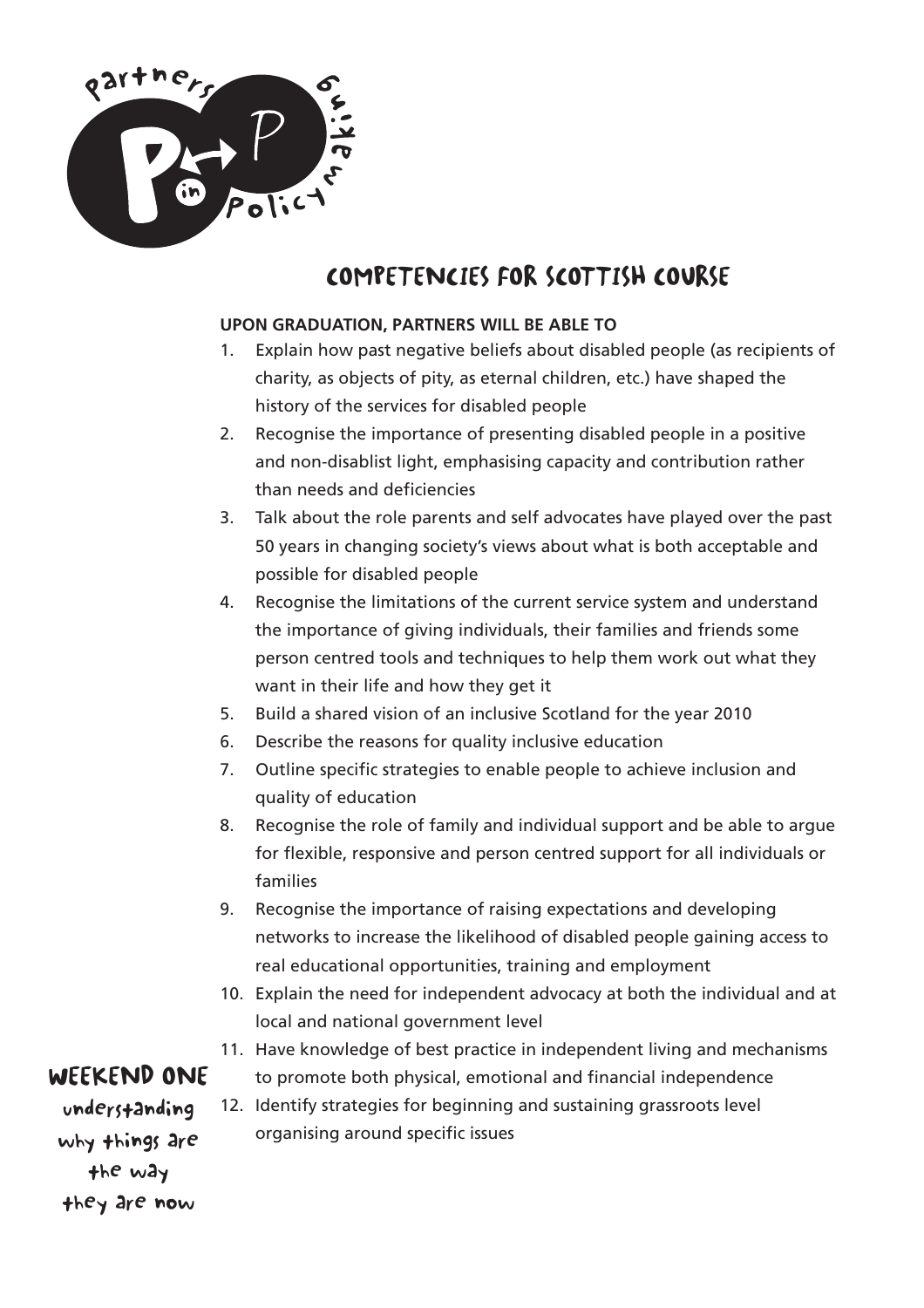- 13. Demonstrate how to meet with officials and representatives of local authorities and the Parliament
- 14. Understand how local government and the Parliament is organised in Scotland
- 15. Demonstrate how to both conduct and contribute effectively to meetings
- 16. Prepare and make presentations in a range of settings (small meetings, conferences, delegations etc...)
- 17. Identify mechanisms to promote co-operation and coalition building between separate disability organisations that will result in combined strength to influence public policy more effectively
- 18. Understand the real meaning of the values of inclusion and be able to refer to these values when developing their ideas and theories about how best to assist disabled people to get the lives they want to live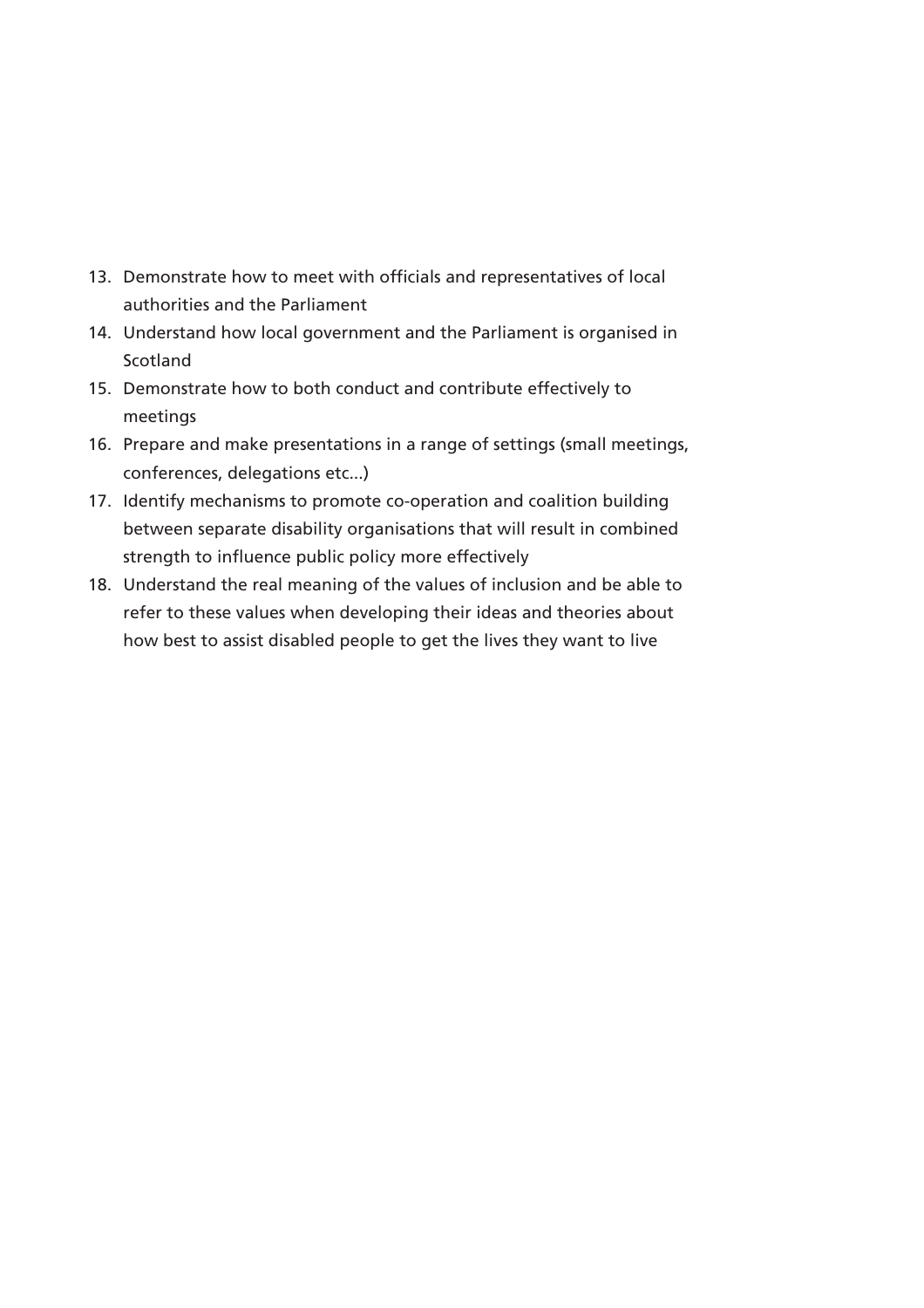

# UNDERLYING PERCEPTIONS

Please note that when we use the term disability in this document, we are using it in its broadest sense. The client groups we refer to today - for example, people with learning difficulties, people with physical impairment, people with mental ill health, older people, homeless people - are relatively recent and the categories used by earlier social policy planners were different.

Throughout this lecture we will be referring to the following grid and using it as a frame to help us understand the development in social policy over the last 100 - 150 years.



Social policy for disabled people has gone through many changes in the last 150 years. As Wolf Wolfensberger points out, the service 'models' developed and championed at any one time reflect the primary social perceptions of disabled people. Most of our services today retain elements of many different models.

WEEKEND ONE understanding why things are the way they are now

**SOCIAL PERCEPTION - DISABLED PEOPLE AS AN ECONOMIC BURDEN**

Disabled people may be seen as primarily a drain on society, as people who do not contribute but simply require other people to pay for and support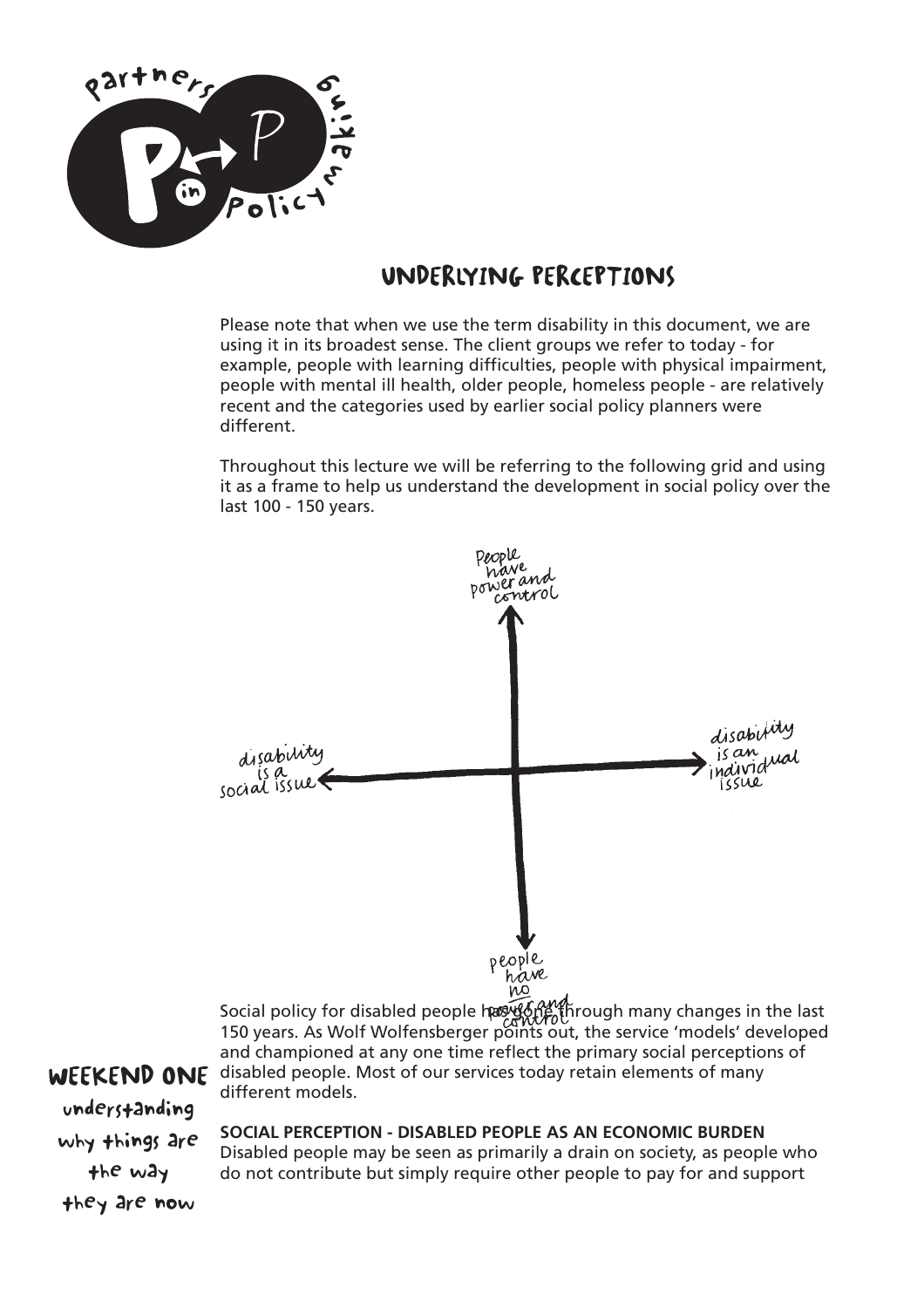them. The 'colonies' and 'farm schools' set up to provide for people from 1870 onwards were organised to be as self-sufficient as possible, in order to reduce the costs to the public purse, and league tables were published to compare the performance of different institutions. This was one of the

pressures which encouraged very large establishments in rural settings, to achieve economies of scale. Many hospitals in the U K had farms until recent years.

Continuing this tradition people in adult training centres used to undertake jobs like packaging on a contract basis and, rather than get paid directly, would earn money for the local authority or the voluntary organisation running the centre.

Many elderly people are now regarded as economic burdens for the rest of society and throughout the 80's we were constantly warned that as a society we would not be able to sustain our ageing population.

The ideas of cost and burden are also prevalent in the discussions around abortion of unborn babies who are suspected of 'defects' or 'abnormalities'.

#### **SOCIAL PERCEPTION - DISABLED PEOPLE AS ETERNAL CHILDREN**

Disabled people, particularly people with learning difficulties and older people, may be seen as children who never grow up - in fact, there are social clubs called the 'Peter Pan Club' based on exactly this view.

Seeing and treating people as children is a theme which runs through many different services, and is often explicitly justified on the basis that people have a 'mental age' of 5 years, or 6 months, or whatever. This is given as an explanation for why people do not have a home of their own, or a job, or any money - and why they have not been consulted in crucial life decisions.

Services which treat people as children will seek to protect them from risk, from responsibility, from serious choices, from knowledge - to keep them in a state of innocence and also of powerlessness.

Design, decor, activities and language all reinforce the message that 'these people are childlike' and 'we are the grown-ups'. Many adult services have Santa's Grotto set up for Christmas. There are heated debates about whether someone in their 50's should or should not be allowed to carry a doll around with them. Bedrooms are decorated with children's posters and the TV is switched on for the teletubbies. People are addressed as children - men and women in their 80's are referred to as boys and girls and asked to eat up their dinner. Older men and women, who are considered to be 'disorientated and confused' are asked to play team games with parachutes as a form of therapy.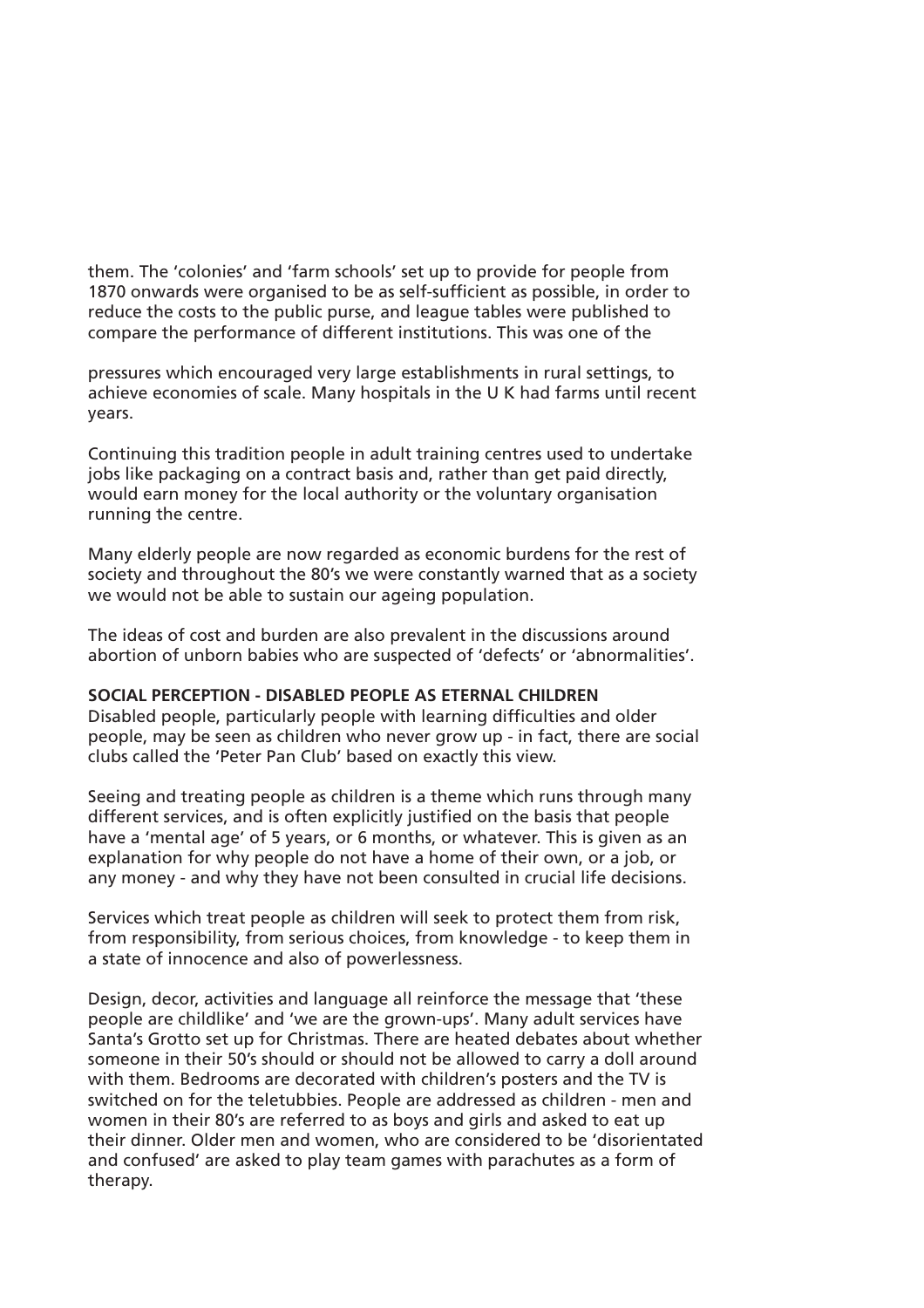Expressions of opinion by adults are simply discounted and not taken seriously. Staff assume a parent-like authority in relation to people of their own age and older, without even thinking about it. People are expected to ask permission and follow rules as if they were in primary school - while at the same time being told 'this is your home'.

Some villages and 'rural communities' have a strong element of this approach - they wish to protect people and to create a 'make-believe' world where they will be able to escape the dangers of the real world. However, some of these villages also miss out on much of the variety, fun and freedom of the real world.

### **SOCIAL PERCEPTION - DISABLED PEOPLE AS SICK/PATHOLOGICAL**

Disabled people may be seen as primarily sick or diseased. They are defined in terms of their diagnosis or syndrome. Some of the consequences of this include:

- People being grouped by diagnosis, living alongside people with the same syndrome in a service run by an organisation for people with that syndrome. It is not clear what benefits derive from sorting people into these groups, since the syndrome itself is not treatable or curable. Unlike TB, these syndromes are not contagious, and there are no benefits to other people from grouping people in this way.
- People's 'clinical needs' are the focus of intervention, and people's ordinary universal needs for housing, employment, friends etc. may be overlooked or seen as secondary.
- Medical and clinical perspectives and language are given overriding importance. Decisions about the risk attached to someone living in their own home are seen as medical matters. Normal activities such as riding, swimming or making things are redesignated as 'therapeutic', as if there is a sickness in people which these activities will cure.
- "Challenging behaviour" is seen as a side effect, not of neglect, abuse or boredom, but of the learning disability - in medical terms, it is seen as a diagnosis rather than a symptom. It becomes a focus for clinical rather than environmental intervention.
- It is seen as acceptable and desirable to undertake research and observations on people in their everyday life. Some services use one way glass to enable them to observe and monitor people. Nurses are located in observation stations.

## WEEKEND ONE

understanding why things are the way they are now

Disabled people do need good health care, and some are much more likely than the general population to develop illnesses and chronic conditions which need treatment. Unfortunately, the sickness model does not always

**THE NEED FOR HEALTH CARE**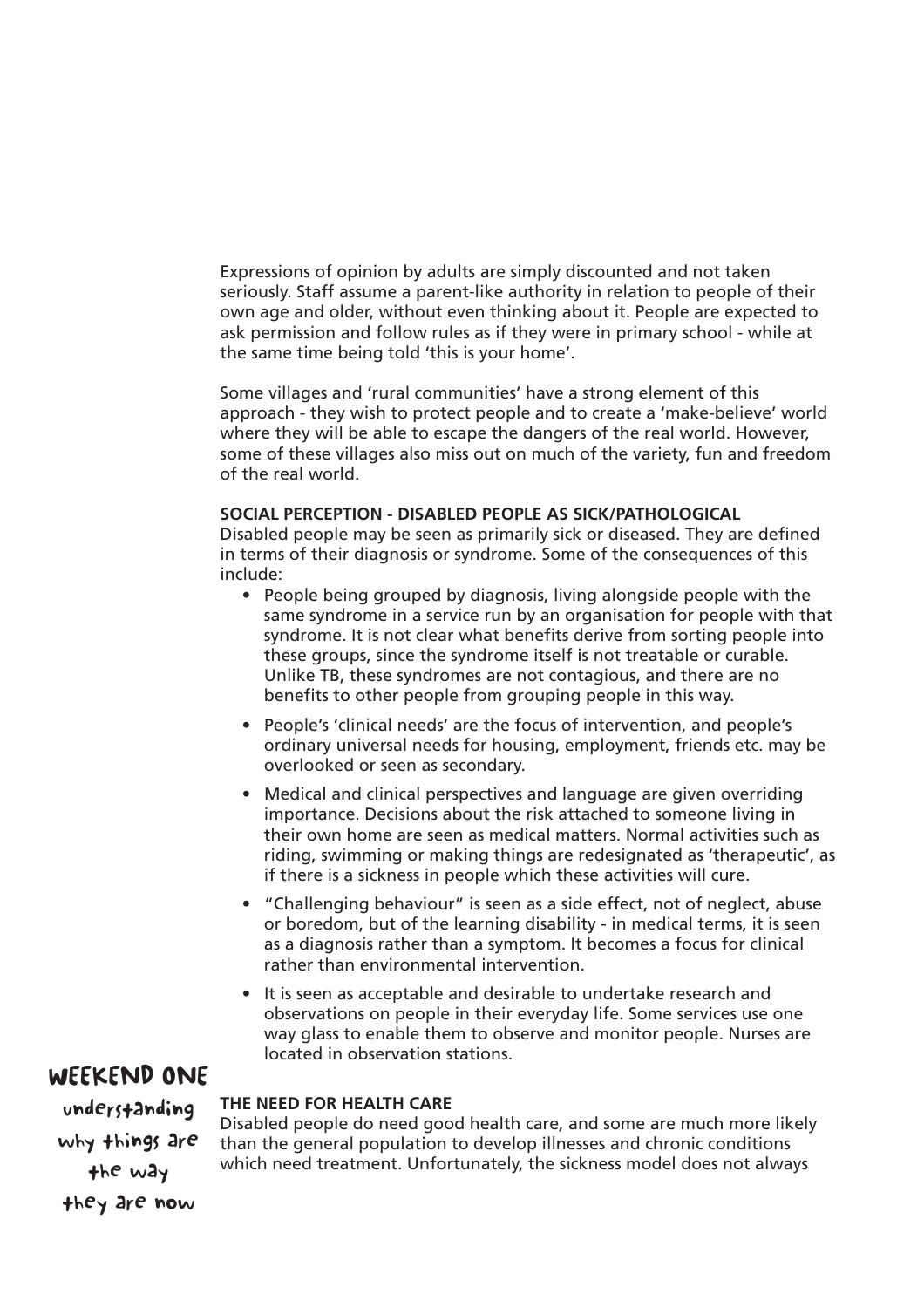result in people getting good basic health care - in fact, many disabled people living in hospitals, hostels and group homes have unmet primary health needs.

Often people in long stay hospitals have to be removed to general hospitals for medical treatment. They may not receive regular dental check ups or sight tests. Many older people in institutions have had their teeth removed, they share hearing aids and they don't have glasses. They may have far less information about the drugs they are compelled to take and their side effects than ordinary members of the public. They may have far less power to refuse medication and may often be sedated against their will.

This is nothing to do with the skills and qualities of people who have trained as nurses. This is about the model. A service model based on the perception of people as primarily sick is not focused on meeting the most important needs of people with learning disability and/or physical impairment.

It is worth remembering that the long stay chronic care institutions were not mostly built as hospitals. Before the NHS was founded in 1947, they were called schools, asylums or colonies. They were included in the NHS almost as an afterthought. Only then were they renamed as hospitals and seen as places where people would be cared for by nurses and doctors rather than keepers, instructors, wardens or attendants.

## **SOCIAL PERCEPTION - DISABLED PEOPLE AS OBJECTS OF CHARITY & HOLY INNOCENTS**

Disabled people may be seen primarily as objects of charity and some are seen "as gifts from God". The connection with religious beliefs is not always consistent - sometimes serving such people brought the carer closer to God in some way and at others times the person was seen as some form of punishment for some previous misdemeanour. Lynne Elwell, a trainer in this field of work, talks about the nuns regarding her deafness as a blessing but her left handedness as a sign of the devil.

In pre-industrial times, disabled people may have been supported in monasteries, by wealthy benefactors or through charitable donations from the parish. Many religious organisations, for example the Brothers of Charity and the Church of Scotland are major providers of care services.

With the development of secular charitable and voluntary organisations, the image of people as objects of charity has been maintained as a way of raising money. Organisations still use collecting cans, second hand shops, door-to-door collections, and summer fairs to encourage people to 'give to the handicapped'. Some organisations post bin bags to houses asking for second hand goods.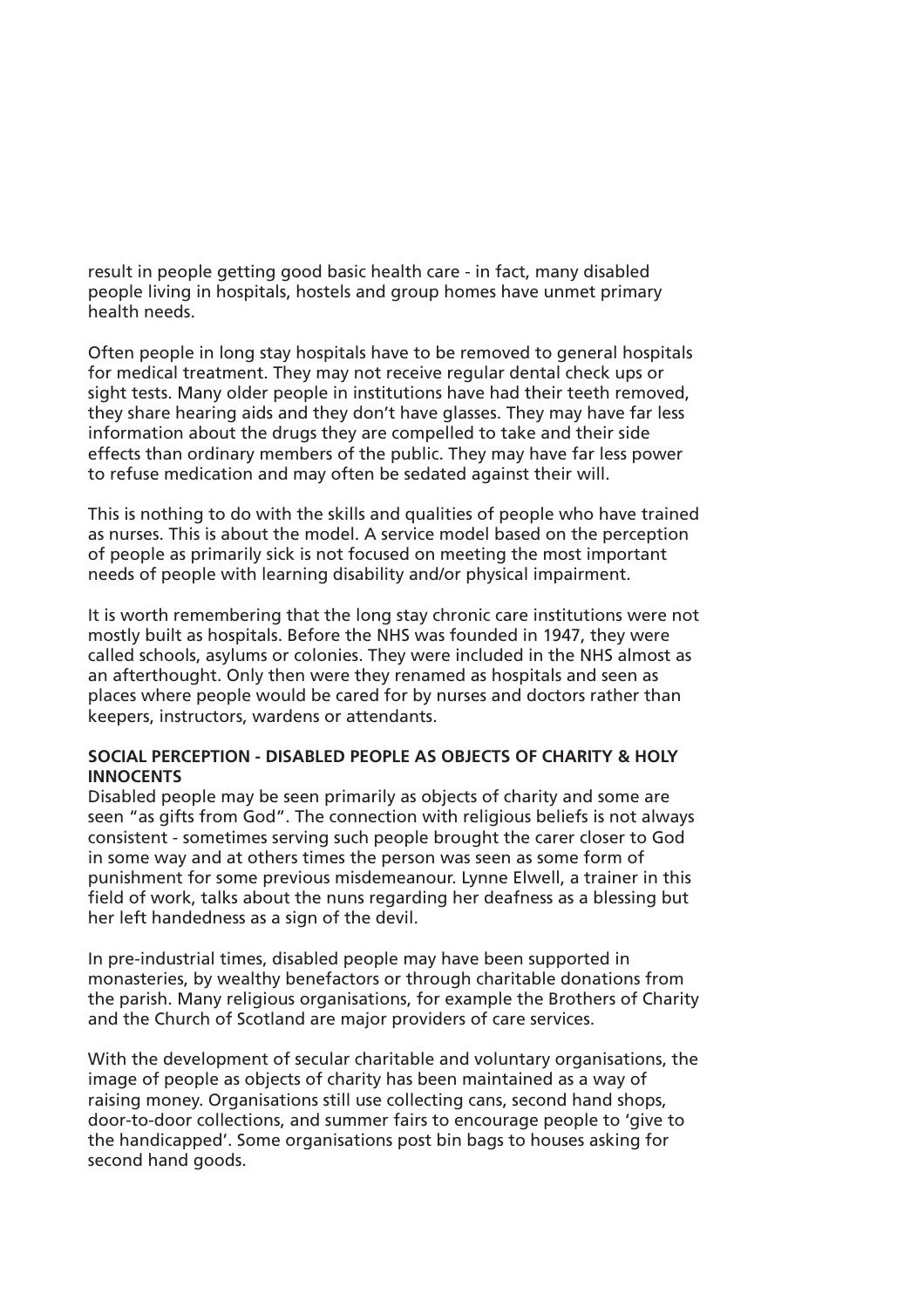Many large voluntary organisations use pity and fear as a way of making us put out hands in our pocket. One campaign in Christmas 1998 asked us to buy a Christmas decoration to 'hang on our tree' because the beneficiaries of the charity 'were hanging on' for our donation - presumably they weren't enjoying Christmas in the same way as US.

Many disabled people find this demeaning. It undermines their status as citizens - they do not have a right to decent services but should be grateful for handouts. Some of the annual charity events in Britain are strongly criticised by organisations of disabled people for the imagery they perpetuate.

Contrast this for example with the Big Issue where homeless people themselves do a disciplined job to earn some cash and produce a quality product. Comic Relief is another example of an organisation promoting positive imagery.

Generally, this notion of people as objects of charity encourages organisations to be complacent and think of themselves as working out of the goodness of their heart. Instead they should think of themselves as privileged to provide a service to people, and as accountable to the people they serve.

### **SOCIAL PERCEPTION - DISABLED PEOPLE AS PEOPLE IN NEED OF IMPROVEMENT**

Disabled people may be seen primarily as people who need to learn skills in order to gain acceptance in society. They are not yet ready, but with enough help some of them may make the grade.

This way of thinking was the motivation behind the first residential schools for people with learning disabilities and/or physical impairment founded in the 1840s and 1850s in the UK and US. These were relatively small schools providing intensive training in on trades such as printing, bookbinding, shoemaking, tailoring and brush-making. However, many students never 'graduated' to the point where they were economically self-sufficient, and many of these schools, founded with great optimism, gradually deteriorated into or were replaced by long-stay institutions.

A similar model is used today in 'adult training centres'. People may spend thirty years of lives 'training' for something, but never getting there. Sadly, some of the trades which had a real economic relevance 150 years ago are still the focus of some of the activities in such centres, and have become nothing more than ways to fill the time.

WEEKEND ONE understanding why things are the way they are now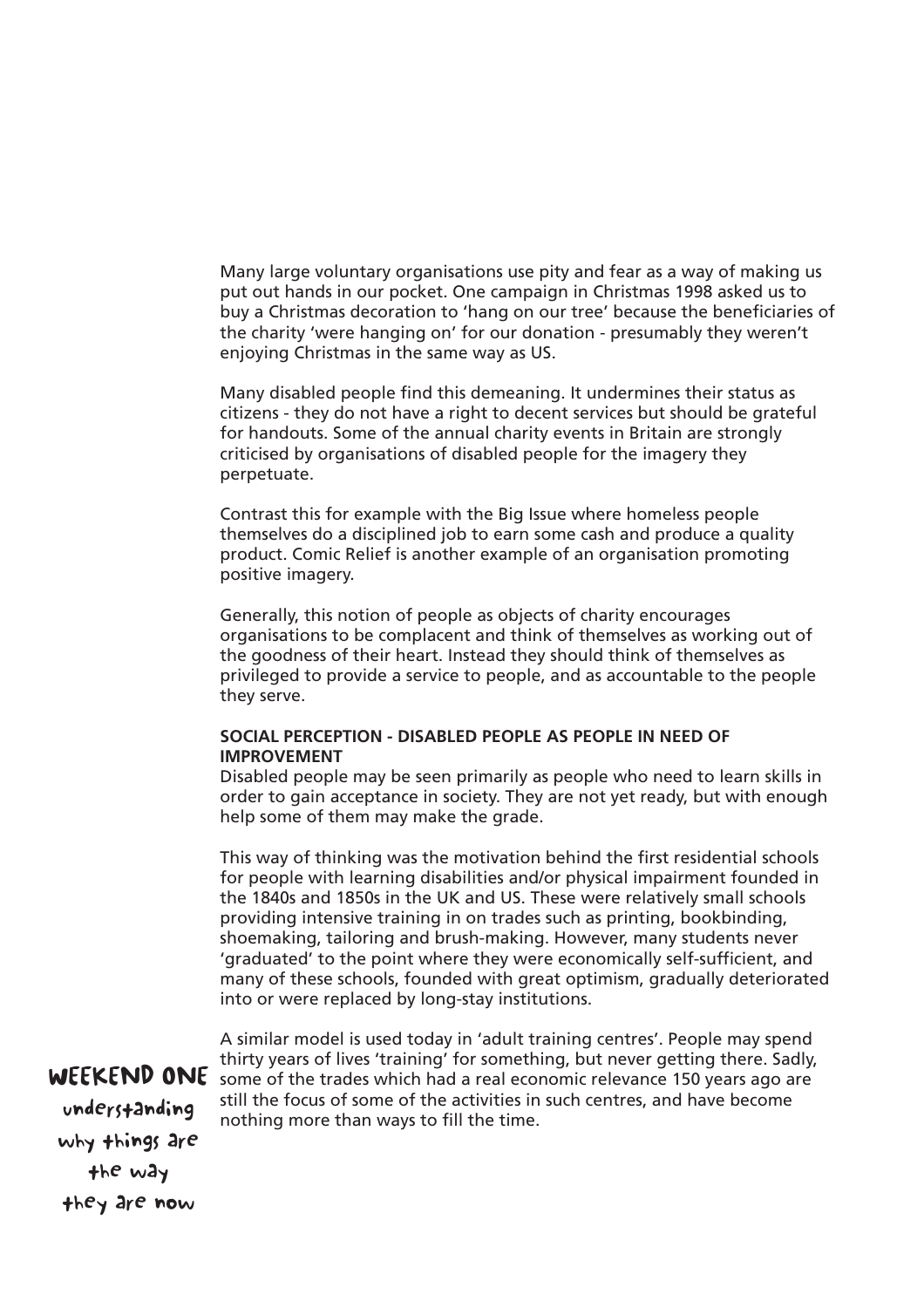This idea of people as 'trainable' is double-edged. It encourages people to develop their skills and abilities. But at the same time, it puts people in the position of 'not yet ready to join in'. If people are seen mainly as deficient, in need of fixing, there is too much emphasis on their learning disability or impairment and not enough on them as a whole person. Also, many people will never learn to be 'independent'. As Judith Snow, an internationally recognised thinker and campaigner in the disability movement, comments:

"I am perfectly eligible to live in a chronic care institution. I have never had the full use of my body in all of my 44 years and the taxpayers of Canada would pay \$150,000 a year for me to be hospitalised. But 5, or, even 40 years later I would still have very limited use of my body. People would allow me, even support me, to spend the rest of my life waiting to become a person who walks and moves my arms. "

### **SOCIAL PERCEPTION - DISABLED PEOPLE AS SOCIAL MENACE**

If disabled people are seen primarily as a menace to the stability and prosperity of society, then the job of services becomes to keep them out of the social mainstream and prevent them from having children. This was done most aggressively in the early part of this century when there was an active policy of taking people away to segregated institutions.

It was commonly accepted that a wide range of 'mental deficiency' was passed on through a single recessive gene, and that this gene had to be eliminated through social engineering.

Compulsory sterilisation was also used. Although it was publicly rejected in both the US and UK as impractical as a mass policy, it was and still is used as a way to deal with particular individuals.

This policy was taken to its logical extreme in Nazi Germany with the mass killings of disabled people during the 1930s. Sterilisation has only recently been changed in Canada. Many people will be familiar with the fact that the people with disabilities were experimented on and killed before the mass slaughter of Jewish people.

In the midst of all this, it is worth noting that the Nazis at the Nuremberg War Trials cited the Alberta Eugenics Board in Canada as a source of inspiration for their policy of sterilisation. Many People First organisations in Canada are supporting people to sue their state over the fact that they were sterilised without either knowledge or consent.

The social menace model is perhaps strongest today in relation to people with mental illness. Despite the evidence that the number of murders committed by people with mental illness has actually fallen over the last 40 years, many people still believe that this group represents a social menace.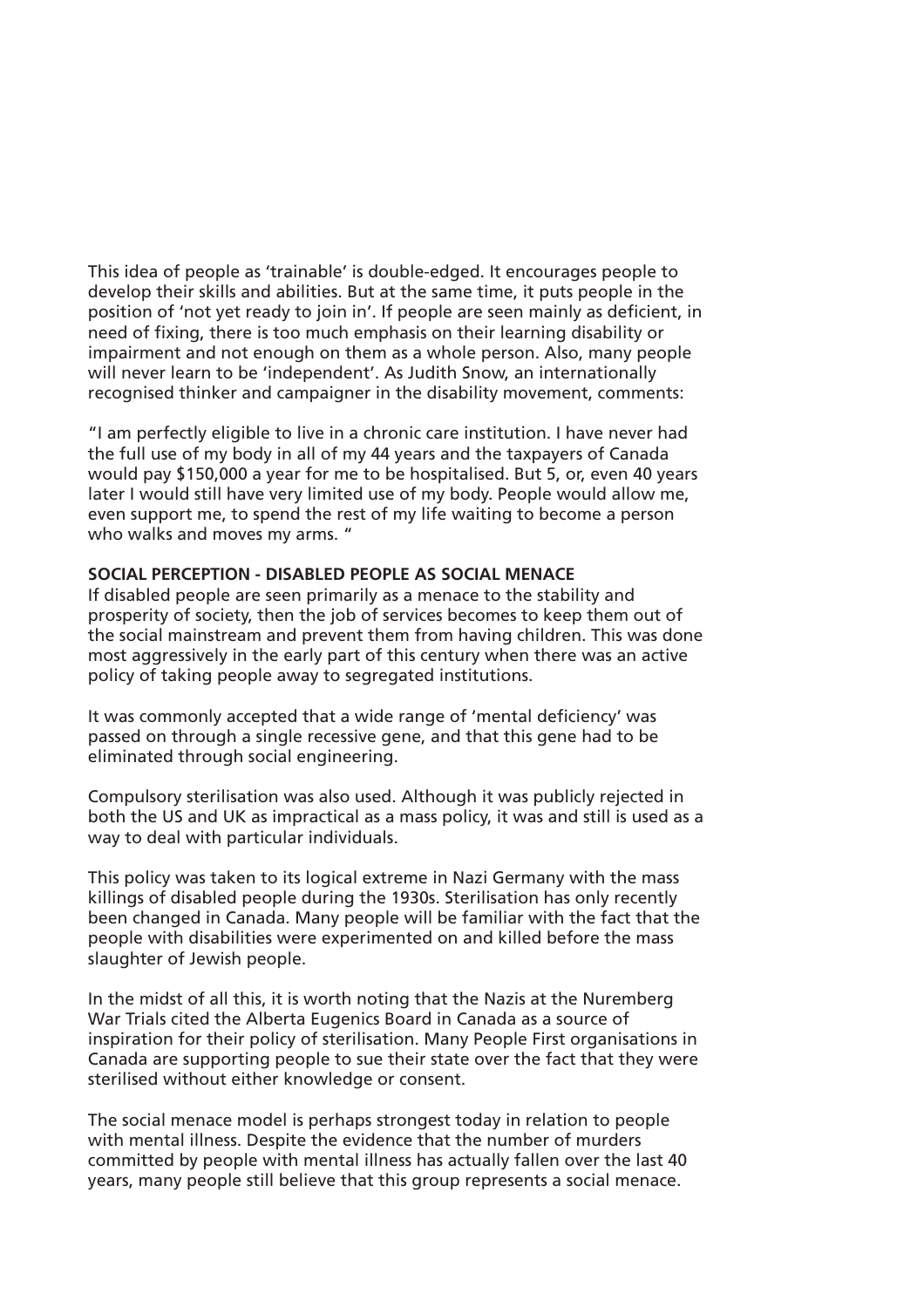#### **FROM DETENTION TO INTEGRATION?**

From 1930 onwards in the UK, there was a shift in official policy away from detention in institutions to supervision in the community. However, despite this shift in policy, the number of people in mental handicap hospitals and other long stay hospitals continued to grow in Scotland up to the 1960s and 1970s.

Many disabled people first started to be 'identified' systematically with the introduction of universal education in 1870 and the use of intelligence tests to screen children. Children with learning difficulties were either 'ineducable' and left at home, or were sent off to separate schools. Many children with any form of physical impairment were also identified and segregated, with schools and homes for the deaf, blind and infirm being established.

Despite the various Education Acts, disabled children still have to fight to get into the mainstream education system at age 5, and then have to keep fighting to stay in. Many teachers and parents still regard them as a menace or distraction to the 'ordinary' children. Despite the presumption of mainstream inclusion in the Standards in Scotland Schools Act 2000, children with labels of disability can still be excluded on the grounds of their assumed aptitude or ability, the perceived cost of their inclusion and their unfulfilled potential for interfering with the efficient education of other children. No other children have to pass such tests to attend their local primary school.

Social menace model reappears in the use of genetic testing and screening. Many people make the unconscious assumption that the world would be better off without disabled people. Therefore, if we can find out that someone will be born with a disability we should organise an abortion as a matter of course.

#### **SOCIAL PERCEPTION - DISABLED PEOPLE AS A LIFE NOT WORTH LIVING**

Some disabled people are seen as so impaired that their lives could not possibly be worth living. For example, the phrase 'persistent vegetative syndrome' is now used to describe a person in a coma. Similarly older people with dementia may be described as 'gone'. Nursing homes are sometimes referred to as "God's waiting room".

WEEKEND ONE understanding why things are the way they are now

Decisions about when it is worth undertaking painful treatment for an illness which is not curable are always difficult, but we are too ready to dress these decisions up as medical rather than ethical. Withholding food and water is not withholding medical treatment, but starving someone to death.

#### **SOCIAL PERCEPTION - DISABLED PEOPLE AS COMMODITIES**

The growth in the care sector, particularly over the last 10 years, and the integration of business language and ideology into the provision of care, has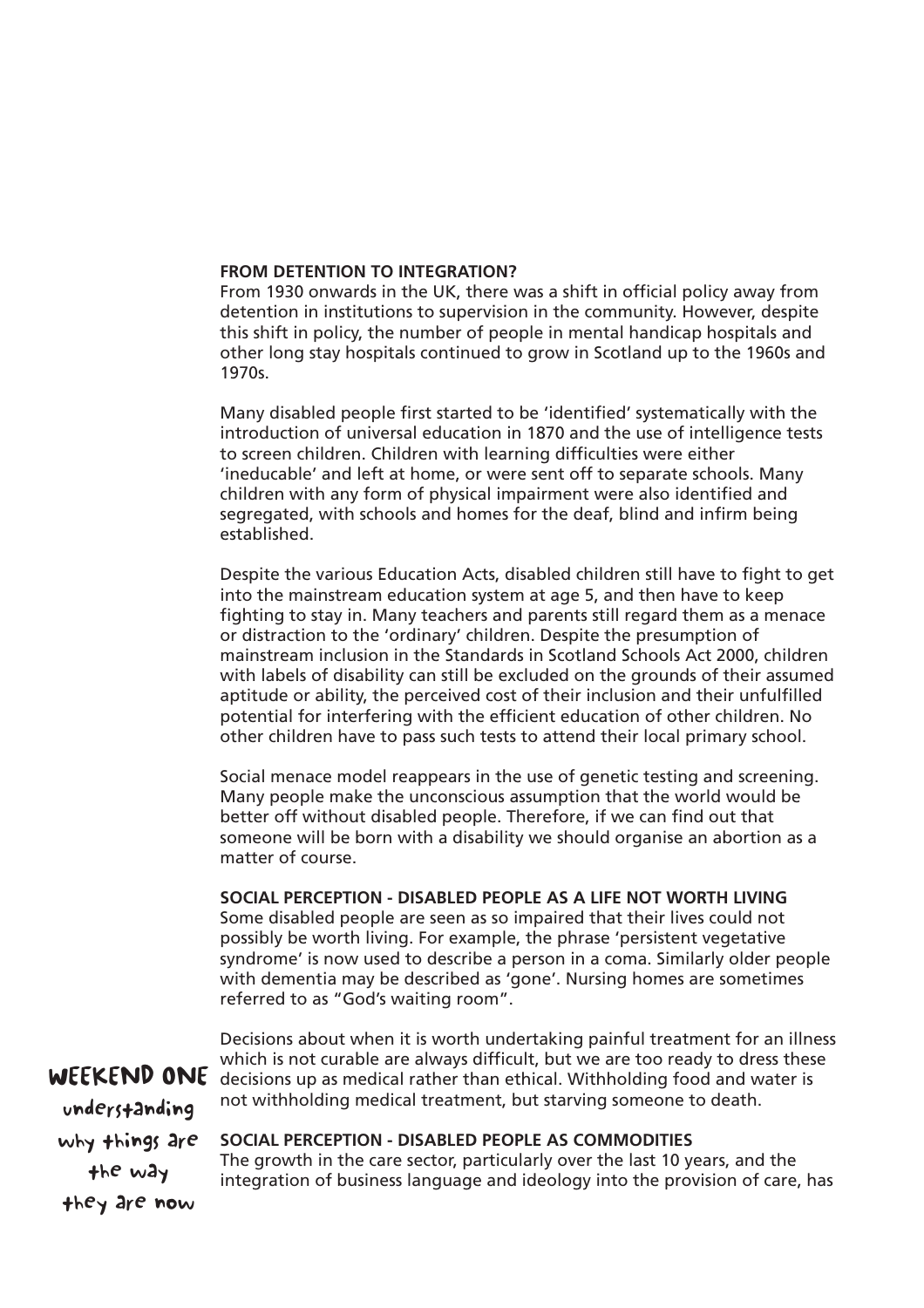supported the view of disabled people as commodities. The following article by David Brindle in the Guardian newspaper on 2. September 1998 talks about older people being 'bought and sold".

"Old people are being bought and sold without any say or protection as nursing and other care homes change hands at on alarming rate, a campaign group is today warning... The alert comes from Counsel and Care, which specialises in advice and help for older people in care homes. It says that growing domination of the homes sector by bigger companies, and the accelerating withdrawal from it by local authorities, mean that home residents increasingly resemble a commodity being traded - often without knowing who 'owns' them. Some have experienced up to five different owners of their homes."

The article goes on to say that there are now 16 companies each operating more than 1000 beds in nursing, residential or dual-registered homes. BUPA Care Homes is by far the biggest in the field, with almost 16,000 beds, but Ashbourne has more than 8,500 beds and Westminster Health Care almost 6,000. It states that there is "no direct voice for the users of the service - old people themselves and their relatives and carers."

## **A NEW SOCIAL PERCEPTION - DISABLED PEOPLE AS CITIZENS AT RISK**

All of our work at SHS is based on seeing people first and foremost as citizens - as adults and children first - who share common human needs, but who need more help than other people to get these needs met.

The sort of help that disabled people need is not different in kind from the sort of help that everyone else needs from time to time in their life. What is different is the intensity of help, and the fact that people may need help for most or all of their life.

Disabled people are also people with a contribution to make. We believe that society as a whole benefits from the presence and inclusion of people with disabilities and that it would not be a better place if all disability was eradicated.

Services based on this perception concentrate on helping people be included; on increasing and maintaining their power and status, and building their networks of friendship and association.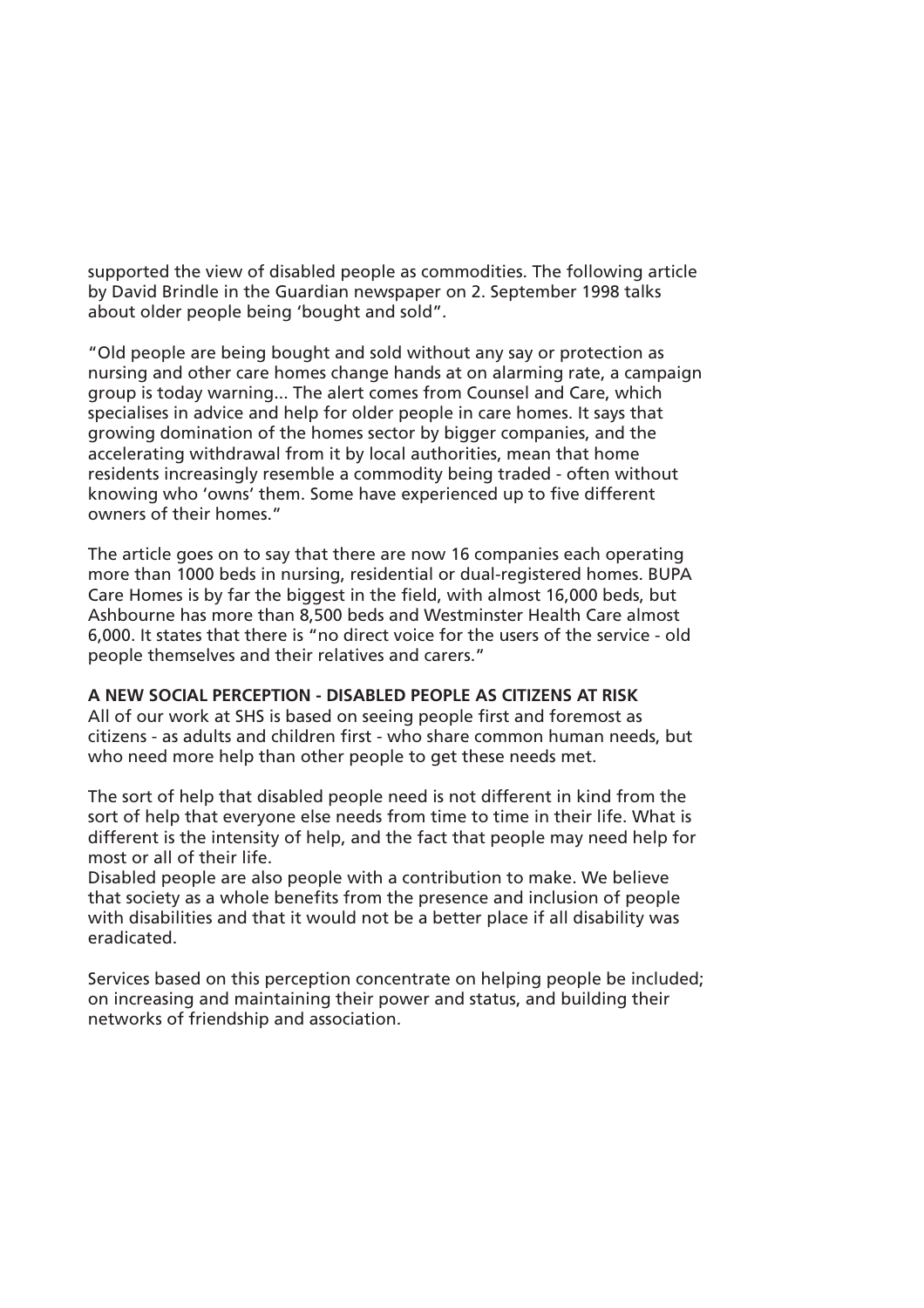

# THE SIGNIFICANCE OF RUSSIAN DOLLS

At the heart of an organisation we generally find a set of core beliefs and values which embody the organisation's reason for existing and its understanding of the world. This set of beliefs informs what the organisation does - how it organises itself and what job it sees itself as doing.

The way in which the organisation sets itself up and the job it sees itself as doing determines the type of staff it recruits and the skills and experience they look for in those staff. It also shapes what roles it wants these staff to undertake and what kind of resources it depends on.

Very crudely, if the organisation's core belief is that people with disabilities are a social menace they may see the job of their organisation as removing people from society and keeping them somewhere else, preferably somewhere isolated. They may also believe that people like this should be kept with their own kind.

They might call the staff wardens or supervisors and the job of staff would be to supervise the custody of such people. If the people were perceived as violent and dangerous, the staff would require techniques to restrain people and medication to sedate them and keep them under control.

If the core belief is that disabled people are at risk from harm and are vulnerable in the community, an organisation wishing to do something about this may remove these people from the potentially damaging community where they are at risk and place them somewhere where they could be kept safe - 'for their own good'.



# WEEKEND ONE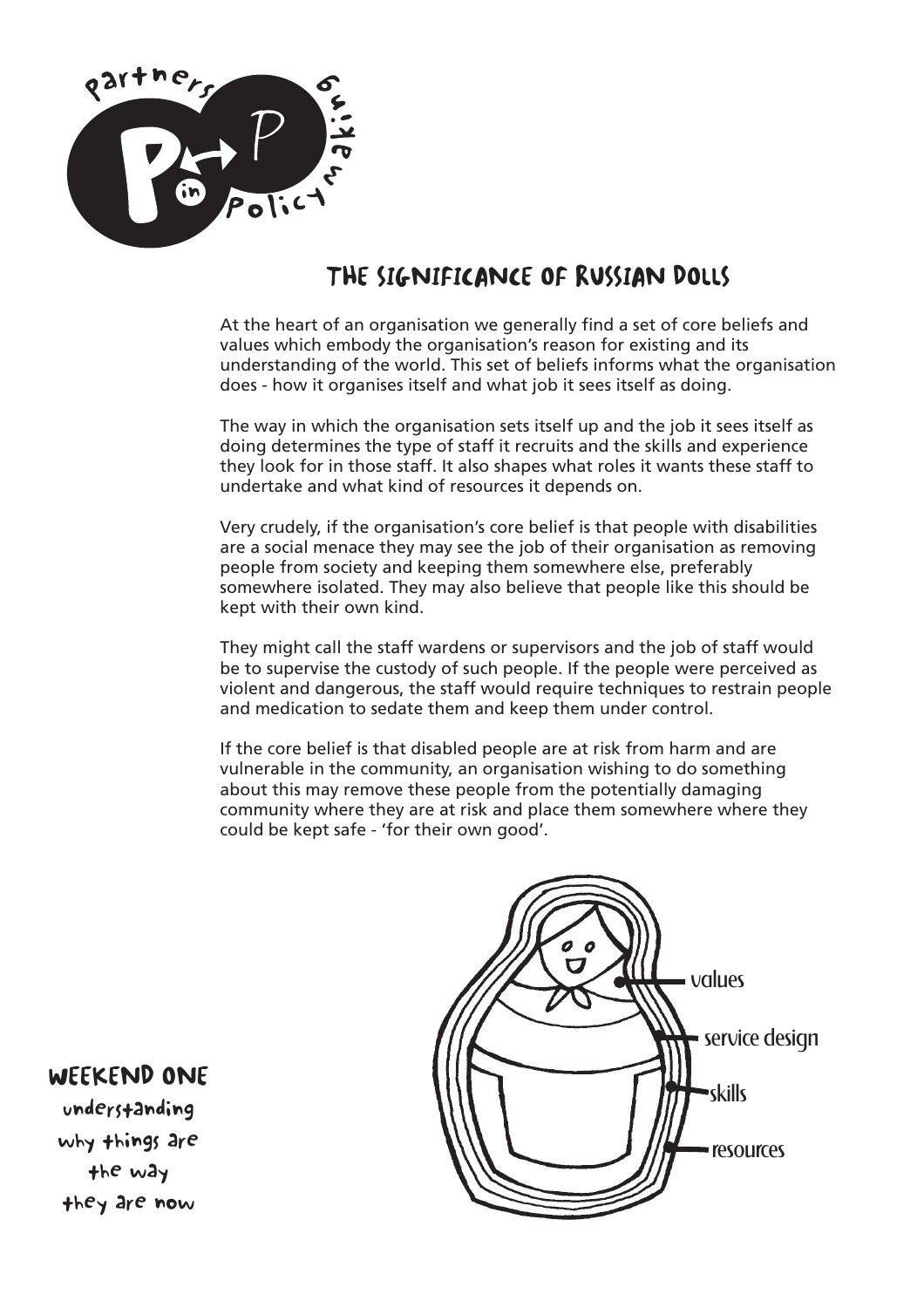This place might be supervised by superintendents or care staff. As people would not be allowed to leave this place, the staff would require a number of in house services to enable people to live their lives in this environment, i.e. catering, shops, hairdressing, dentistry, workshops.

If the core belief is that disabled people are clinically ill or chemically unbalanced in some way, they might be placed in hospital type settings staffed by nurses and clinicians. They would need resources to occupy people through the day but there would be a heavy emphasis on medical and behavioural intervention. In this environment, the people might be called patients and everything they did would be seen through a medical frame, generally as some pathological enactment of their diagnosis or condition.

If the core belief is that these people are simply an economic burden, then they should be put in a place where the care is as economic as possible. There may be an implicit ethos of allowing people to die. There are many stories of residents being deprived of food and drink.

As you can see, the core beliefs about who these people are and our explanations about why they are like that have very strong consequences.

As these views change, services providers and service systems struggle to keep up and adapt. At the Battle of Trafalgar at the beginning of the 19th century all the ships were wooden with guns pointing out of the sides. By the end of the century, all the ships were steel and the guns pointed out to the front and back.

In the intervening period there were many different kinds of ship, half wooden, half steel with guns in a mixture of positions. Military strategists had to develop different manoeuvres and sequences to make sure the ships were facing the right way in combat. The pace of change during this century is unimaginably faster and for many people working in human services it may feel like we don't know which way we are being asked to face.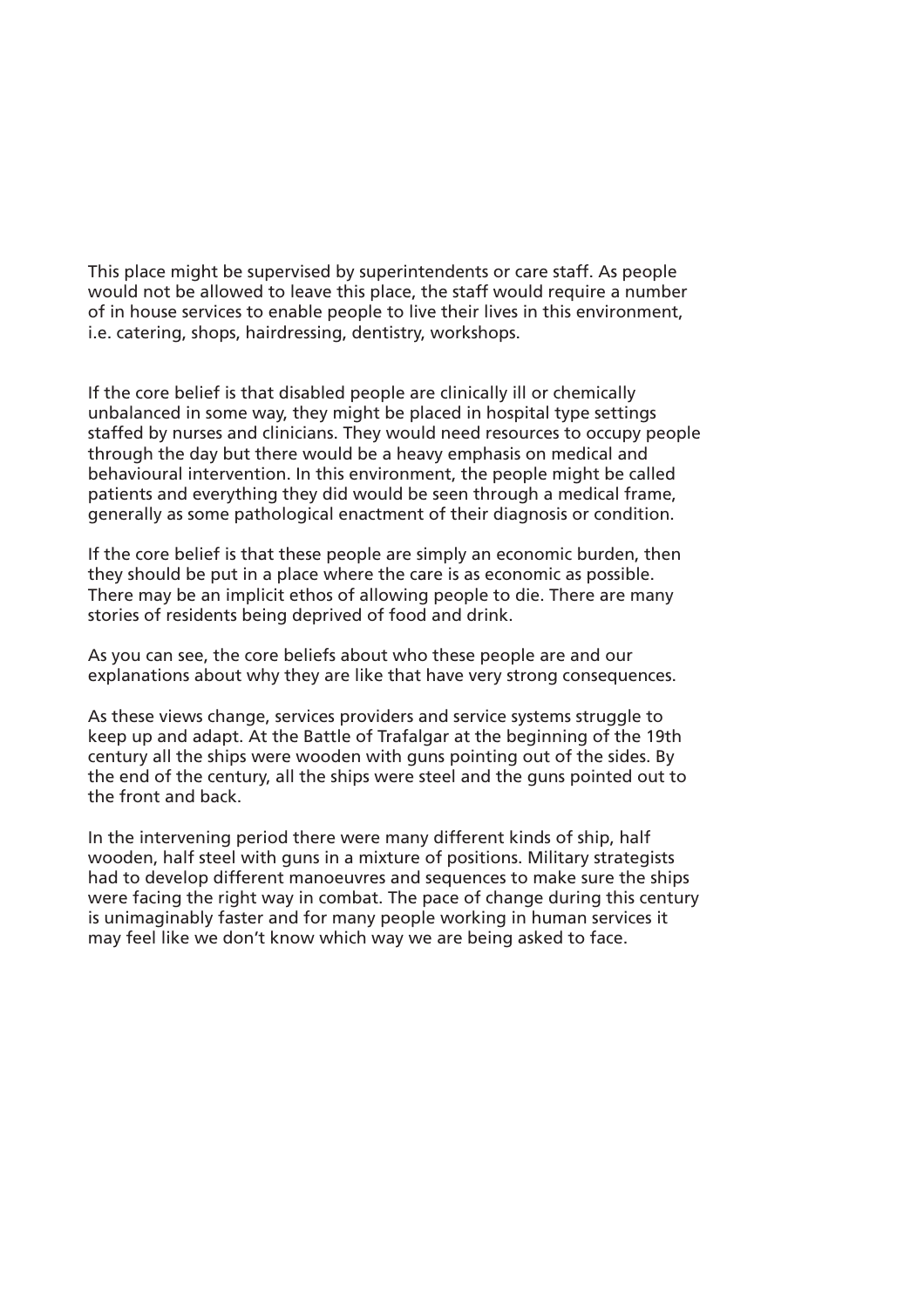

# WORKING IN THE PRESENT - THE IMPACT OF RUSSIAN **DOLLS**

Despite the best efforts of staff most services tend not to address or meet people's most important needs

Services typically face four different challenges in closing the gap between what people need and what they get. These are to do with: values and vision, service design, staff skills, and resources. A service may face all or some of these challenges.

- Values and vision
- Service design
- Skills
- Resources



These factors are linked. The underpinning values shape the service design, and this shapes the skills we expect from staff. The skills of staff affect the range and type of resources available to the service.

Organisations and services often say that all they need is more resources. However, it is clear that if the challenge is one of service design or of values and vision, just increasing staff resources will not prove to be a productive first step - it may be simply putting new wine into old bottles. Each type of challenge provides a constraint on what the service can achieve.

# WEEKEND ONE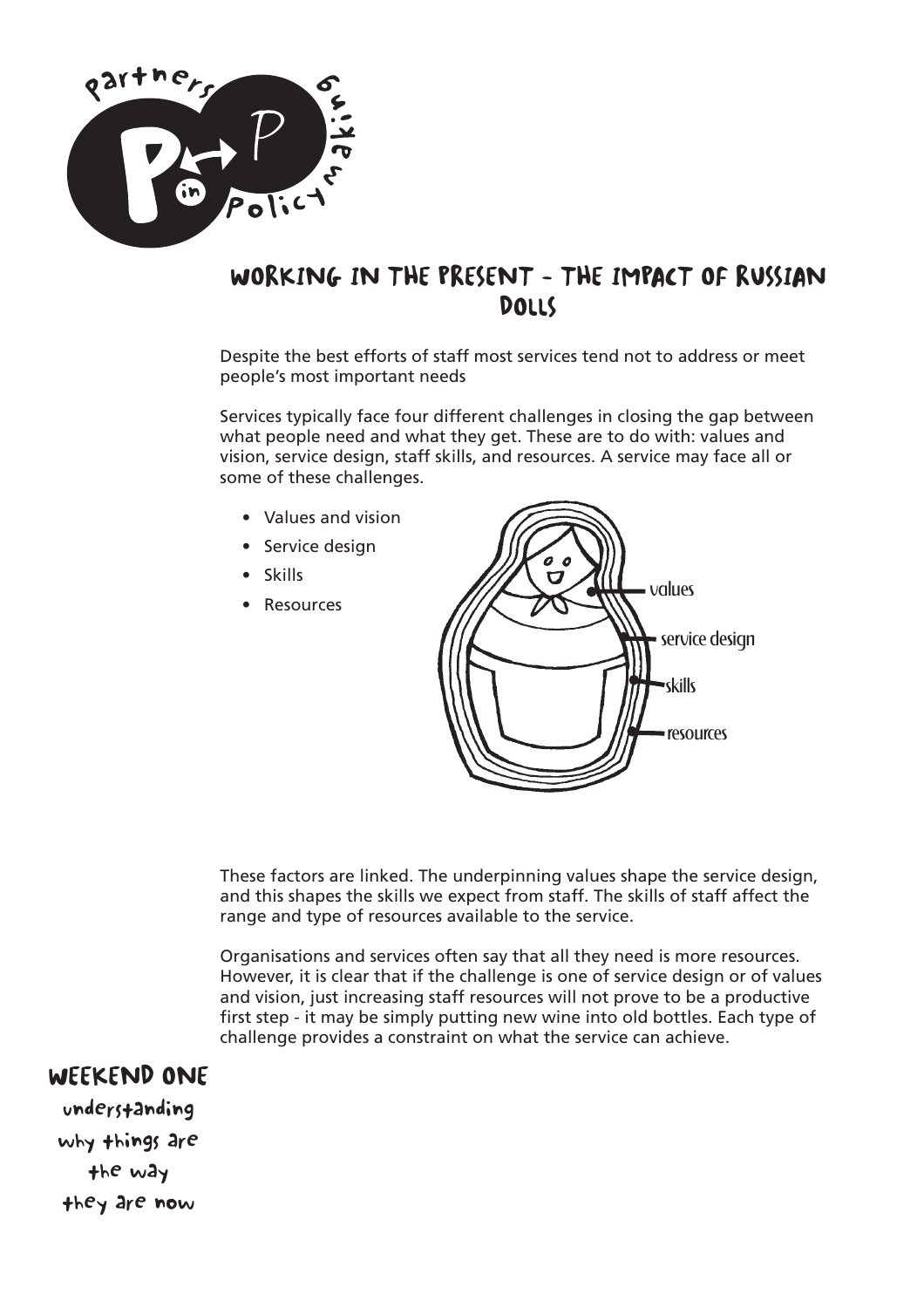#### **1. THINKING ABOUT VALUES AND VISION**

We have seen the central role of values in shaping the way we understand people's needs and the sorts of services we provide. It is difficult to get managers in a service to take time out to talk about values - about what they think people need, about what makes them go to work in the morning. Values are not something which can be simply written down in the mission

statement and then left to look after themselves. Staff at all levels of the organisation need the chance to keep thinking about what they are trying to do, and why. This thinking works better if it can be done alongside the people who rely on the service.

Human services need to take as much care working on their values and vision as they take working on their budgets and their development plans. Otherwise, they will quickly go off course, and end up being very busy doing the wrong thing.

The values and vision must be clear, and they must be faithful to what people who use the service want and need. Otherwise, energy will be wasted and the service will not be focused on the right task. Every other decision will be flawed and may be counterproductive.

## **2. THINKING ABOUT SERVICE DESIGN**

The service design must allow and enable the implementation of the values and vision. By design we mean the way the service is set up and managed: when, where and how people are able to use the service: the buildings that are used, the way people are grouped, the relationship which the service creates between staff and service user.

Many services were set up with a different set of values and vision and have inherited a design based on those different values. To make sense of their new vision they may need to make significant changes in design. The explicit philosophy may have changed, but the models used are still the old ones. So we may talk about integration and inclusion but we still operate a whole range of segregated services - special needs housing, sheltered workshops, special schools, horse riding for the disabled, nursing and residential homes, day centres for people with learning difficulties and club houses for people with mental ill health.. We are still using many of the buildings put up between 1850 and 1950 to keep people 'out of sight and out of mind'.

The way we do things is influenced as much by unstated assumptions and custom and practice as by written policy.

Service practices, the 'look and feel' of the service, the design and location of the building, job titles and the way staff see their role, the messages the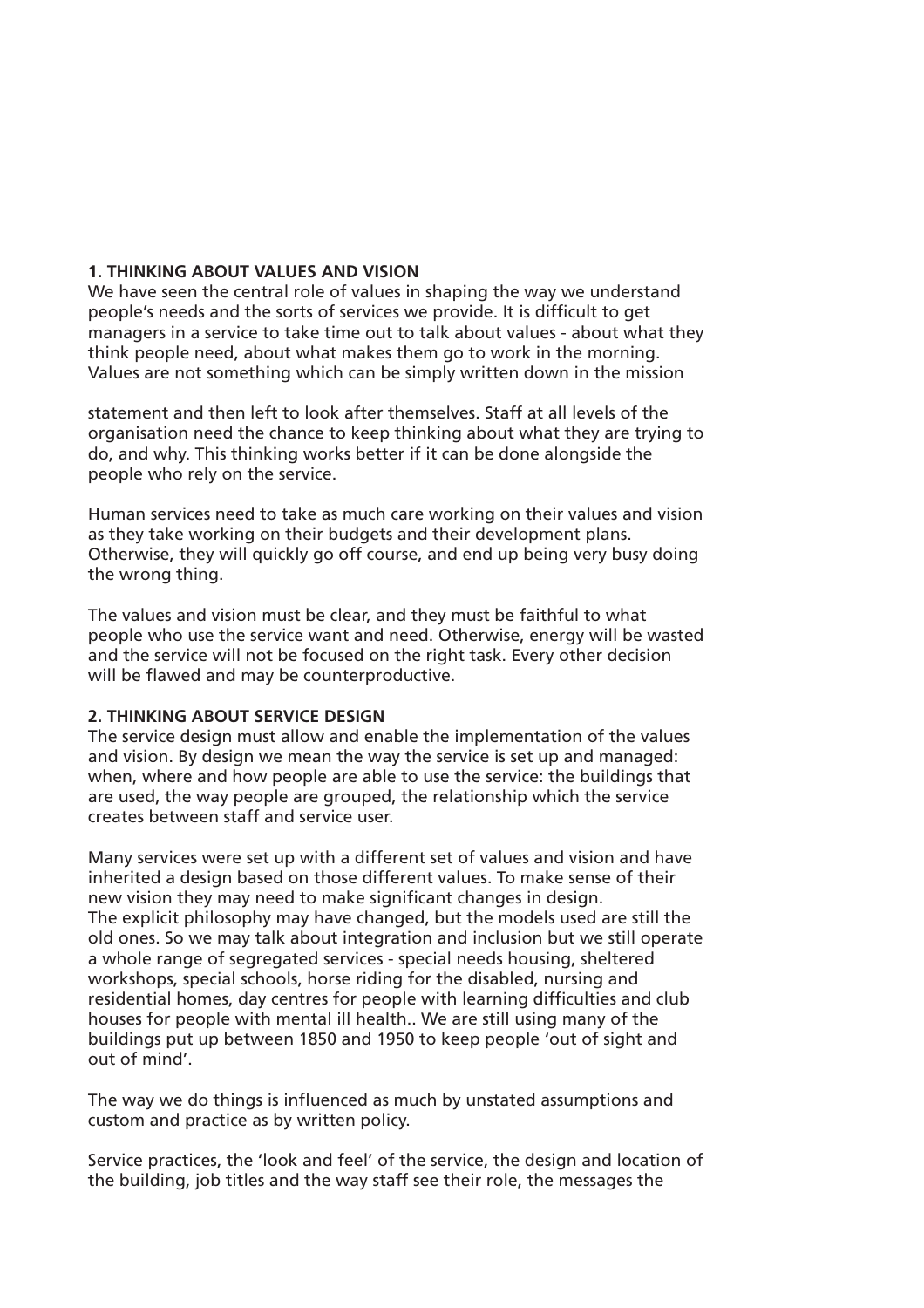service sends out about what it is - all these often reflect very old-fashioned and sometimes unconscious assumptions about the people being served. If you accept that children and adults with disabilities are citizens at risk of social exclusion, the role of services is to support and strengthen the capacity of society to include them and to help them maintain and extend their positive social identity as valued members of their communities.

### **3. THINKING ABOUT STAFF SKILLS**

The staff skills must be up to the task. However clear the values and however beautiful the service design, a service cannot work well unless practitioners have the right skills. People who have done their previous job competently and conscientiously may feel defensive at the prospect of having to learn new skills, but without this a service may have all the right words but show no results. If the service has clear values and a clear vision, skilled and motivated staff can go a long way towards compensating for poor service desian.

However, as a result of the way services are designed, staff become skilled in 'doing for' and even 'thinking for' people in the service. The language they use indicates very clearly where they believe the power lies in the relationship: they talk about "taking people to" places; of "allowing people " to participate in activities. They become skilled at 'organising', 'minding' and 'managing'. It is harder for them to learn 'listening' 'standing back' and 'responding'.

Staff also become very comfortable inside 'their' building and less confident and comfortable 'outside'. It is difficult for them to imagine functioning outwith the building and they begin to question the possibility of activity outside - 'but what if it's raining?'. Staff may not be skilful at introducing people they work with to people and places in the community, and may consciously or unconsciously mark people out as different and dependent.

## **4. THINKING ABOUT RESOURCES**

Each of these three factors impose or remove a constraint on what is possible. Clearer vision, better design, higher skills increase the range of what can be achieved. The final constraint is the volume of resources - how many people, how much money can the service use. Everything else could be right and the service might be in a situation where progress can only be made if more paid staff are employed.

# WEEKEND ONE

understanding why things are the way they are now

Most services would be happy to have an extra member of staff. But many services lack imagination in making use of the skills and resources of the people who use the service; or of their friends, families and contacts. Some services could also do more to make use of the skills and resources of their existing staff.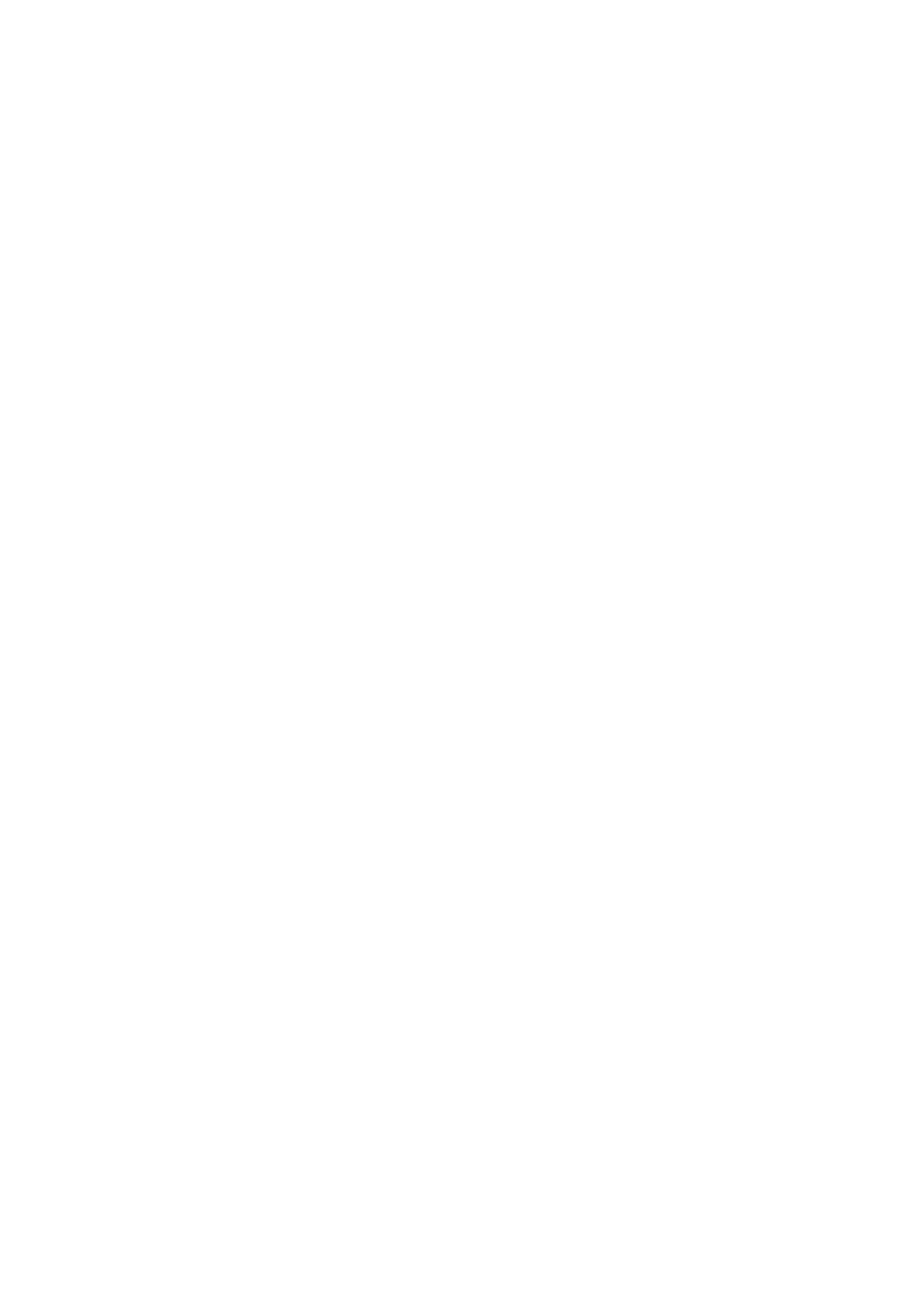

# NOT A LOT OF PEOPLE KNOW THIS...

### **KEY FACTS**

### **MENTAL HEALTH**

Proportionally, there are twice as many long-term residents in psychiatric hospital in Scotland than in England.

This is not just about older people who got stuck in the system in the 'bad old days'. More people under 44 are being admitted to psychiatric hospitals than at any time in the past.

Prescriptions for anti-depressants rose by 30% between 1994 and 1996 and for anti-psychotics by 12% in the same period.

### **SEGREGATED EDUCATION**

Despite policies promoting integrated education for children with special needs, there are the same proportion of children in special schools (1 in 100) as there were 10 years ago. To give each child the right to attend their local school, we would need to include one or two children with special needs in each primary school, and about ten children with special needs in each secondary school.

#### **INSTITUTIONS FOR PEOPLE WITH LEARNING DIFFICULTIES**

There are still 2,800 adults with learning difficulties living in long-stay hospitals in Scotland - proportionally about four times as many as in England and Wales.

In Norway, a country with a similar population to Scotland, there were 6,000 people with learning difficulties living in institutions in 1983. (In Scotland at that time there were exactly the same number). Following the national reform programme started in 1989, all the institutions in Norway were closed by January 1997.

The number of admissions to institutions for people with learning difficulties in Scotland is at an all-time high, and more than twice the number in 1983. Nearly all of these are for short-term care, but there are still long-term admissions taking place.

# WEEKEND ONE **RESIDENTIAL AND NURSING HOMES FOR OLDER PEOPLE**

understanding why things are the way they are now

Since the NHS and Community Care Act of 1990, there has been a reduction in the number of residential homes and long-stay hospital beds. But the number of private nursing home beds has more than doubled, so the overall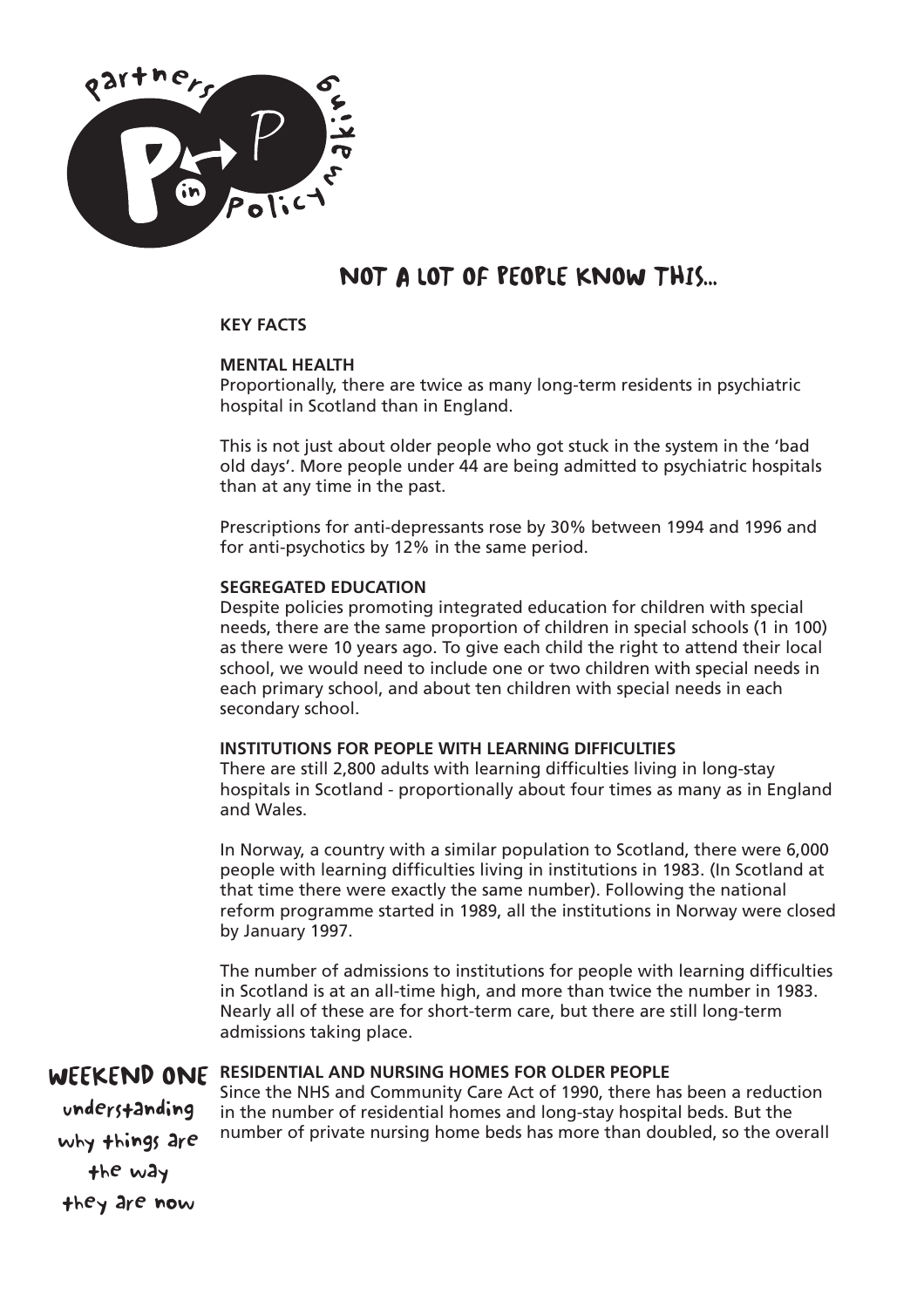amount of institutional care has increased from 39,200 beds in 1991 to 45,500 beds in 1998 - an increase from 12 to 13 places per 100 people over 75.

Nursing home companies are big business - for example Edinburgh-based company Highfields has doubled its turnover each year for the last four years and now earns £40 million per year. The large nursing home companies are buying up the smaller ones, and are quoted on the stock exchange.

Although community care was supposed to be helping people stay in their own home, most of the money transferred from the Benefits Agency to local authorities in Scotland has gone to fund nursing home care. The number of home helps in Scotland has not increased since 1993, and the number of home help clients appears to have actually decreased.

The number of district nurses has not increased in Scotland since 1980, while the number of medical consultants has increased by over 40%. Over the same period, the average length of stay in general hospital has consistently reduced.

October 2000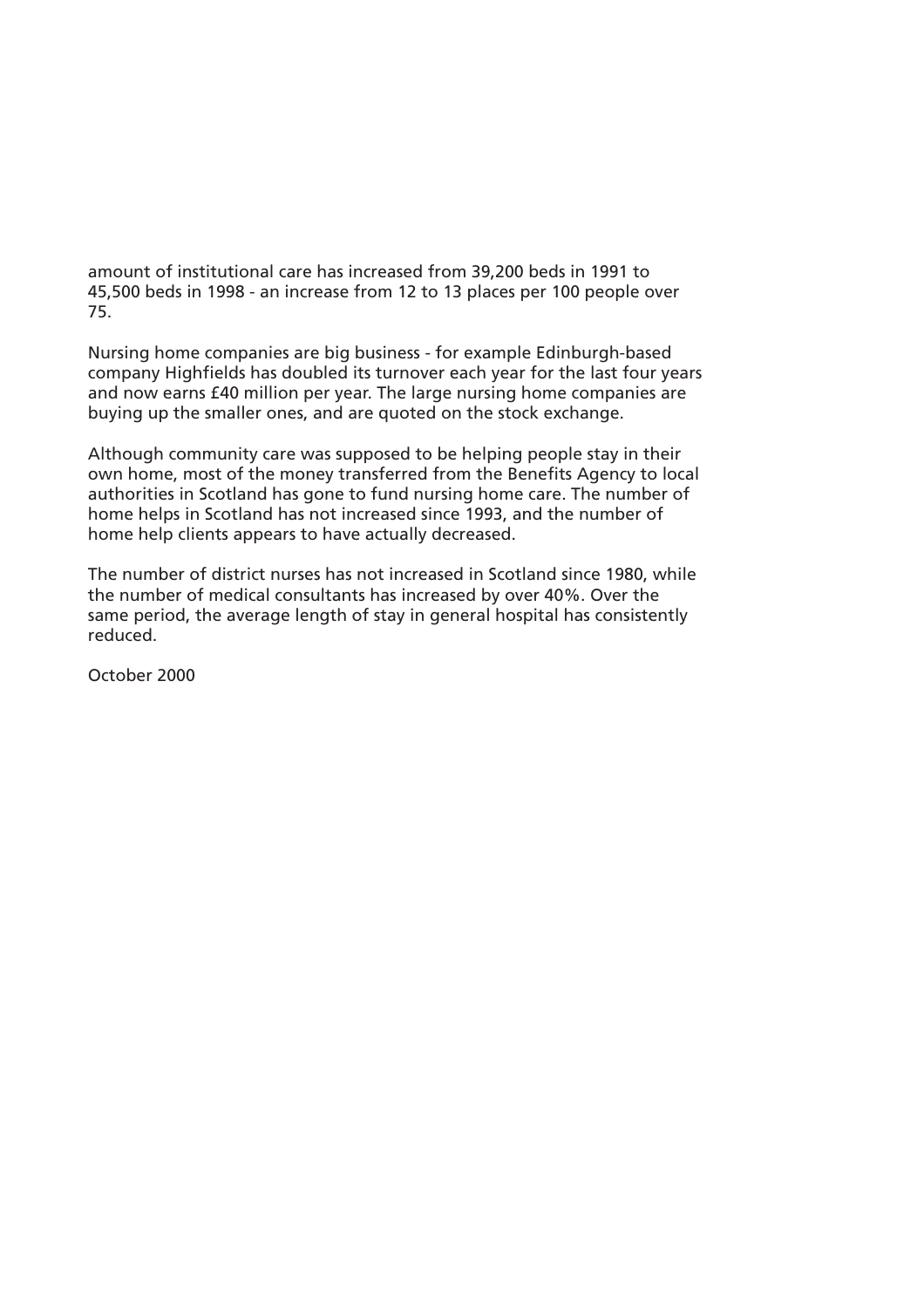

# WHY IT'S DIFFICULT

What makes things difficult in human services

- Complacency people don't see the problem
- Mental models people don't see how it could be different
- Lack of imagination
- Distraction change requires sustained effort and people move on to other priorities
- Low expectations people who use services and their families do not expect things to be any better, and do not have a vision of an alternative
- Lack of political and financial power for service users and families
- Complexity change involves realigning the way that large bureaucracies work
- The demands for simplicity and predictability the more individualised services are more complex to design and manage, so there is always pressure to move to a fixed menu with fixed models
- Fixed investments money and staff are tied up in old models, and resources are attached to existing buildings and projects rather than to people who use services
- Financial inflexibility we have very few ways of moving money around the system or using money to facilitate change
- Competition agencies which need to collaborate to achieve change either don't want to work together or don't know how to
- Separatist thinking we are so used to looking for serviceland solutions for our particular 'care group' that we do not make good use of generic resources and structures
- Anxiety we do not know how to do the new thing and we are frightened of making mistakes or of having to learn new skills
- Change increases costs and risks, and few people see the benefits of change as important enough to make this worthwhile

# WEEKEND ONE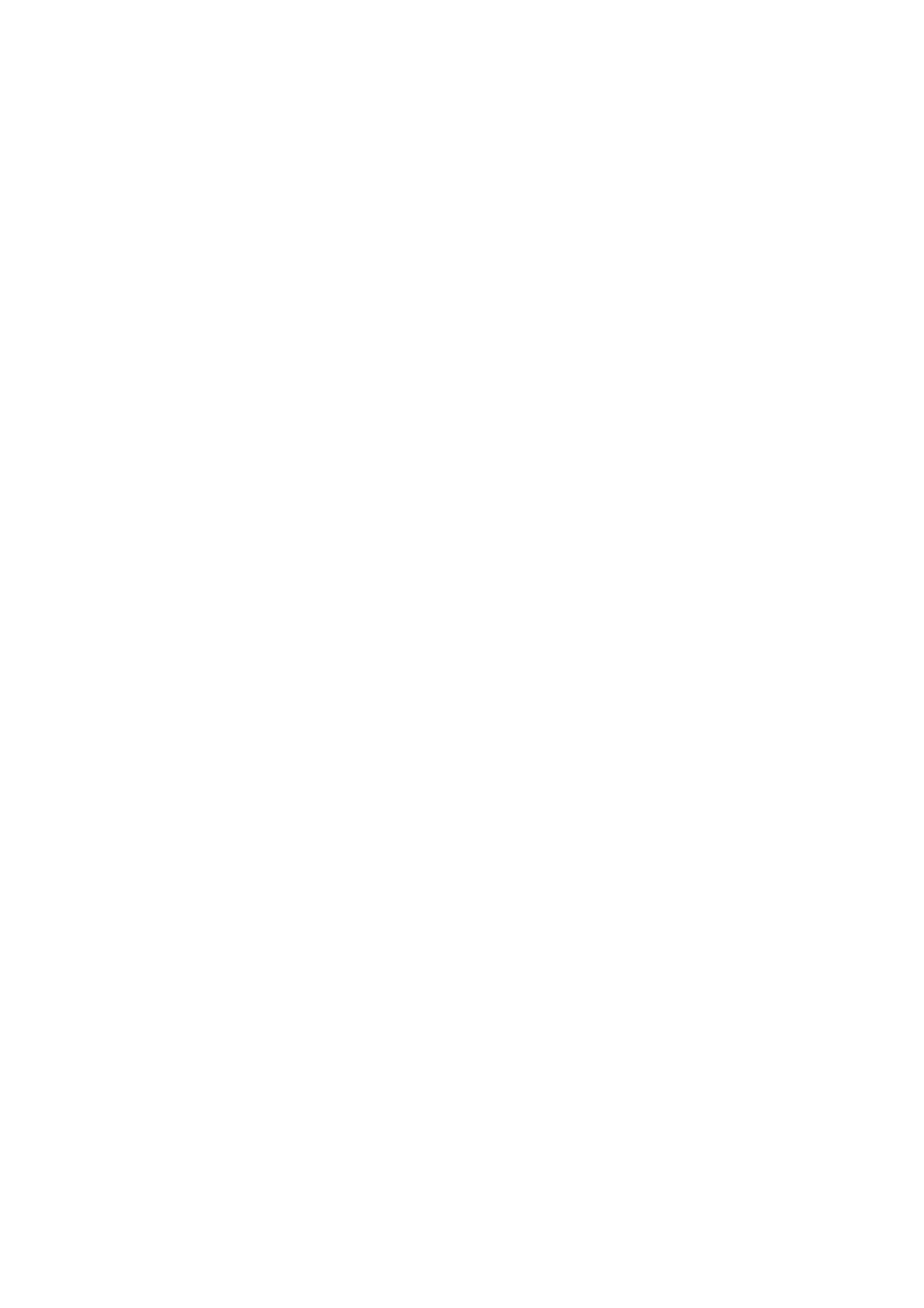

# CHANGE IS DANGEROUS - BE CAREFUL!

It is important to recognise that people making change happen is disruptive. Any organisation facing disruption tries to restore balance. Heifetz and Linsky, in the book "Leadership on the Line" (Harvard Business School Press, 2002), talk about four basic methods organisations use to prevent change and restore equilibrium:

*"When exercising leadership, you risk getting marginalised, diverted, attacked or seduced. When people resist adaptive work, their goal is to shut down those who exercise leadership in order to preserve what they have."*

Examples of marginalisation might include:

- demoting, sacking or relocating someone
- listening to the person only when they are talking about their designated area of relevance, ie women only being asked to comment on issues directly related to women, such as childcare or the shoppers creche
- undermining someone's authority or credibility by the way you react to them, talk about them, behave towards them
- identifying someone entirely with the issue they represent so you can ignore them when that issue is no longer a fashionable or pressing issue
- setting up a small scale, pilot project which has no impact on the mainstream.
- giving a small, generally insufficient amount of funding to a new group.

Examples of diversion might include:

- encouraging or compelling someone to widen their agenda so broadly that they lose focus and impact
- promoting someone and giving them more responsibility
- overwhelming the person with other demands, ensuring that they are kept extremely busy.

# WEEKEND ONE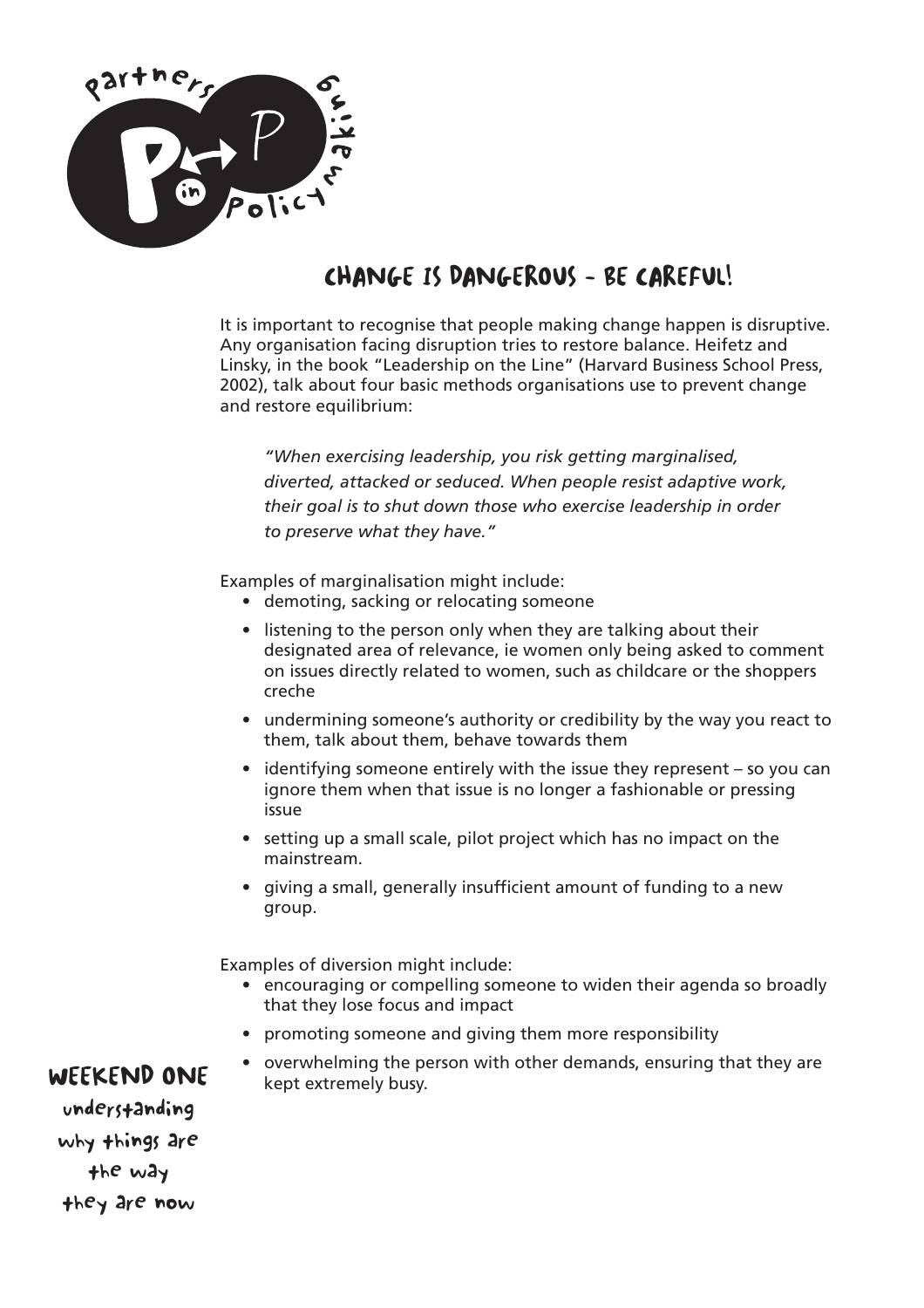Examples of attack might include:

- turning the focus of attention away from the change issue and onto a personal issue, making the person the topic of conversation, not the issue
- being physically removed or controlled, eg demonstrators being restricted by police
- being attacked for your character, your competence, your family or the company you keep
- misinterpreting your views
- being physically attacked, injured or even assassinated.

Finally, Heifetz and Linsky talk about seduction, a politically charged word. They define seduction as taking someone out of action by attracting them with something that has special appeal to them.

Examples of seduction might include:

giving the person something they want,

- money
- power
- influence
- access
- status
- attention
- flattery
- position
- praise

in order to exercise control over them now, or later.

Everyone who wants to make change happen needs to be conscious of their personal weakness. What is yours?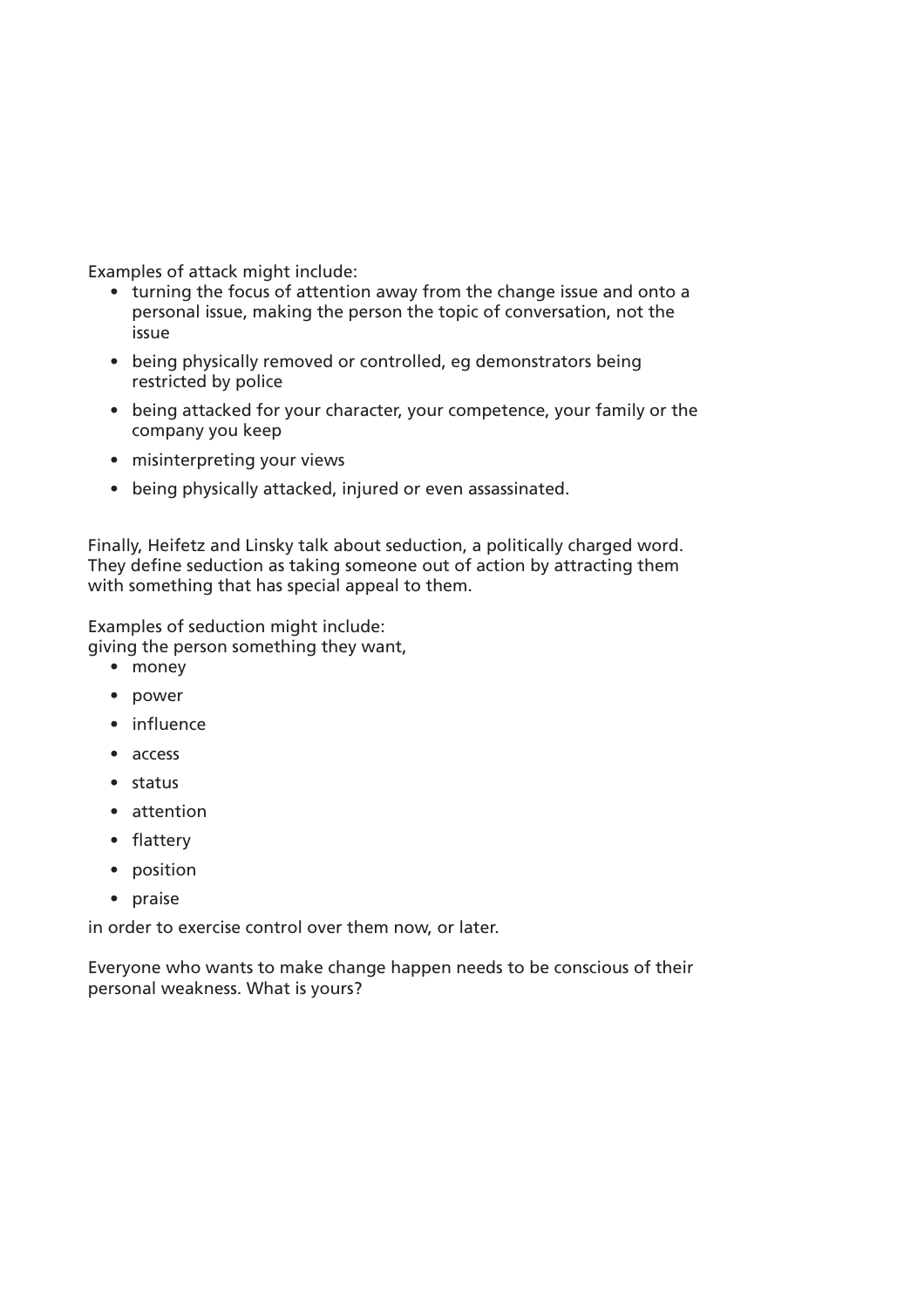

# DEALING WITH ADAPTIVE, NOT TECHNICAL, CHALLENGES

In life we sometimes have to deal with technical challenges. There is problem that needs to be solved, a puzzle that needs to be cracked. If we apply current know how, principles and techniques, we will be able to sort it. The work of technical change in human services is often carried out by statutory authorities.

Sometimes, however, when trying to change human services, we are dealing with problems to which there are not already devised, not yet applied, technical solutions. Trying to apply more of the same, faster, doesn't crack the problem we are trying to solve.

We are then dealing with problems which pose "adaptive challenges", as described by Ronald A Heifetz and Marty Linsky in their book Leadership on the Line (published Harvard Business School Press, 2002).

Heifetz and Linsky explain that adaptive challenges require experiments, new discoveries, and changes in attitudes, values and behaviours. They require people to be creative, imaginative, thoughtful, reflective, courageous, honest and bold in the face of uncertainty.

We would suggest the job of effectively and meaningfully including people who are currently devalued and potentially marginalised in our society is our greatest adaptive challenge. Creating support systems and services that both meet basic human needs and increase the likelihood of individuals playing an active part in their communities is not something that we already know how to do well. It is something that we have to learn how to do well.

Heifetz and Linsky state that leading people through a process of adaptive process requires distinct leadership qualities.

*"If leading were about giving people good news, it would be easy. Unfortunately many leaders avoid the hard work. How many leaders have you heard say something like this?*

*'We can't keep going on this way, but the new direction is yet undetermined, and how effective any plan will be in enabling us to thrive - or even survive - in the new environment is also unknown.*

# WEEKEND ONE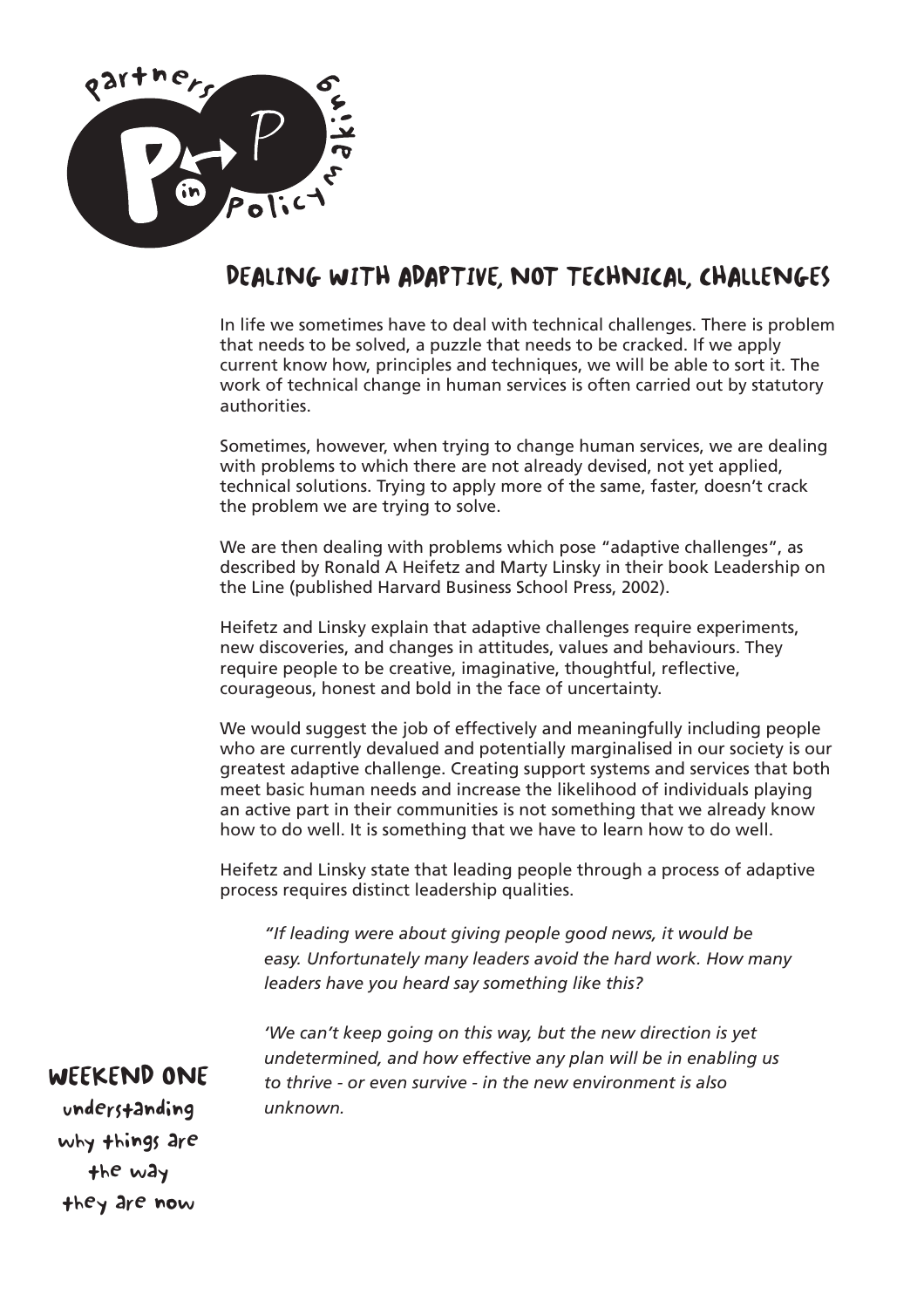*We're going to have to go through disagreements and conflicts as we sort through what's precious and what's expendable; loss as we abandon comfortable pieces of the past, old routines and even close relationships with people; feelings of incompetence as we strive to innovate and learn new ways; and doubt and uncertainty as we make inevitable wrong turns on the way.' Clearly this is a very difficult message to deliver, however honest."*

As Heifetz and Linsky stress, people generally resist change. When they are faced with an adaptive challenge, they can't see that the new solution will be any better than the current condition. All they see at the start of the process is potential for loss.

Part of the work of changing human services involves all of us in thinking carefully about what we are trying to do and why we understand it to be difficult. It requires us to gather our knowledge about what other people have tried and to think together creatively about what a good next step might be. It involves us each reassessing who we think we are in the process and the part we can each play. It also requires us to think about what we are willing to give up as well as what we hope to gain.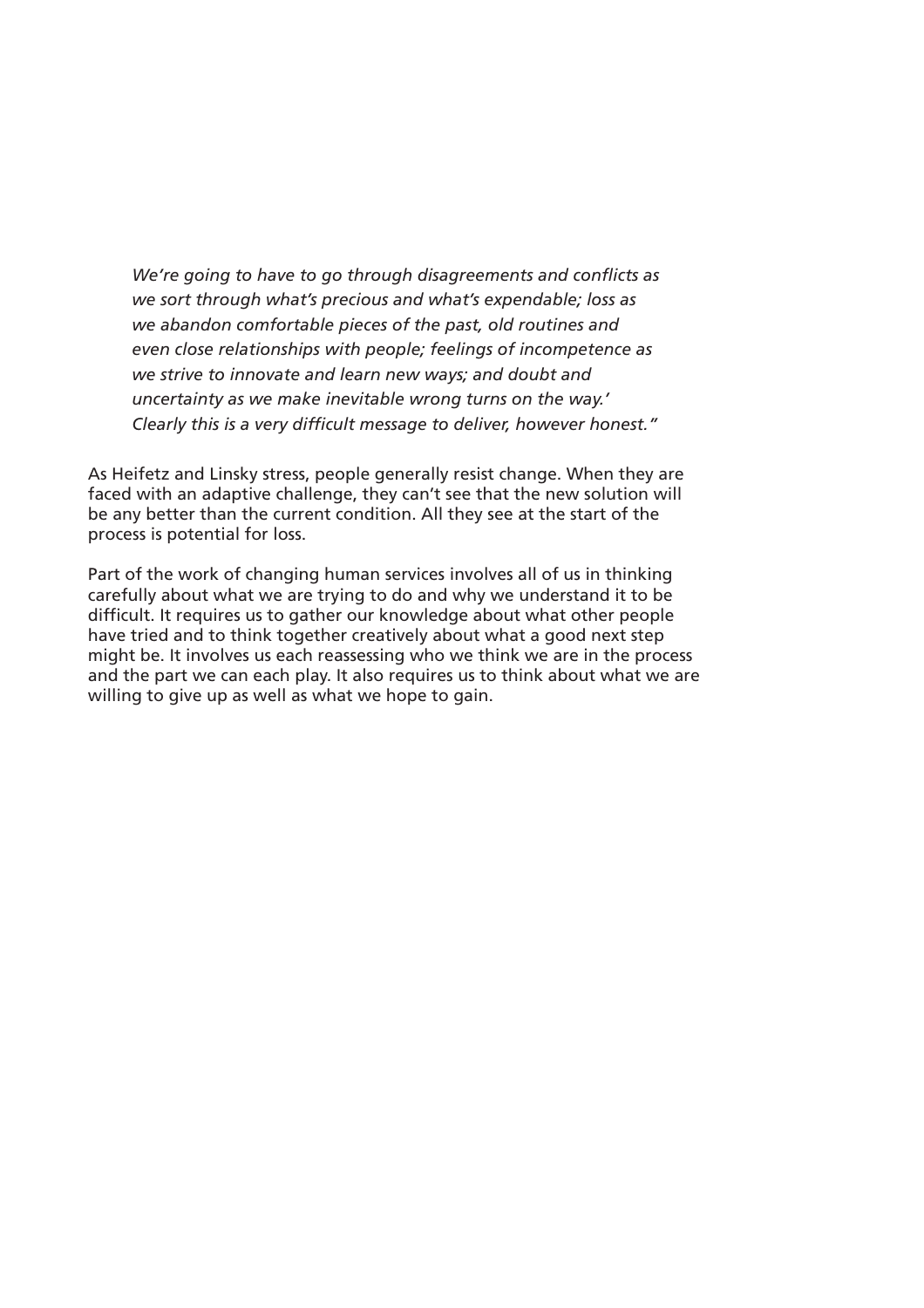

# THE RISKS OF EXERCISING LEADERSHIP WHEN IT **MATTERS**

## **RECOGNISING WHY WE DO THIS WORK**

Each of us came into the work of changing the world for a reason. Many of us may have a deep sense of social justice or simple fairness. This may have been instilled in us when we were children. We may have watched our mum or dad stand up for someone. We may have felt injustice inflicted upon us and never forgotten it.

We may be honouring a learned sense of duty, believing it is good to do something for others. We may have stumbled into friendship and joined others who were fighting their own cause. We may unconsciously be trying to heal damage to ourselves by working to prevent further damage to others. We may be operating out of fear of what might happen if we don't do something. We may have come into the world of social justice through chance, not design.

We may not know yet what brought us to this work. If we don't know why we are here, it is worth spending some time trying to discover the reason. If you are unaware of your own motivation, you can mislead yourself. It is important to recognise whether the source of the motivation is essentially love or fear. The consequences are significant.

## **EXERCISING LEADERSHIP**

Exercising leadership is often about making something happen, encouraging and taking action. It is about taking a position, speaking up, identifying ourselves as not just one of the crowd.

Some of us see other people who inspire us to act, some of us suddenly find ourselves at the front of the crowd. Some struggle to obtain positions of influence. Some become trapped in a complex web of competing interests.

Some can find themselves undertaking leadership not because they wanted to, but reluctantly, because no one else spoke up.

When we do find ourselves in a position of leadership we become vulnerable. The act of standing up for something means that you are taking a position. Whenever you take a position, you set up a counter position. You may be clear what you stand for – others make sense of it by defining what you don't stand for. Being pro-something is twisted into being antisomething else.

understanding why things are the way

they are now

WEEKEND ONE

For example, anyone who declares that they believe in the benefits of inclusive education is constantly asked to explain why they don't believe in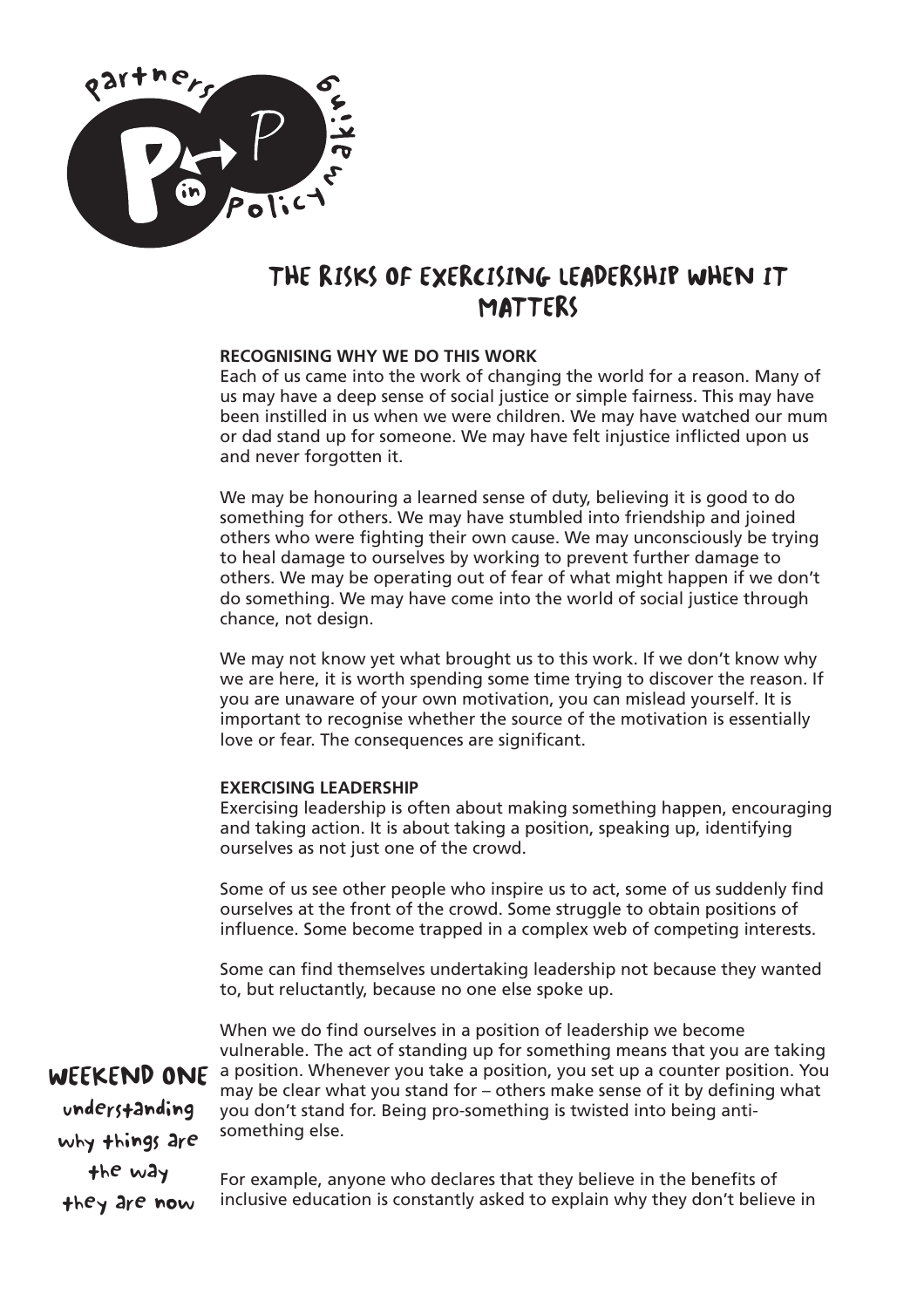the benefits of special education. This is part of the territory. Exercising leadership is about declaring a position and leading people to it. Whilst the skills of consensus building are important, there are times when you have to be clear who and what you stand for. Others will constantly challenge you over these matters.

## **RECOGNISING WHO OR WHAT YOU ARE WORKING ON BEHALF OF**

When you are tying to make change happen you have to be able to operate outside your "home" territory. Most people are trying to effect change out there, in the real world. That means that they have to have influence, be heard and exert pressure out there, in the real world. You don't make change happen by staying home, watching East Enders.

Many people who are affected by impairment, illness, or significant difference, find themselves trying to change the parallel world of Service Land. These people become veterans of service reform. They spend their time and energy living within the compound of services, negotiating with people who are employees of Service Land about reform within Service Land.

We know there are significant power differences between people who design, deliver and manage human services and the people who rely on receiving them. Namely, the first group generally have the money, the staff and the resources. The second group need them. Employees of the system have significant legal power over members of the public. Social workers have statutory power over the protection of children. Psychiatrists can place people under section. Educational psychologists have enormous influence over where your child is going to be educated.

The human service system has a historical legacy of "care and control". There is endless tension between statutory enforcement and capacity building, social work provision and community development. We are essentially caught in the cross fire between these conflicting forces:

| <b>Exercising statutory</b><br>social control over people                                                               | <b>Empowering people</b><br>to manage themselves    |
|-------------------------------------------------------------------------------------------------------------------------|-----------------------------------------------------|
| "Knowing what's best"                                                                                                   | Asking what might work                              |
| Believing that they are working<br>with the best of intentions and<br>in the best interests of the<br>people they serve | Being accountable to<br>people and being of service |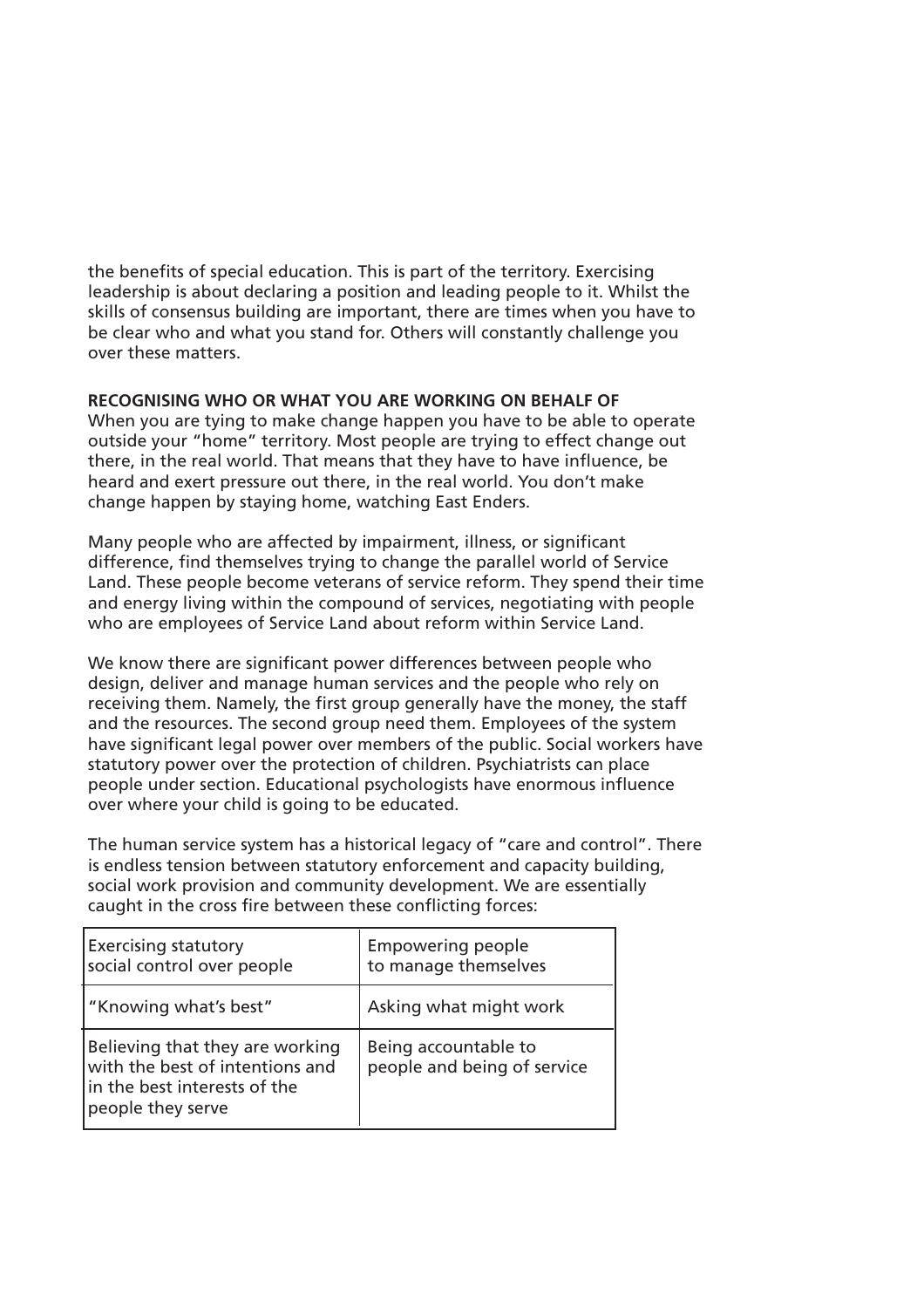When people who have been traditionally viewed as powerless are trying to make things change within a system that has traditionally exercised "power over" people, there are many dangers.

#### **KEEPING YOUR SUPPORTERS ON BOARD**

Leaders are given their position by people who support, admire and trust them. Maintaining the support of your supporters and key allies will sustain you in the struggle. However, all change involves both sides agreeing to give up something. When leaders are in a negotiating position, they run the risk of disappointing their own core supporters, their key core allies every time they negotiate a deal. They are at risk of being seen as compromising, or selling out, or betraying their supporters.

Leaders are similarly at risk of being ineffective in delivering change. If they are too dependent on the flattery and endorsement of their supporters, their position might be too inflexible. They may be unwilling to confront and convince their supporters that they might have to adjust their position to secure a deal. They are then unable to make change happen at all.

Anyone exercising leadership has to be conscious of the dangers and reflect on how they are safeguarding themselves from such dangers.

## WEEKEND ONE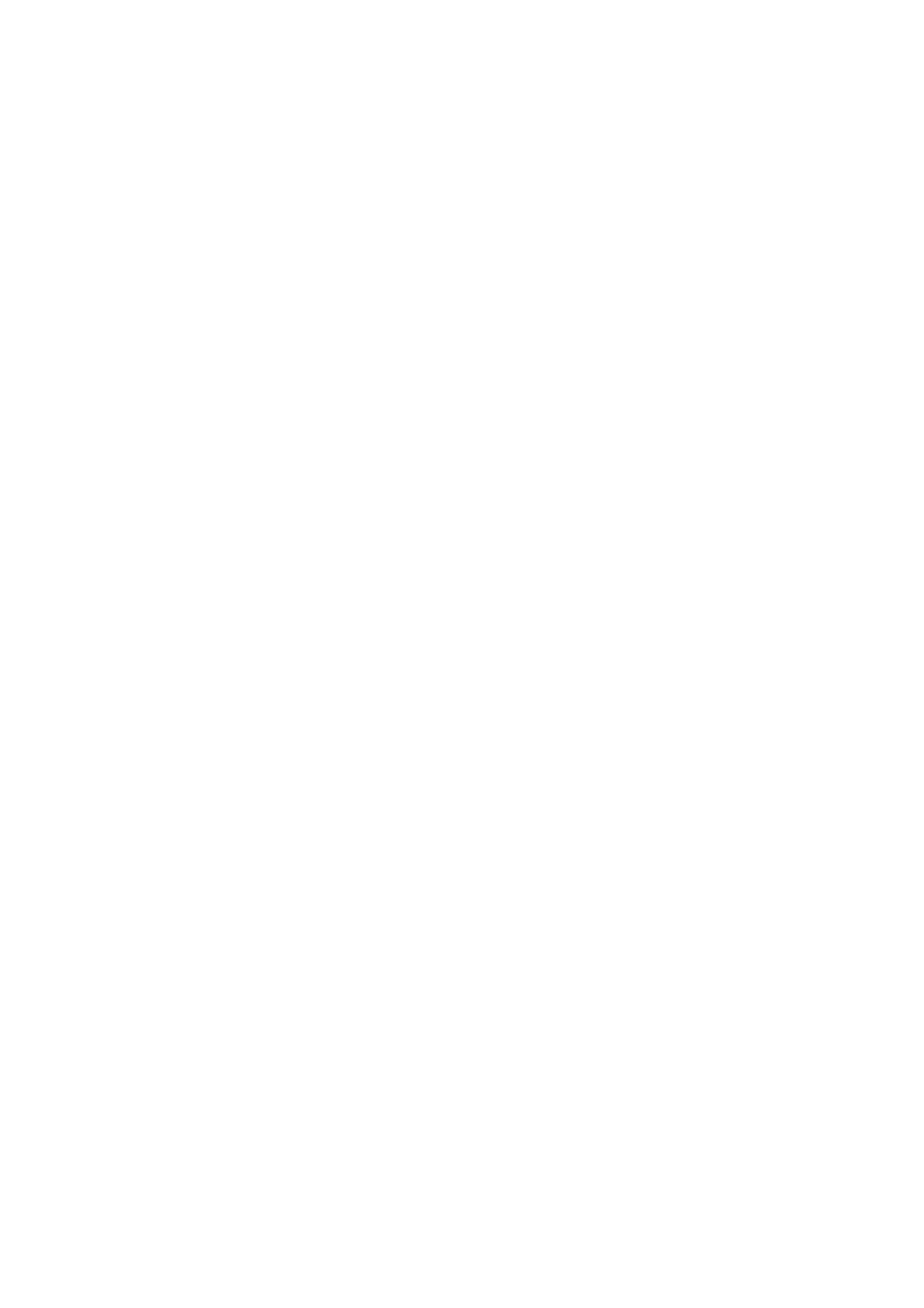

# UNDERSTANDING POWER

## **ACKNOWLEDGEMENTS**

This presentation is heavily indebted to the work of the Craighead Institute and the Grubb Institute and is based on the papers these organisations prepared on the subject of power and authority. In particular these notes draw on a paper entitled "Reflections on Authority and Power in Groups and Systems", by Colin Quine of the Grubb Institute. This paper formed part of the course materials for a Diploma course in consulting and facilitating, organised by the Criaghead Institute in 2002. A copy of this paper can be provided for further reading.

The key extract from these papers refers to work undertaken by Bruce Reed of the Grubb Institute in the early 1970's which led him to define power and authority in the following ways:

**Power** is an attribute or quality of persons or groups. **Authority** is an attribute or quality that is attached to roles within a system.

In this section the focus is on the term power. Reed distinguished between four different sources of power.

- **P**x Personal Power
- **Pi** Instrumental Power
- **P**p Projected Power
- **P**o Official Power

#### **PERSONAL POWER (PX)**

This is the power that each of us has, based on our skills, experience, knowhow and personality, combined with our particular personal resources of appearance, intelligence, character, temperament etc. Your gifts are examples of your personal power.

This power can be inherited (how you look) or acquired (through developing knowledge and skills), but you have responsibility for how you use it.

WEEKEND ONE with our personal power and feel "powerless" or "de-skilled" Personal power is always available for our use because it belongs to us. However, we can be in circumstances where, for example we are experiencing high levels of uncertainty or anxiety, and we can lose touch

understanding why things are the way they are now

#### **INSTRUMENTAL POWER (PI)**

This is the power you have because you have control over resources. These resources can be money, information, contacts, equipment. All these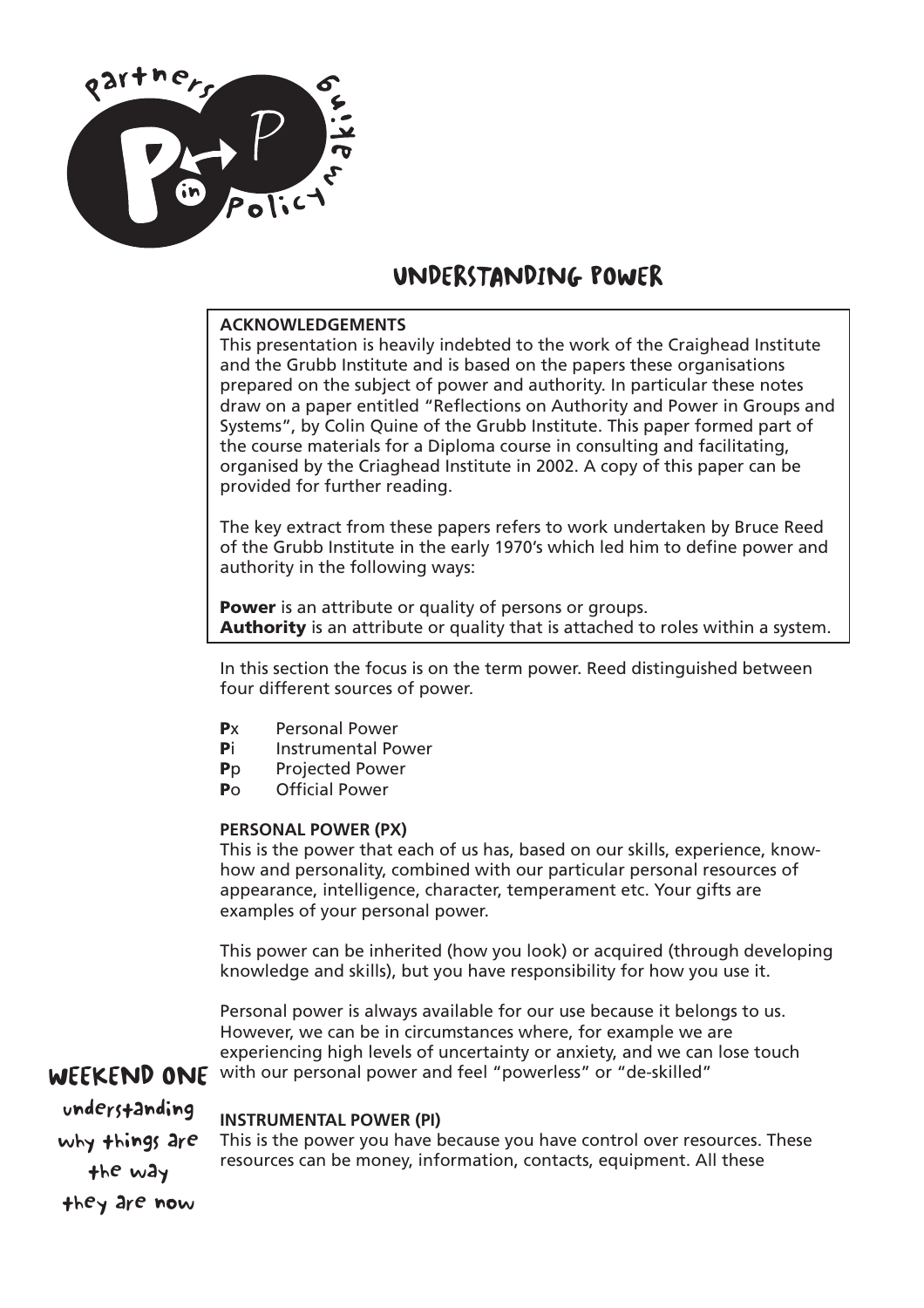resources are external to the person (unlike personal power) and their access to this power may be under the control of someone else (for example, their line manager).

Whilst control over and access to money is a very obvious example of this power, contacts, networks and information are also extremely important when you are trying to influence change. Exercising this power means developing these relationships and using those connections.

## **PROJECTED POWER (PP)**

This is power attributed to or given to you by other people. Leadership of groups and organisations depends on capacity to attract projected power. When you are leading groups you are carrying this kind of power, projected onto you by the people who are following you or supporting you.

The person does not have any control over whether they are given projected power and projected power can be both

- positive. (for example, believing you are a good person because you are a priest) and
- negative (for example, believing you know everything about everyone in the office because you are the boss's wife).

Celebrities carry projected power. It can also be given to people because of their relationships to other people who are seen as powerful. As this power is given to you by others, you cannot control it.

People can be seen as charismatic leaders because others project a certain kind of power onto them. The power comes from the way others regard you, the qualities and attributes they assume you to have. If something disrupts this view of you (a scandal or previously hidden information) this power can evaporate in an instant.

This power is connected to reputation and public perception. It can operate negatively with people who have previously been socially devalued. People who are trying to change traditional attitudes have to be acutely aware of this kind of power.

## **OFFICIAL POWER (PO)**

This is the power that you have because of your title, office or position. This may be because you are called the Chief Executive, the Director, the Manager, the Head teacher, the Minister. The office of course also gives you access to instrumental power.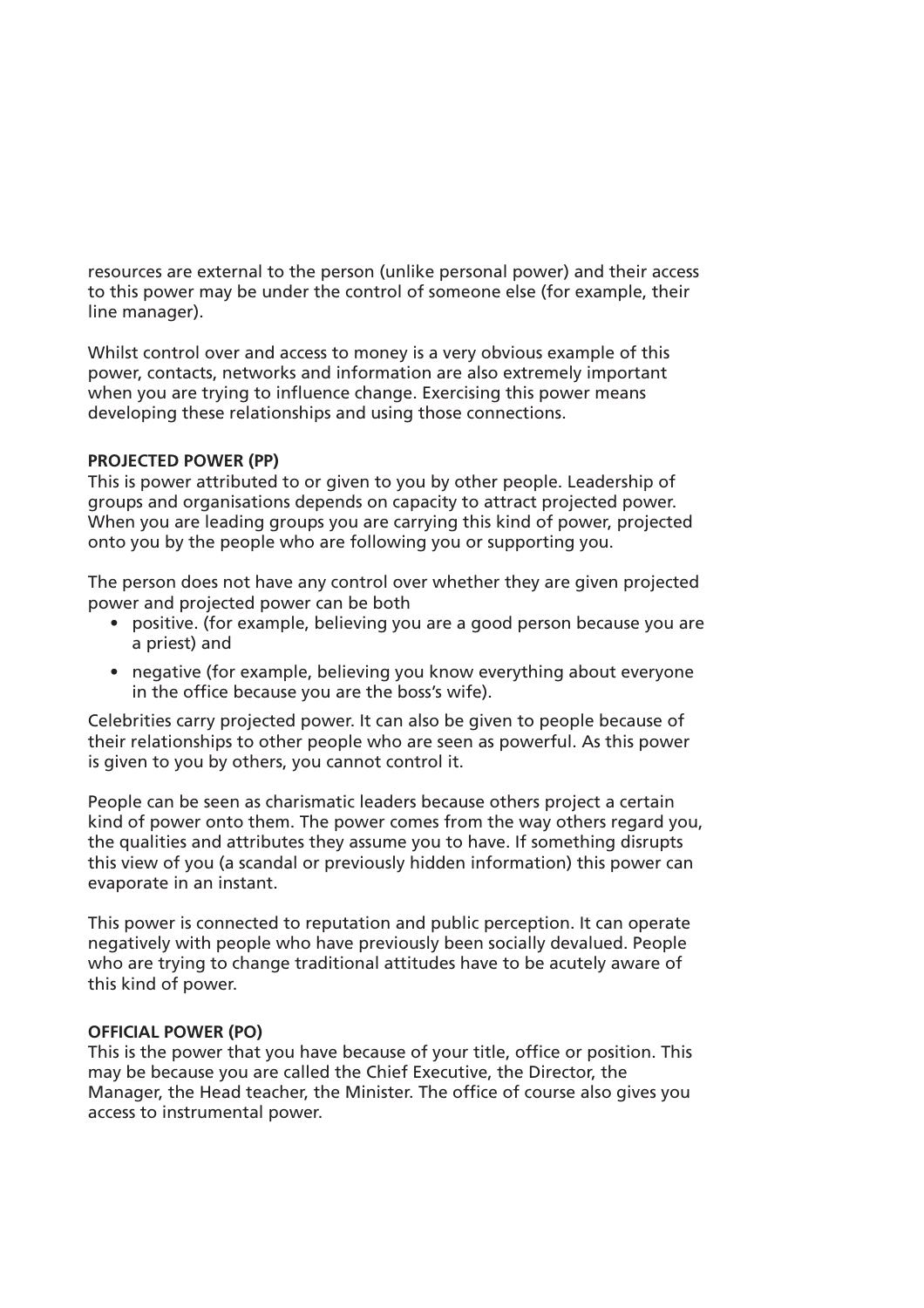This type of power is based on people's expectations of the title, not the person. Official power can operate, regardless of the person, their capabilities, their personality or whether they are even known or recognised. It can operate on the basis of their signature. This also means that the power will be passed onto the next post holder and not remain with the past post holder.

These different kinds of power help us understand why we might be powerful in some areas and powerless in others. By examining our own sense of the power we carry, we can increase the power we have and use it more consciously.

## WEEKEND ONE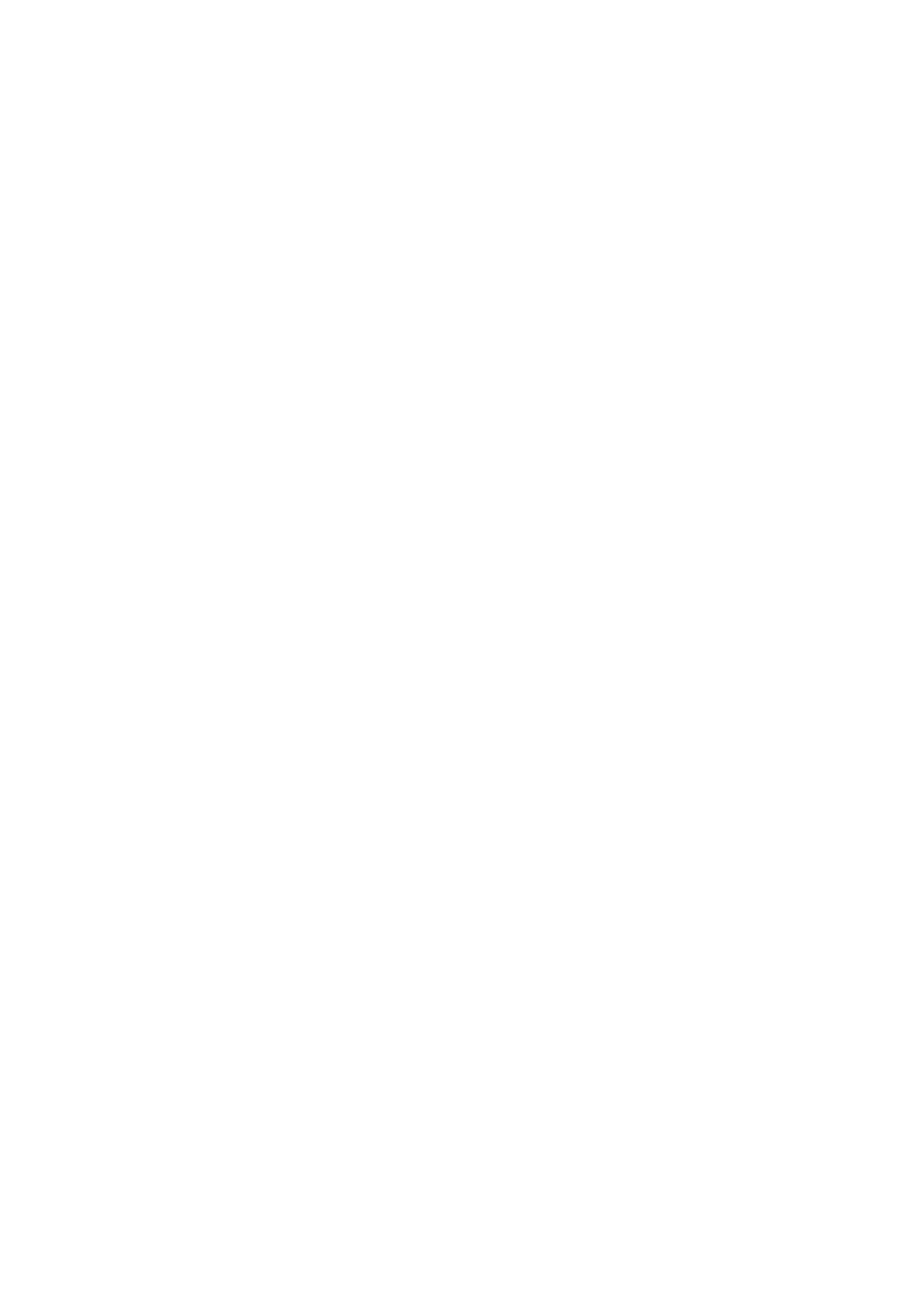

# REMAINING CREDIBLE WHEN WORKING ON BEHALF OF **OTHERS**

When you are working for change, you can often exercise influence, but not power. Your position may be in the gift of the people who manage the service system. Your invitation to the table can be withdrawn if your behaviour or suggestions are disapproved of.

You can be invited to make a contribution, but you cannot enforce any action. You can be critical of the current set up, but have no authority over it. Any power you experience may feel very transient and disapproval can come from any direction.

When you are trying to keep yourself grounded and safe in such an environment, you need to know whom you are working on behalf of and whose authority your carry within you. You need to know what makes you both credible and authentic.

When we were thinking about this solitary person trying to make change happen, we began to imagine a triangular force field around the person. The three points of the triangle represented the following:

- their personal credentials
- their constituency credentials
- their service system credentials.

Each of these points carries their own positive and negative attributes.

#### **PERSONAL CREDENTIALS**

These include your natural authority. For example, being a parent of a child with a disability, being an older person etc. With the growth in 'user led' organisations, this credential has become increasingly important.

However, it is worth being aware that whilst a strong connection between a person's identity and the cause they are campaigning for is useful, it can also make the person vulnerable. Any time the external world devalues the issue they are wishing to be addressed, they can experience personal devaluation. Any expression of prejudice can be taken as a personal insult. Stigma is experienced not an abstract concept, but is acutely felt.

WEEKEND ONE understanding why things are the way they are now

A person's beliefs and commitment to a cause or set of ideals can also give them personal credibility. People who are seen as genuinely being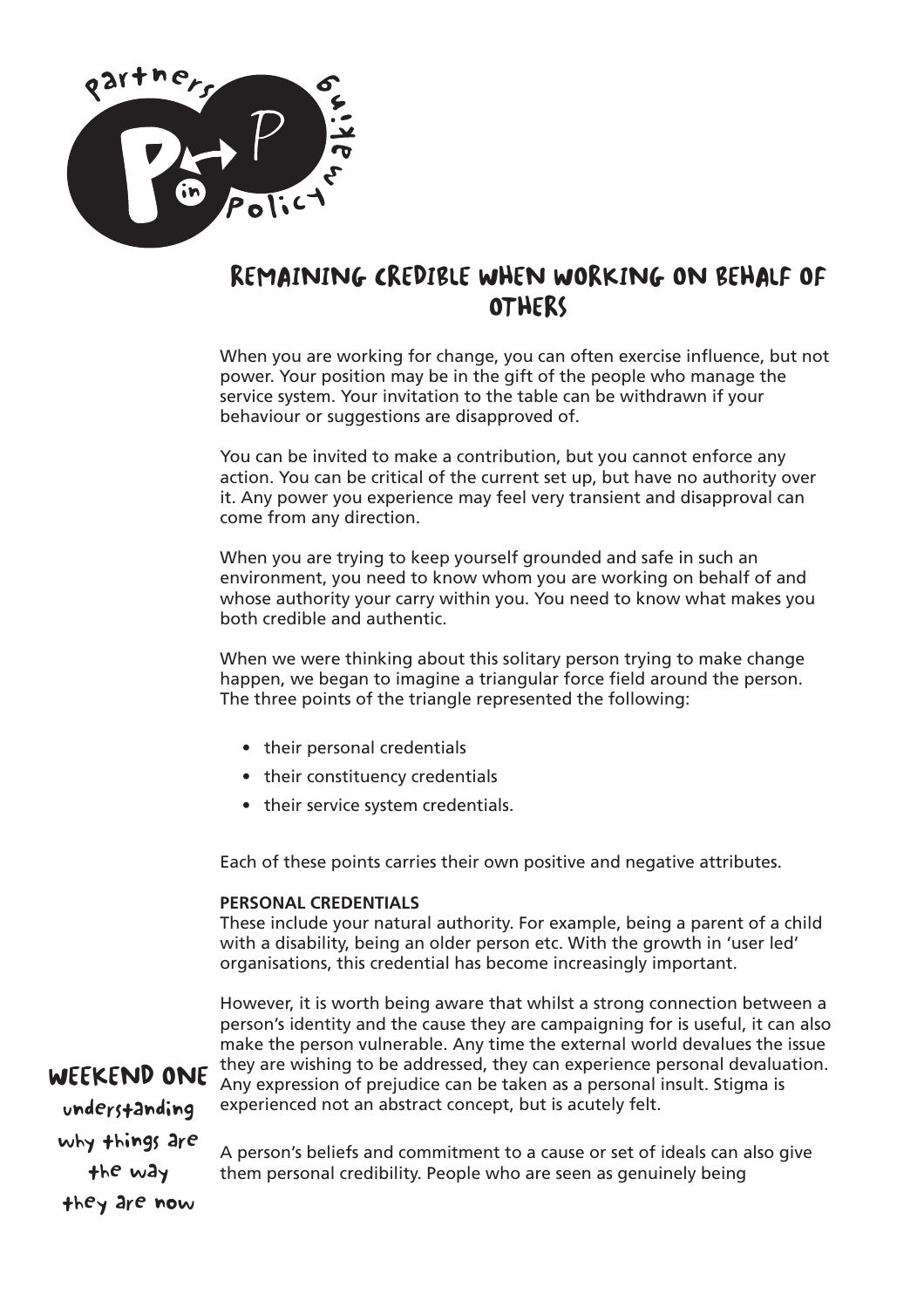committed to a cause, without any obvious personal connection (such as having an impairment themselves or caring directly for someone else, etc), are of course essential to the growth of any movement. If the only members of your movement are people who have direct personal reasons to be there, you will not change the world.

## **CONSTITUENCY CREDENTIALS**

These include the organisations, groups, clubs and families you consider yourself to be a member of and to represent.

Your influence can mirror the public reputation and power of the organisation. Some organisations are more powerful than others: they have larger bank accounts; they employ more staff, they have been around longer and they are members of the recognised disability establishment. Others are viewed as troublemakers or single issue groups, who have a very narrow focus. They may be seen as angry and destructive, rather than passionate and constructive. Trying to create a profile for a new issue or group is time consuming and organisations are often in competition with one another for restricted resources and influence.

### **SERVICE SYSTEM CREDENTIALS**

These include the groups, committees, steering groups and working parties you are a member of and the number of key people within that system you can count as allies.

The status you have in these groups will depend on the alliances you make, the personal relationships you develop and the knowledge you bring. If you are not involved within the service system, you have little chance of changing anything. You may have huge personal authority and strong support from your constituency groups, but you won't be making anything change.

#### **BEING CENTRED**

Imagine these three different kinds of credentials as points on a triangle around you. Each point of the triangle is in tension with the other two and your task is to remain an equal distance from each point in order to retain credibility with each party. If you move more towards one point than the other, then the whole structure becomes distorted.

For example, if you are seen as being in the pocket of the service system, the people and cause you represent may begin to become uncomfortable and feel unrepresented or even betrayed. They will withdraw their support. Alternatively, if you do not manage to maintain status within the service system, you may be strongly supported by their constituency but not be of use in negotiating change.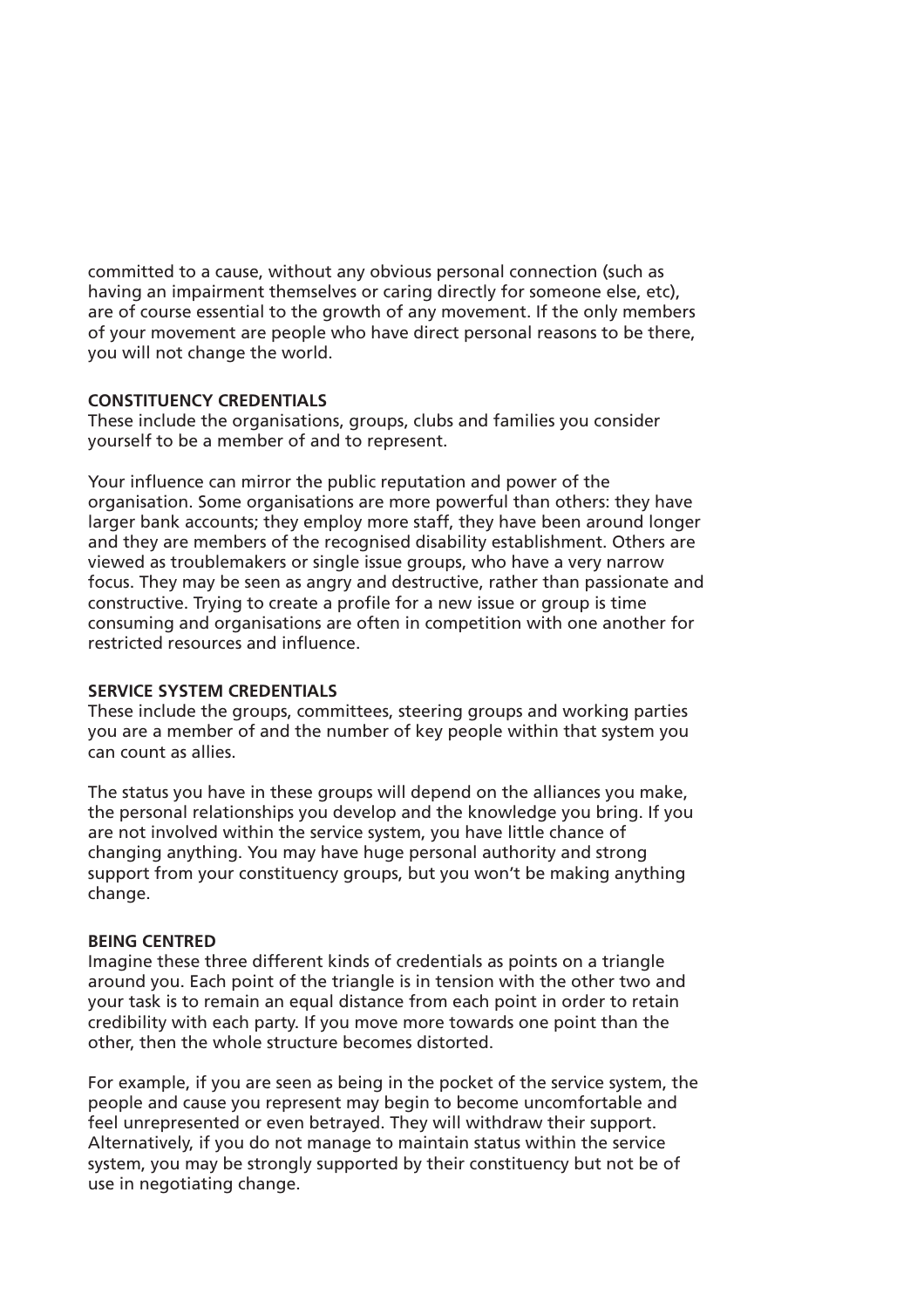If you are seen as being only interested in your own personal issue, you can be sidelined by the service system and marginalised by the constituency of interest you claim to be a member of. You can be accused of working only out of self-interest.

If you are seen as working on behalf of one group, you can again attract criticism in terms of self-interest, particularly when service provision contracts are being negotiated. However, if you have no connection with any group or organisation, it is difficult for you to act in a representative way as you may have no one to check anything out with or to mobilise.

Your task is to be aware of how healthy and balanced your own credibility map is and to take action to ensure that each point of the triangle is strong.

## WEEKEND ONE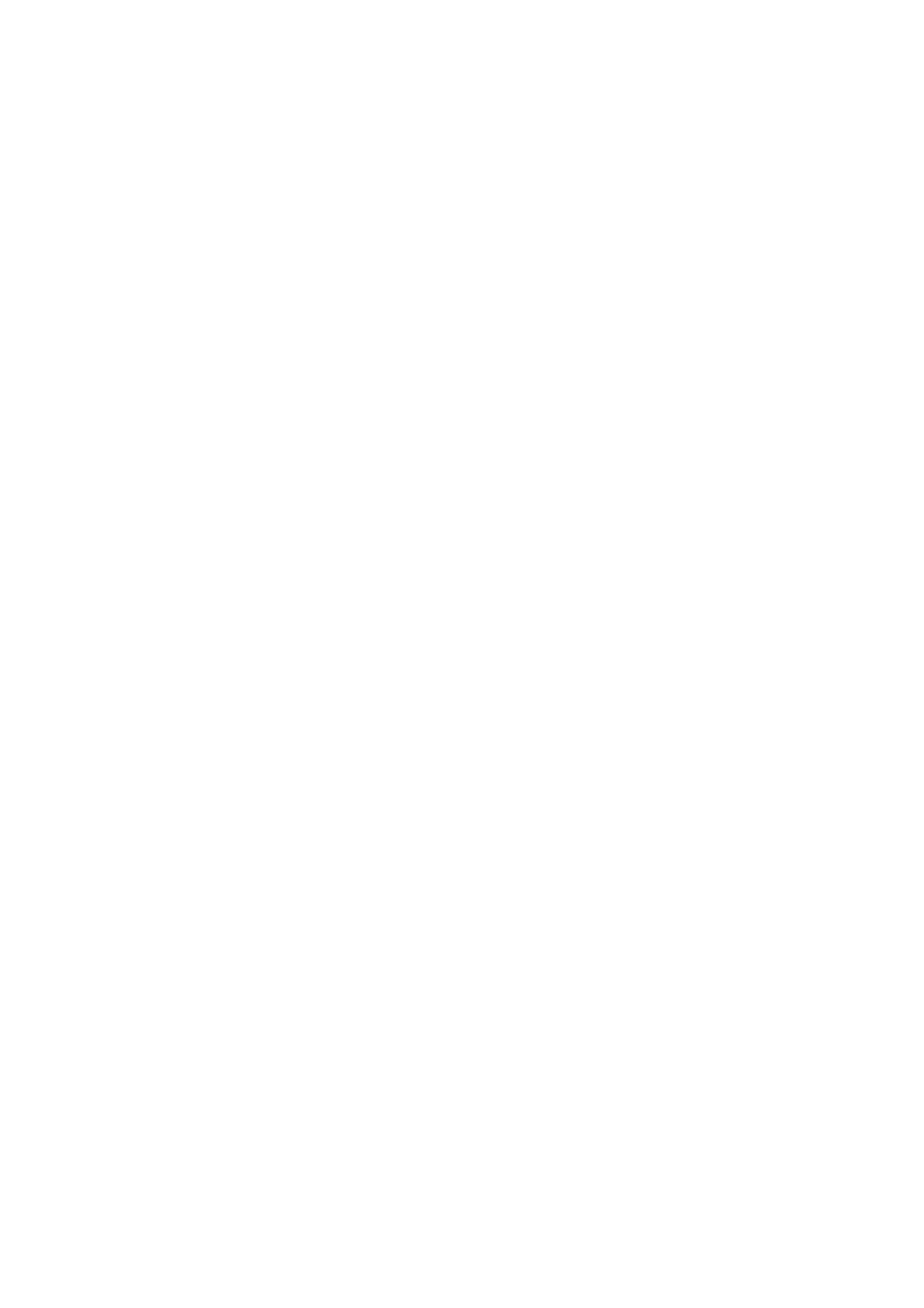

# THE VALUES OF INCLUSION

#### **Every one is born in**

we are all born as equal citizens and part of a community, we are only later excluded

#### **All means all**

everyone capable of breathing, even if breathing requires support, is entitled to be included - no-one is too difficult, too old, too poor or too disabled to qualify

#### **Everyone needs to be in**

if people are physically excluded, they have to be physically included. Judith Snow talks about presence being the first criteria for inclusion - if you're not there, no-one will know you're missing

#### **Everyone needs to be with**

being there is necessary - but being with takes time and effort. A community is not just a locality - it is a network of connections and relationships. We have to help people be part of and belong to communities, not just be lonely residents within them or day visitors to them

#### **Everyone is ready**

no-one has to pass a test or meet a set of criteria to be eligible - everyone is ready to be part of community now and it is community's task to find ways of including them

#### **Everyone can learn**

we believe that everyone should be given the opportunity to learn new things, grow as individuals and develop to their full potential. Everyone can learn and we can all learn to be better teachers

## **Everyone needs support - and some need more support than others**

no-one is fully independent and independence isn't our goal. We are working towards interdependence and differing degrees and kinds of support at different times

# WEEKEND ONE

understanding why things are the way they are now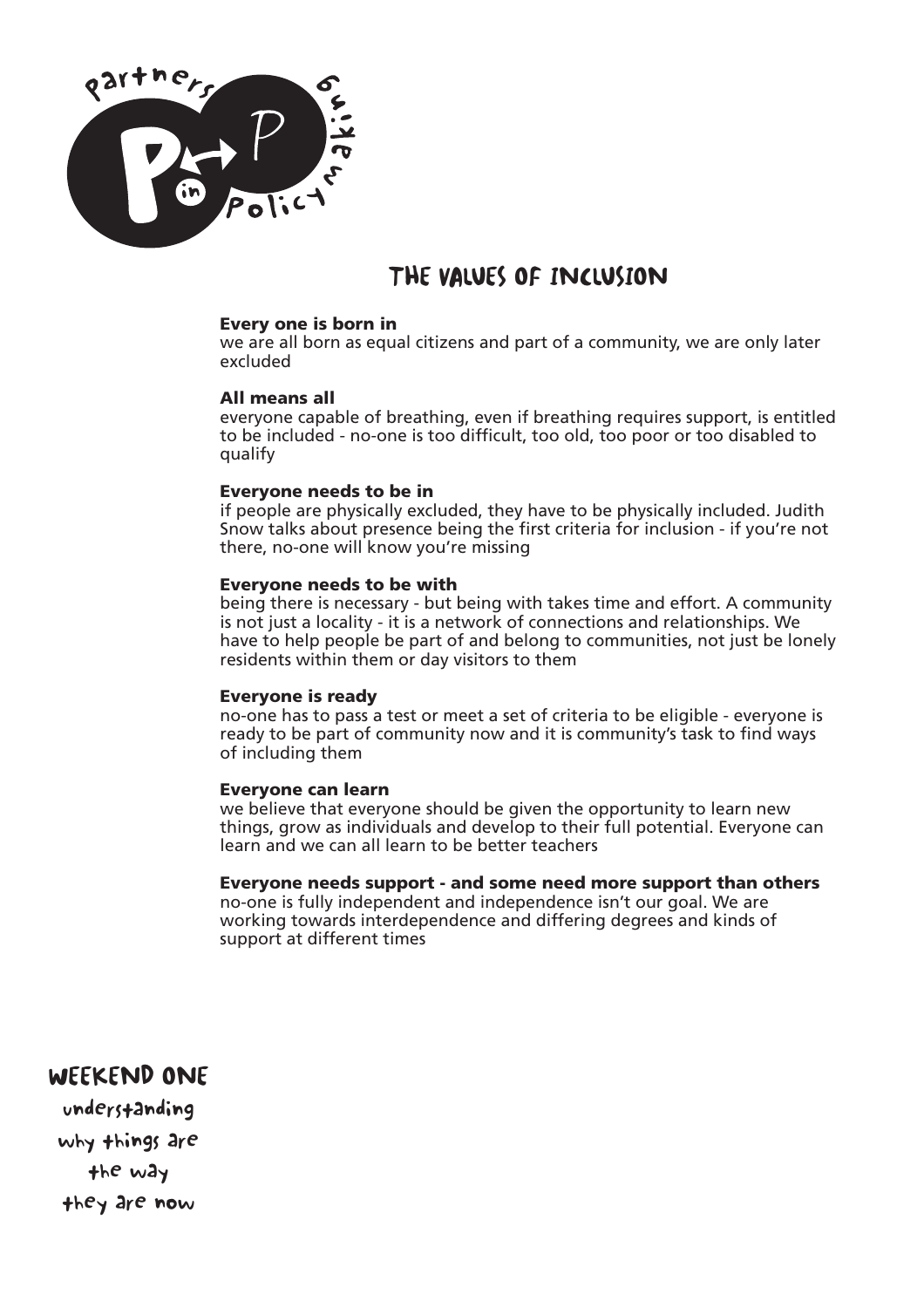#### **Everyone can communicate**

just because someone can't or won't use words to communicate doesn't mean that they don't have anything to say - everyone can communicate and we have to work harder at hearing, seeing, understanding and feeling what people are communicating to us and communicating back

#### **Everyone can contribute**

each person has their own gifts and strengths - and each person has a unique contribution to make. Our task is to recognise, encourage and value each person's contribution - including our own!

#### **Together we are better**

we do not believe the world would be a better place if everyone is the same. We are not dreaming of a world when all differences are eradicated and all disabilities are cured - we believe that diversity does bring strength and that we can all learn and grow by knowing one another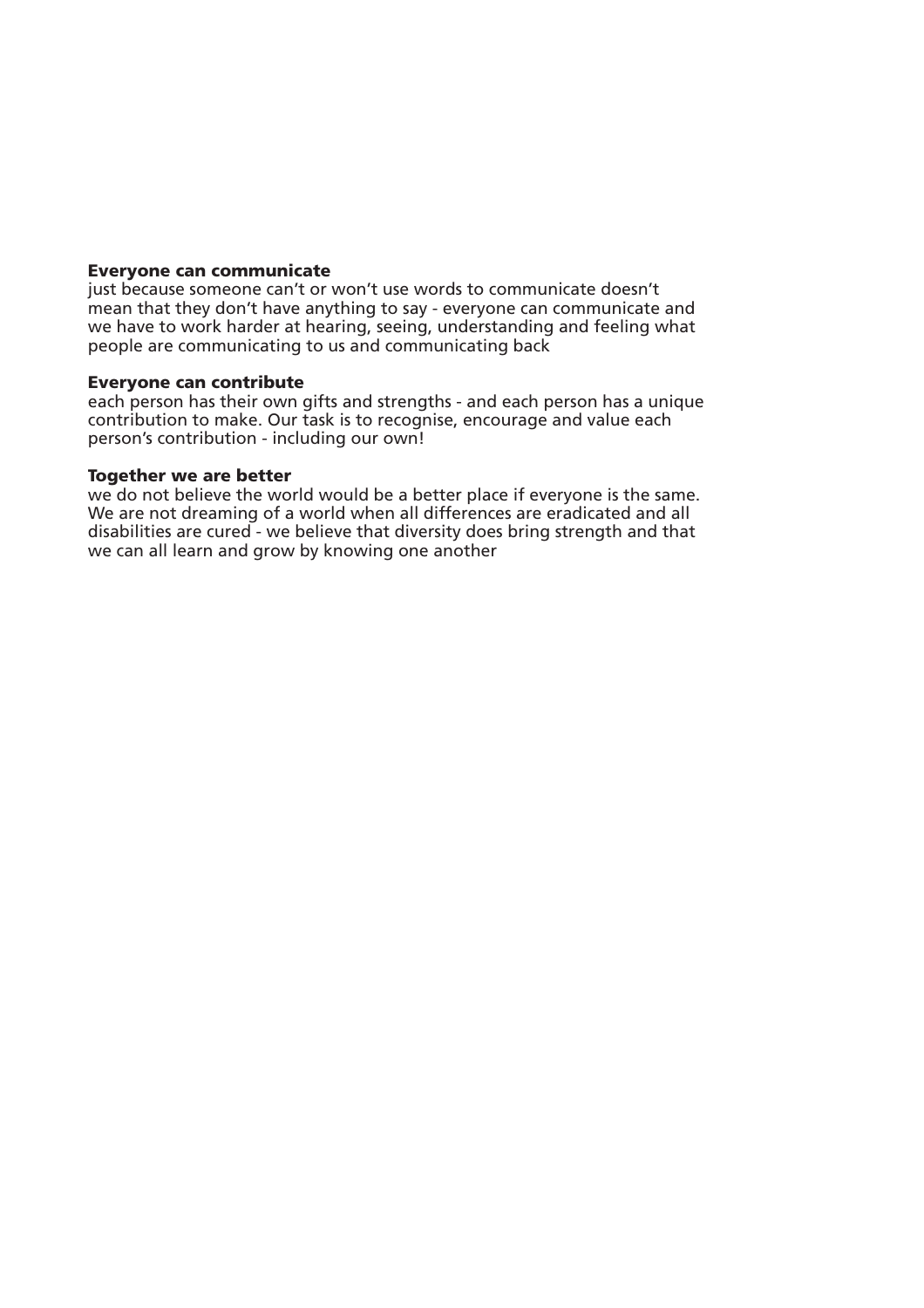

# WHO AM I POSTERS

One framework for focussing on an individual's strengths and capacities is to do a 'Who am I?' poster with them (see overleaf). The framework suggests a series of good questions to ask - which when taken together will give a rounded and positive view of the person you are either trying to get to know or introduce to others in the community.

## **WHAT'S MY IDENTITY?**

This includes information about age, gender, job titles and important roles in the person's life, e.g. a 30 year old woman, a mother of boys, a big brother, the baby of the family, a nurse, a cleaner, the person who everyone talks to, the office agony aunt, the optimistic one in team meetings, the van driver, the fixer, etc...

## **WHAT ARE MY HOBBIES, INTERESTS AND PASSIONS?**

This should list all the areas and interests the person has, as much as possible in their own words and in as colourful detail as possible, ie, they are a Hearts fanatic, adore Indian food - especially chicken tikka, like an expensive white wine, etc.

#### **WHAT ARE MY SKILLS, TALENTS AND RESOURCES?**

List everything the person can do, is good at, and enjoys. Also list all the people the person knows who might come in handy, together with any equipment or resources they have access to, ie they drive a car, have a spare bedroom, own lots of CDs etc.

## **WHAT ARE MY GIFTS?**

This can be difficult for people to do themselves. Our culture seems to discourage giving ourselves much credit. It is here however that friends and allies can be of most help. What do these people say about you? Why do they like you? What attracts them to you? ie, an infectious smile, a great listener, someone to lean on, etc. Remember what was said earlier about the sense in which we use the word 'gifts'.

# WEEKEND ONE

understanding why things are the way they are now